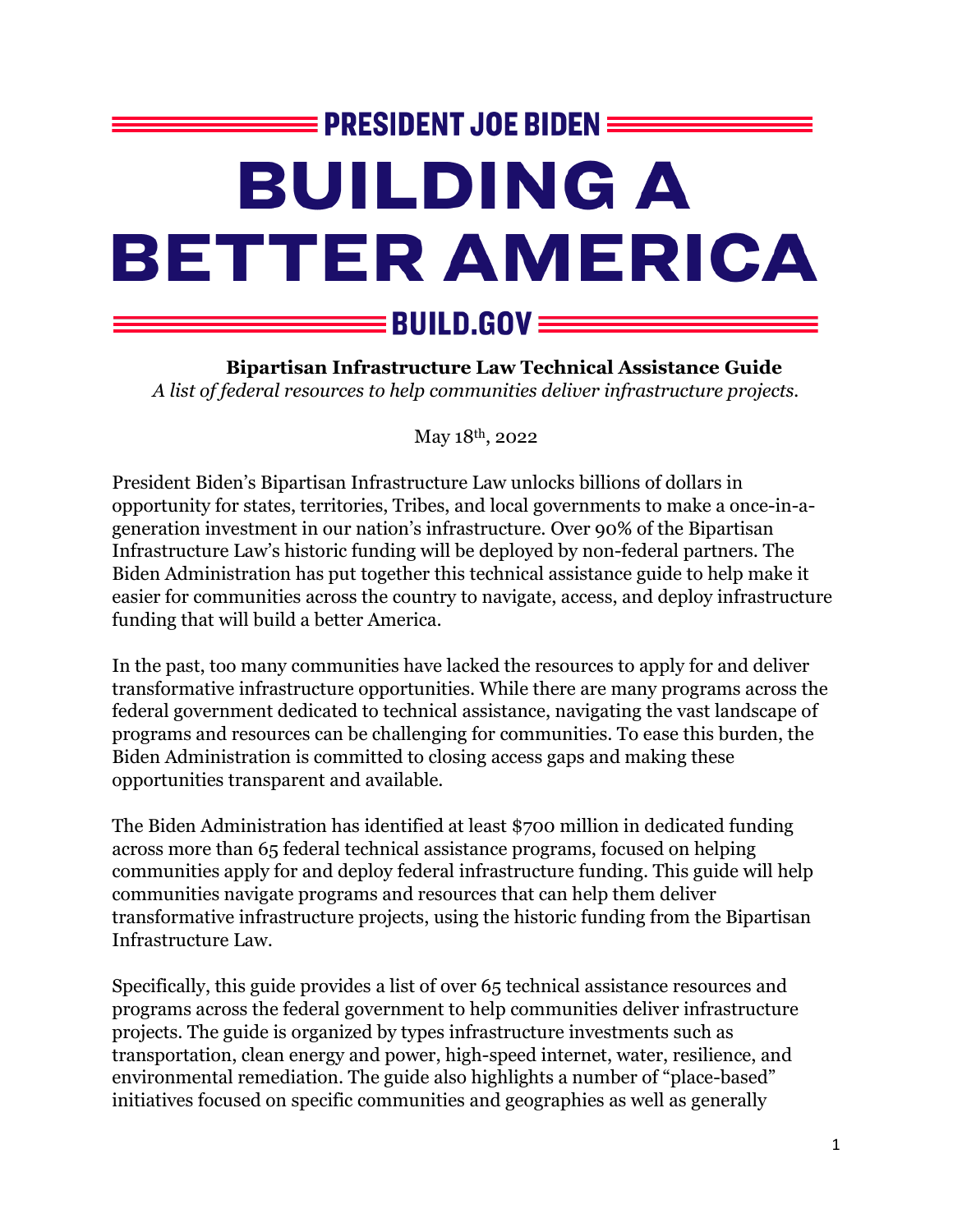applicable technical assistance resources. For each of these programs, the guide includes a description of the program, eligible participants, and information on how to get in touch.

### **What Do We Mean By "Technical Assistance"?**

Technical assistance can mean different things to different people. For the purposes of this document, we are defining technical assistance as programs, processes, and resources that provide targeted support to a community, region, organization, or other beneficiary to help them access and deploy federal funding to deliver results. Types of technical assistance can vary in level of support. For example, some of these programs offer hands-on and intensive planning and delivery support for communities, while others are more self-directed resources and tools such as webinars and websites. Moreover, technical assistance can focus on different parts of the project lifecycle. For instance, some of the initiatives listed in the guide are focused on helping communities apply for and access federal funding, while others are more focused on helping communities plan, design, and build projects after funding has been secured. This guide aims to pull together the many different technical assistance resources available across the federal government that can help communities deliver transformative infrastructure projects.

If you have questions about the Bipartisan Infrastructure Law and the technical assistance programs listed in this document, please reach out to [infrastructure@who.eop.gov](mailto:infrastructure@who.eop.gov) to get in touch.

# **Table of Contents**

<span id="page-1-0"></span>

| Technical Assistance for High-Speed Internet Programs 15        |  |
|-----------------------------------------------------------------|--|
|                                                                 |  |
| Technical Assistance for Power Grid and Clean Energy Programs32 |  |
|                                                                 |  |
| Technical Assistance for Environmental Remediation Programs 43  |  |
|                                                                 |  |
|                                                                 |  |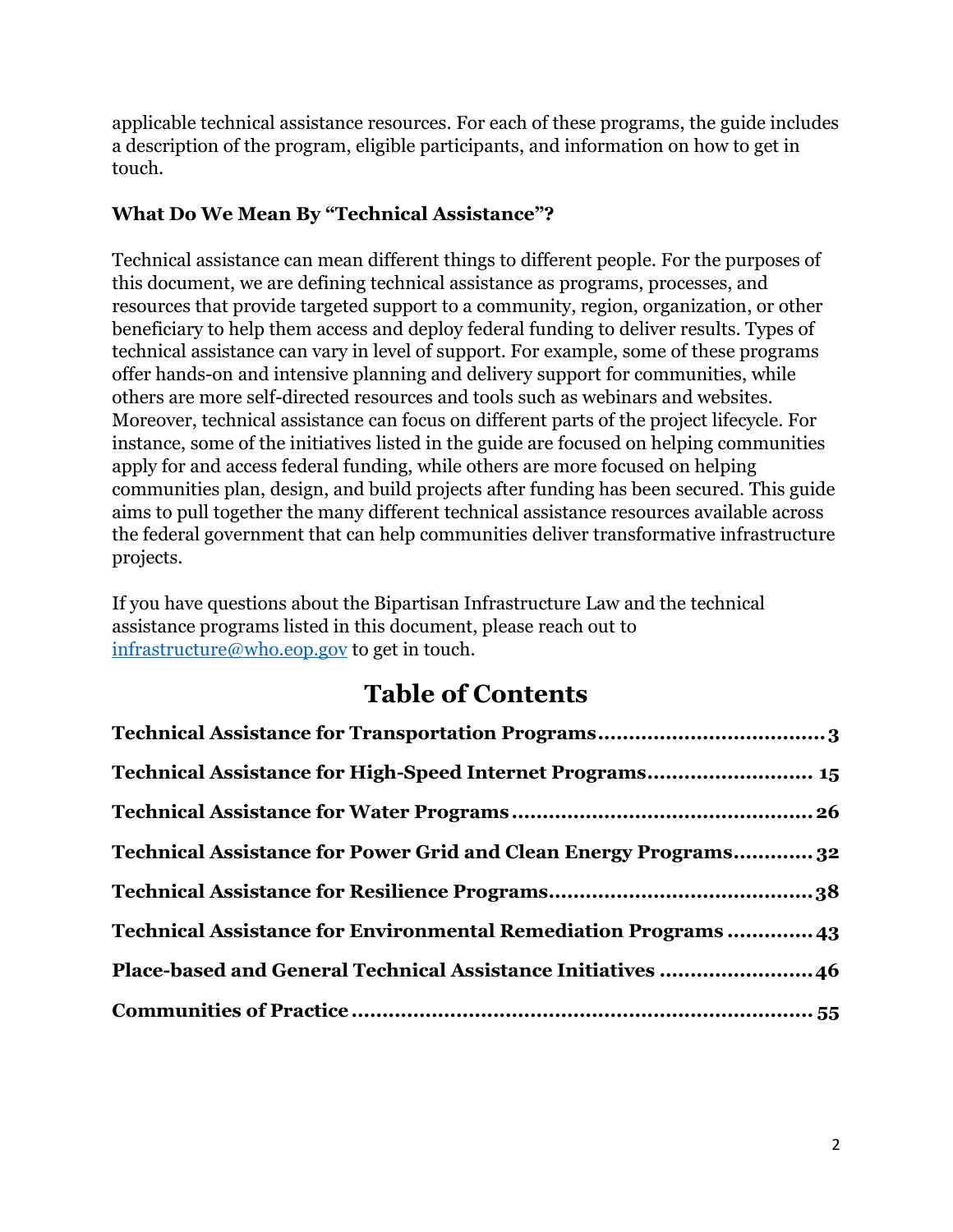## **Technical Assistance for Transportation Programs**

Transportation infrastructure is the lifeblood of any community. The Bipartisan Infrastructure Law makes a historic investment to rebuild our nation's roads and bridges, improve our rail and public transit infrastructure, and reimagine our ports and airports. But, communities need help accessing and deploying this historic funding that will connect communities, improve mobility, and strengthen our economy. Below is a list of federal programs to help communities access and deploy these investments in transportation.

#### *General Transportation Technical Assistance*

# **Build America Bureau Regional Accelerator Program**

| Agency                       | Department of Transportation                                                                                                                                                                                                                                                                                                                                                                                                                                                                                                                                                                                                                                                                                                                                                                                                                                                                                                    |
|------------------------------|---------------------------------------------------------------------------------------------------------------------------------------------------------------------------------------------------------------------------------------------------------------------------------------------------------------------------------------------------------------------------------------------------------------------------------------------------------------------------------------------------------------------------------------------------------------------------------------------------------------------------------------------------------------------------------------------------------------------------------------------------------------------------------------------------------------------------------------------------------------------------------------------------------------------------------|
| <b>Type of TA Provided</b>   | Access and project delivery (intensive support)                                                                                                                                                                                                                                                                                                                                                                                                                                                                                                                                                                                                                                                                                                                                                                                                                                                                                 |
| <b>Application Required?</b> | Yes                                                                                                                                                                                                                                                                                                                                                                                                                                                                                                                                                                                                                                                                                                                                                                                                                                                                                                                             |
| <b>Budget</b>                | \$12 million for FY2022                                                                                                                                                                                                                                                                                                                                                                                                                                                                                                                                                                                                                                                                                                                                                                                                                                                                                                         |
| <b>Eligible Participants</b> | <b>States</b><br>$\bullet$<br>Local governments<br>$\bullet$<br>Tribal governments<br>$\bullet$<br>Regional transportation organizations<br>$\bullet$                                                                                                                                                                                                                                                                                                                                                                                                                                                                                                                                                                                                                                                                                                                                                                           |
| <b>Description</b>           | The Build America Bureau Regional Accelerator Program<br>provides resources, funding, and expertise, to help grant<br>recipients with project planning, development, and<br>delivery at the local and regional level. The Department<br>of Transportation solicits applications for membership in<br>its accelerator program that provides technical resources,<br>planning, financing, and development support. In<br>addition, direct financing is available through the loan<br>programs and public-private partnerships. Applicants<br>generally apply with specific projects that require<br>innovative financing strategies. The Bureau last issued<br>a Notice of Funding Opportunity for membership in<br>January for FY2021 funded projects that will be<br>announced this summer. The FY22 appropriations<br>provided \$12 million for an additional Notice of Funding<br>Opportunity to be released later this year. |
| How to get in touch          | More information is available here.                                                                                                                                                                                                                                                                                                                                                                                                                                                                                                                                                                                                                                                                                                                                                                                                                                                                                             |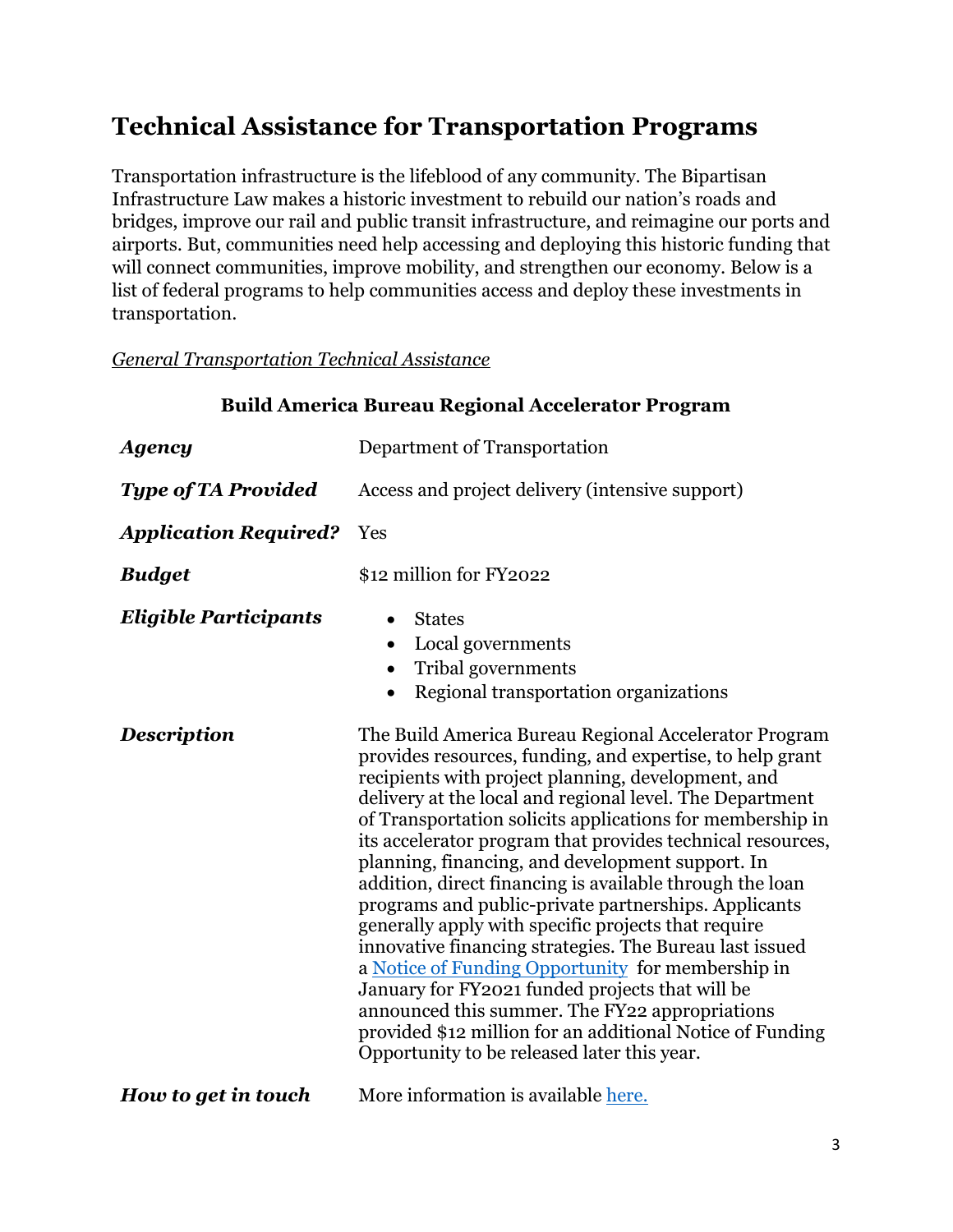# **Thriving Communities Initiative**

| <b>Agency</b>                | Department of Transportation and Department of Housing<br>and Urban Development                                                                                                                                                                                                                                                                                                                                                                                                                                                                                                                                                                                                                                                                                                                                                                                                                                                                                                                                                                                                                                                                                                                                                                                                                                                            |
|------------------------------|--------------------------------------------------------------------------------------------------------------------------------------------------------------------------------------------------------------------------------------------------------------------------------------------------------------------------------------------------------------------------------------------------------------------------------------------------------------------------------------------------------------------------------------------------------------------------------------------------------------------------------------------------------------------------------------------------------------------------------------------------------------------------------------------------------------------------------------------------------------------------------------------------------------------------------------------------------------------------------------------------------------------------------------------------------------------------------------------------------------------------------------------------------------------------------------------------------------------------------------------------------------------------------------------------------------------------------------------|
| <b>Type of TA Provided</b>   | Access and delivery assistance (intensive support)                                                                                                                                                                                                                                                                                                                                                                                                                                                                                                                                                                                                                                                                                                                                                                                                                                                                                                                                                                                                                                                                                                                                                                                                                                                                                         |
| <b>Application Required?</b> | Yes                                                                                                                                                                                                                                                                                                                                                                                                                                                                                                                                                                                                                                                                                                                                                                                                                                                                                                                                                                                                                                                                                                                                                                                                                                                                                                                                        |
| <b>Budget</b>                | \$30 million in FY2022                                                                                                                                                                                                                                                                                                                                                                                                                                                                                                                                                                                                                                                                                                                                                                                                                                                                                                                                                                                                                                                                                                                                                                                                                                                                                                                     |
| <b>Eligible Participants</b> | Local governments and their subdivisions<br>Tribal governments<br>$\bullet$<br><b>U.S. Territories</b><br>$\bullet$<br>Metropolitan Planning Organizations (MPOs)<br><b>Transit agencies</b><br>State governments and their subdivisions<br>٠                                                                                                                                                                                                                                                                                                                                                                                                                                                                                                                                                                                                                                                                                                                                                                                                                                                                                                                                                                                                                                                                                              |
| <b>Description</b>           | The newly created Thriving Communities Program will<br>provide in-depth, hands-on technical assistance to<br>regions and local communities resulting in accelerated<br>project plans and effective project implementation. The<br>purpose is to advance community-driven, transformative<br>investments in underserved and overburdened<br>communities using a coordinated place-based approach<br>that strengthens local capacity to develop and execute<br>infrastructure projects from cradle-to-grave. USDOT, in<br>partnership with other federal agencies, will work to<br>align federal investments and policies to support local<br>communities in advancing transformative, equitable, and<br>climate-friendly infrastructure projects. These projects<br>will reduce transportation cost-burden, improve housing<br>conditions, enhance connections to health care,<br>education, and food security, and increase access to<br>economic opportunity to help communities thrive. Notice<br>of Funding Opportunity to select technical assistance<br>providers and to select communities for participation will<br>be forthcoming in summer 2022. The Thriving<br>Communities Program is a flagship program proposed to<br>coordinate equity-focused technical assistance offerings<br>provided across DOT to enable disadvantaged |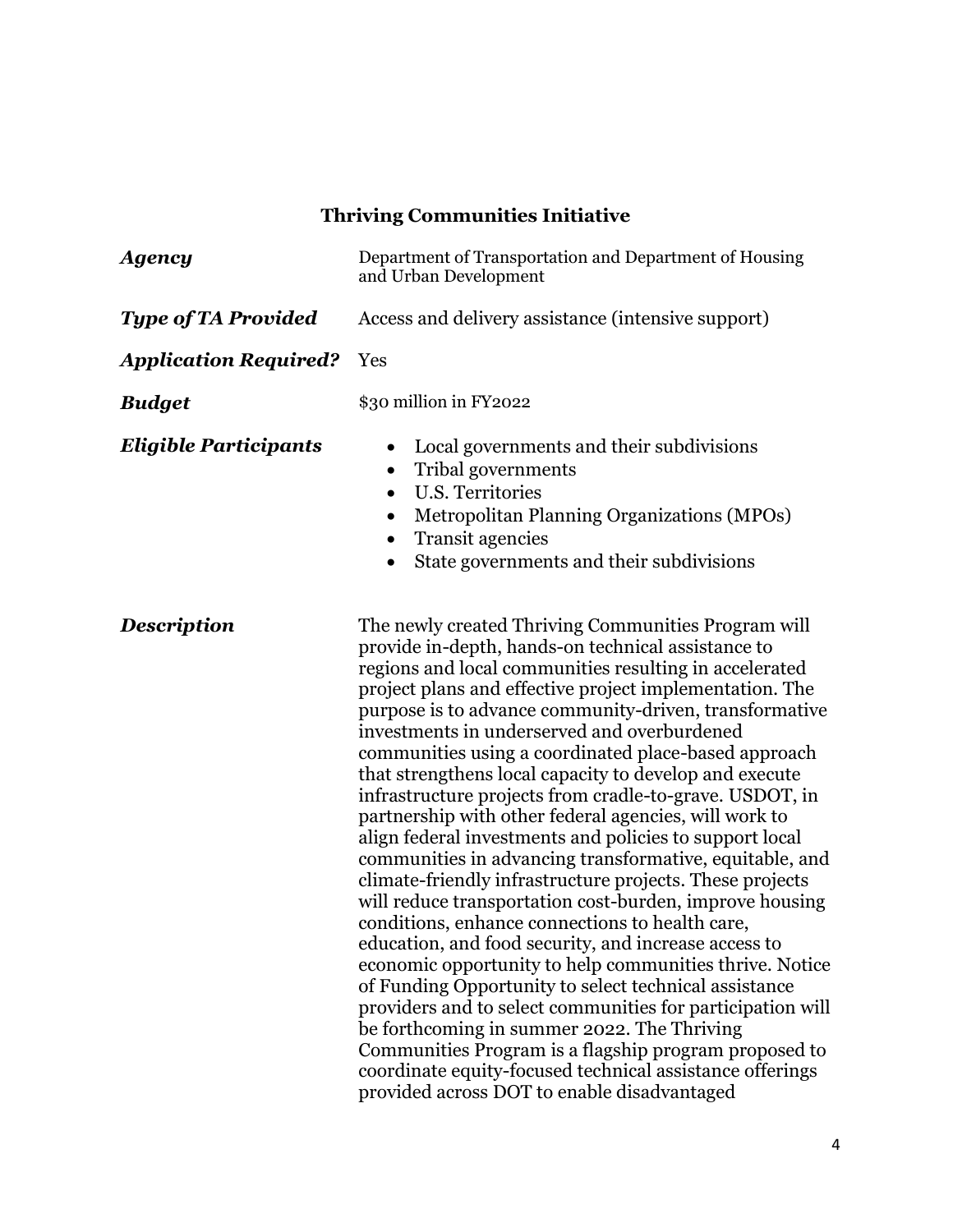| How to get in touch                       | communities – particularly those that may be new<br>$USDOT$ grantees $-$ easier, transparent access to the suite<br>of offerings, resources, and best practices to enable their<br>successful access and implementation of federal<br>infrastructure resources.<br>Email ThrivingCommunities@dot.gov, and be on<br>the lookout for a forthcoming website. USDOT plans to<br>launch this initiative by the end of June.                                                                                                 |
|-------------------------------------------|------------------------------------------------------------------------------------------------------------------------------------------------------------------------------------------------------------------------------------------------------------------------------------------------------------------------------------------------------------------------------------------------------------------------------------------------------------------------------------------------------------------------|
|                                           | <b>Build America Center</b>                                                                                                                                                                                                                                                                                                                                                                                                                                                                                            |
| Agency                                    | Department of Transportation                                                                                                                                                                                                                                                                                                                                                                                                                                                                                           |
| <b>Type of TA Provided</b>                | Delivery support (intensive support)                                                                                                                                                                                                                                                                                                                                                                                                                                                                                   |
| <b>Application Required?</b>              | N <sub>0</sub>                                                                                                                                                                                                                                                                                                                                                                                                                                                                                                         |
| <b>Budget</b>                             | \$1.2 million in FY22                                                                                                                                                                                                                                                                                                                                                                                                                                                                                                  |
| <b>Eligible Participants</b>              | Local governments<br>Tribal governments<br>$\bullet$<br>Regional transportation organizations<br>$\bullet$<br>Metropolitan Planning Organizations (MPOs)<br>State governments and political subdivisions<br>Transit agencies, transportation authorities                                                                                                                                                                                                                                                               |
| <b>Description</b>                        | The Build America Center (BAC) will mobilize the use of<br>innovative financing, funding, project delivery,<br>procurement, and contracting solutions to foster new<br>approaches to transportation infrastructure development<br>and delivery through the creation of a knowledge hub.<br>This knowledge hub will spur innovation with cutting<br>edge research, collaborative partnerships, and the<br>development of an academy to deliver innovative<br>education and training plus tailored technical assistance. |
| How to get in touch                       | More information is available on the <b>Build America</b><br>Center website.                                                                                                                                                                                                                                                                                                                                                                                                                                           |
| <b>Center for Accelerating Innovation</b> |                                                                                                                                                                                                                                                                                                                                                                                                                                                                                                                        |
| <b>Agency</b>                             | Department of Transportation                                                                                                                                                                                                                                                                                                                                                                                                                                                                                           |
| <b>Type of TA Provided</b>                | Primarily delivery support (intensive), but also includes<br>access and application support for select programs.                                                                                                                                                                                                                                                                                                                                                                                                       |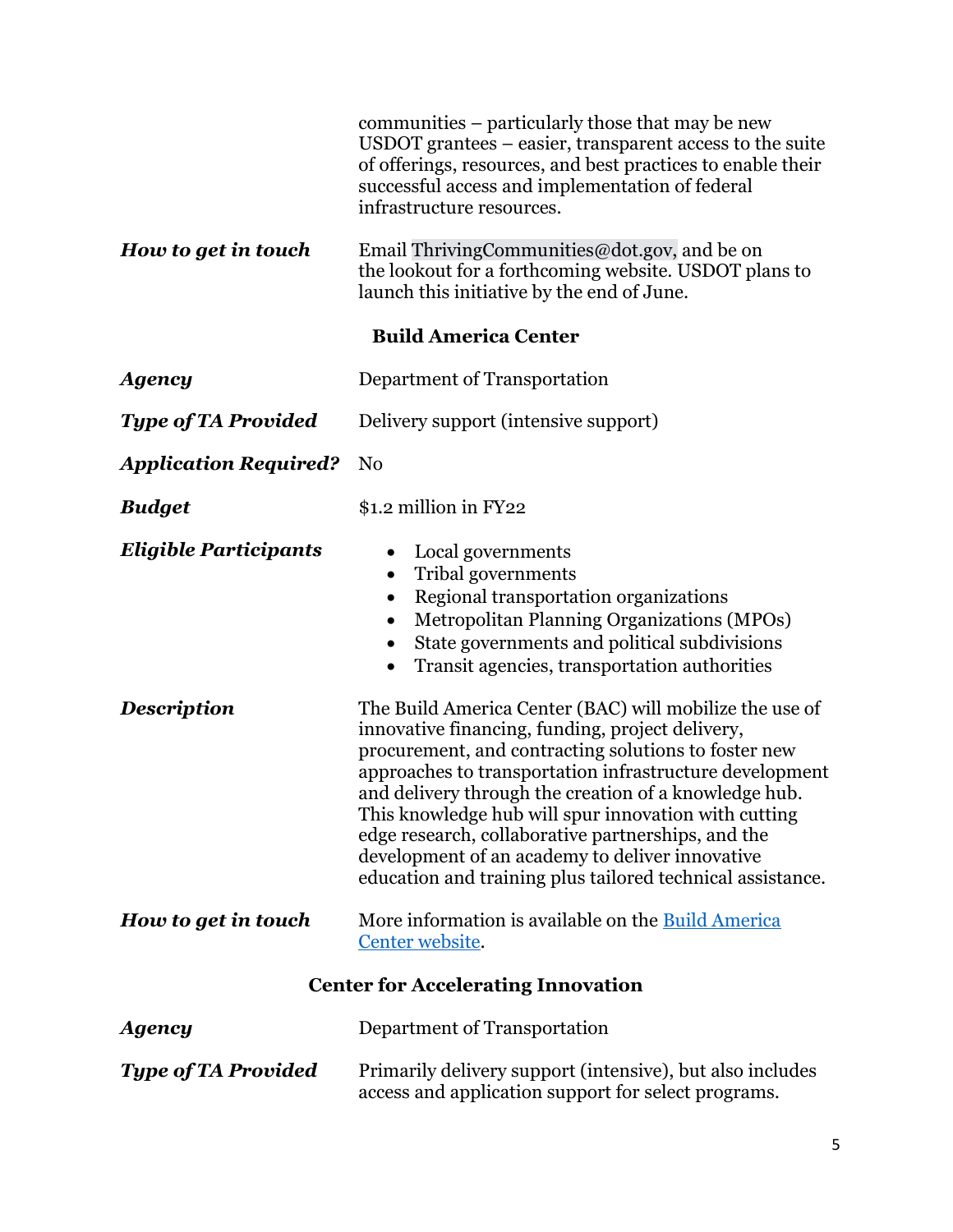| <b>Application Required?</b> | Application is required for Accelerated Innovation<br>Deployment – due August 2022<br>Application required for Accelerating Market<br>Readiness (AMR) - due October 2022<br>No application required for Every Day Counts<br>No application required for State Transportation<br><b>Innovation Council</b>                                                                                                                                                                                                                                                                                                                                                                                                                                                                                                                                                                                                                                                                                                                                                                                 |
|------------------------------|-------------------------------------------------------------------------------------------------------------------------------------------------------------------------------------------------------------------------------------------------------------------------------------------------------------------------------------------------------------------------------------------------------------------------------------------------------------------------------------------------------------------------------------------------------------------------------------------------------------------------------------------------------------------------------------------------------------------------------------------------------------------------------------------------------------------------------------------------------------------------------------------------------------------------------------------------------------------------------------------------------------------------------------------------------------------------------------------|
| <b>Budget</b>                | \$20 million in FY22                                                                                                                                                                                                                                                                                                                                                                                                                                                                                                                                                                                                                                                                                                                                                                                                                                                                                                                                                                                                                                                                      |
| <b>Eligible Participants</b> | State governments<br>$\bullet$<br>Local governments<br>٠<br>Tribal governments<br>$\bullet$<br>Academic Institutions (AMR only)<br>Private Sector (AMR only)<br>$\bullet$                                                                                                                                                                                                                                                                                                                                                                                                                                                                                                                                                                                                                                                                                                                                                                                                                                                                                                                 |
| <b>Description</b>           | The Center for Accelerating Innovation at USDOT serves<br>as the focal point for internal and external coordination<br>to identify and prioritize innovations for transportation<br>systems. There are several key programs overseen by the<br>Center for Accelerating Innovation. The Every Day<br>Counts (EDC) program is a State-based model for<br>deployment of market-ready but underutilized<br>technologies that make our transportation system<br>adaptable, sustainable, equitable, and safer for all. The<br>Center for Accelerating Innovation also administers<br>other technology deployment programs. The Accelerated<br>Innovation Deployment (AID) Demonstration program<br>provides eligible entities funding to pilot and accelerate<br>the implementation and adoption of innovation on<br>highway projects. The Accelerating Market Readiness<br>(AMR) program supports technologies emerging into the<br>transportation industry. Additionally, the State<br>Transportation Innovation Council (STIC), facilitates a<br>State-based innovation deployment approach. |
| How to get in touch          | More information is available at the Center for<br><b>Accelerating Innovation.</b>                                                                                                                                                                                                                                                                                                                                                                                                                                                                                                                                                                                                                                                                                                                                                                                                                                                                                                                                                                                                        |

### *Small Business and Workforce Technical Assistance*

### **Center for Transportation Workforce Development**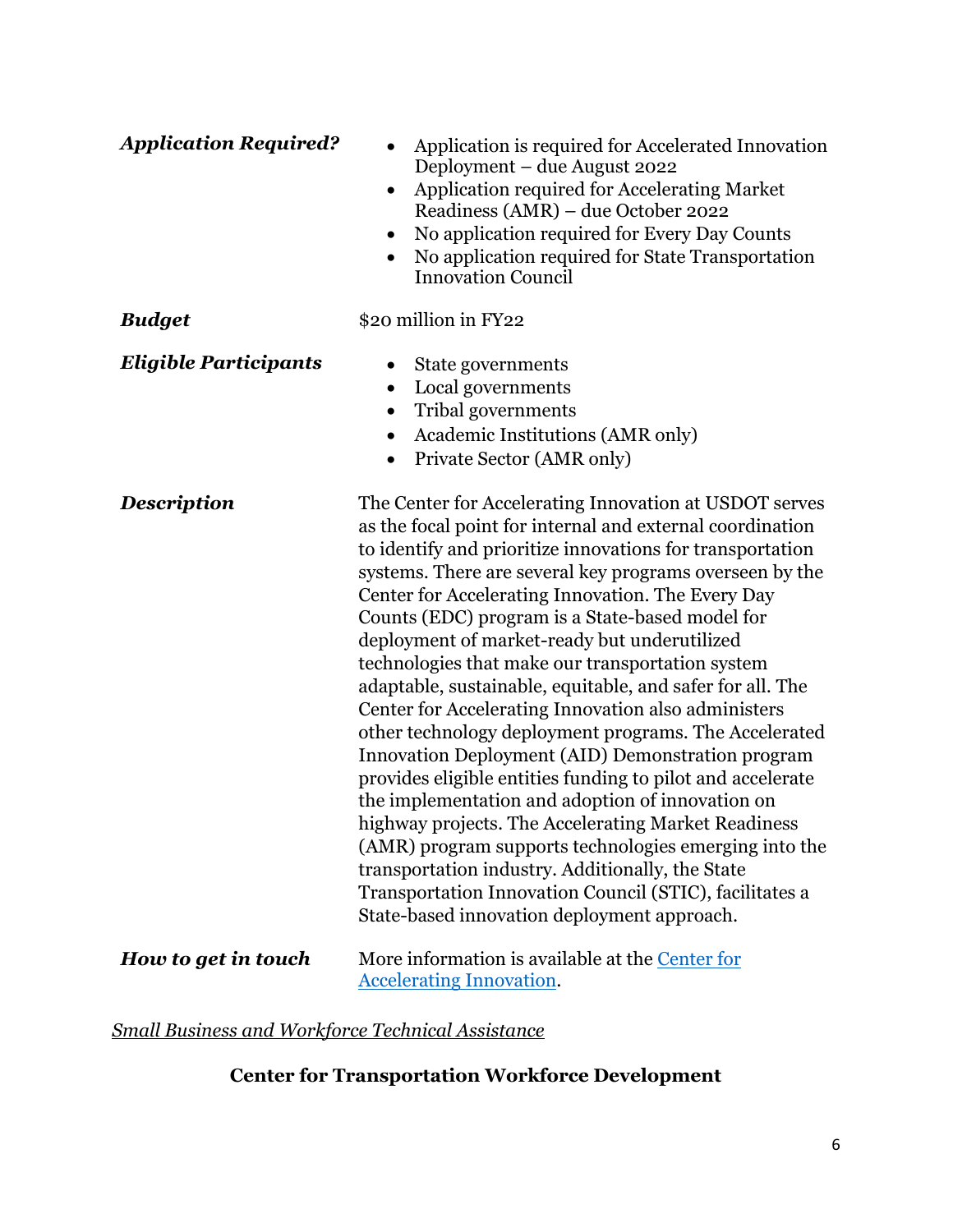| <b>Agency</b>                                         | Department of Transportation                                                                                                                                                                                                                                                                                                                                                                                                                                                                                                                                                                                                           |
|-------------------------------------------------------|----------------------------------------------------------------------------------------------------------------------------------------------------------------------------------------------------------------------------------------------------------------------------------------------------------------------------------------------------------------------------------------------------------------------------------------------------------------------------------------------------------------------------------------------------------------------------------------------------------------------------------------|
| <b>Type of TA Provided</b>                            | Delivery support (intensive support)                                                                                                                                                                                                                                                                                                                                                                                                                                                                                                                                                                                                   |
| <b>Application Required?</b>                          | Yes                                                                                                                                                                                                                                                                                                                                                                                                                                                                                                                                                                                                                                    |
| <b>Budget</b>                                         | \$9.45 million in FY22                                                                                                                                                                                                                                                                                                                                                                                                                                                                                                                                                                                                                 |
| <b>Eligible Participants</b>                          | Public and Private Institutions of Higher Learning<br><b>State and Local Educational Entities</b><br>$\bullet$<br>K-12 Educational institutions<br>$\bullet$<br><b>State Departments of Transportation</b>                                                                                                                                                                                                                                                                                                                                                                                                                             |
| <b>Description</b>                                    | From early education through ongoing professional<br>development, the center provides program support,<br>technical assistance, and workforce development<br>activities in partnership with federal, state, and local<br>agencies; industry organizations; schools, colleges and<br>universities; and other education providers. Workforce<br>programs include the Transportation Education<br>Development and Deployment program (TEDP), Garrett<br>A. Morgan Transportation Technology Education<br>program (GAMTTEP), On the Job Training Supportive<br>Services (OJT/SS), and National Summer Transportation<br>Institutes (NSTI). |
| How to get in touch                                   | More information is available on the Center for<br><b>Transportation Workforce Development Website.</b>                                                                                                                                                                                                                                                                                                                                                                                                                                                                                                                                |
| <b>Small Business Transportation Resource Centers</b> |                                                                                                                                                                                                                                                                                                                                                                                                                                                                                                                                                                                                                                        |
| <b>Agency</b>                                         | Department of Transportation                                                                                                                                                                                                                                                                                                                                                                                                                                                                                                                                                                                                           |
| <b>Type of TA Provided</b>                            | Access support, application support, and delivery<br>support (intensive)                                                                                                                                                                                                                                                                                                                                                                                                                                                                                                                                                               |

*Application Required?* Yes

*Budget* \$2 million in FY22 *Eligible Participants* • Small Businesses

- Small Disadvantaged Businesses
- Women Owned Businesses
- Historically Underutilized Business Zone (HubZone)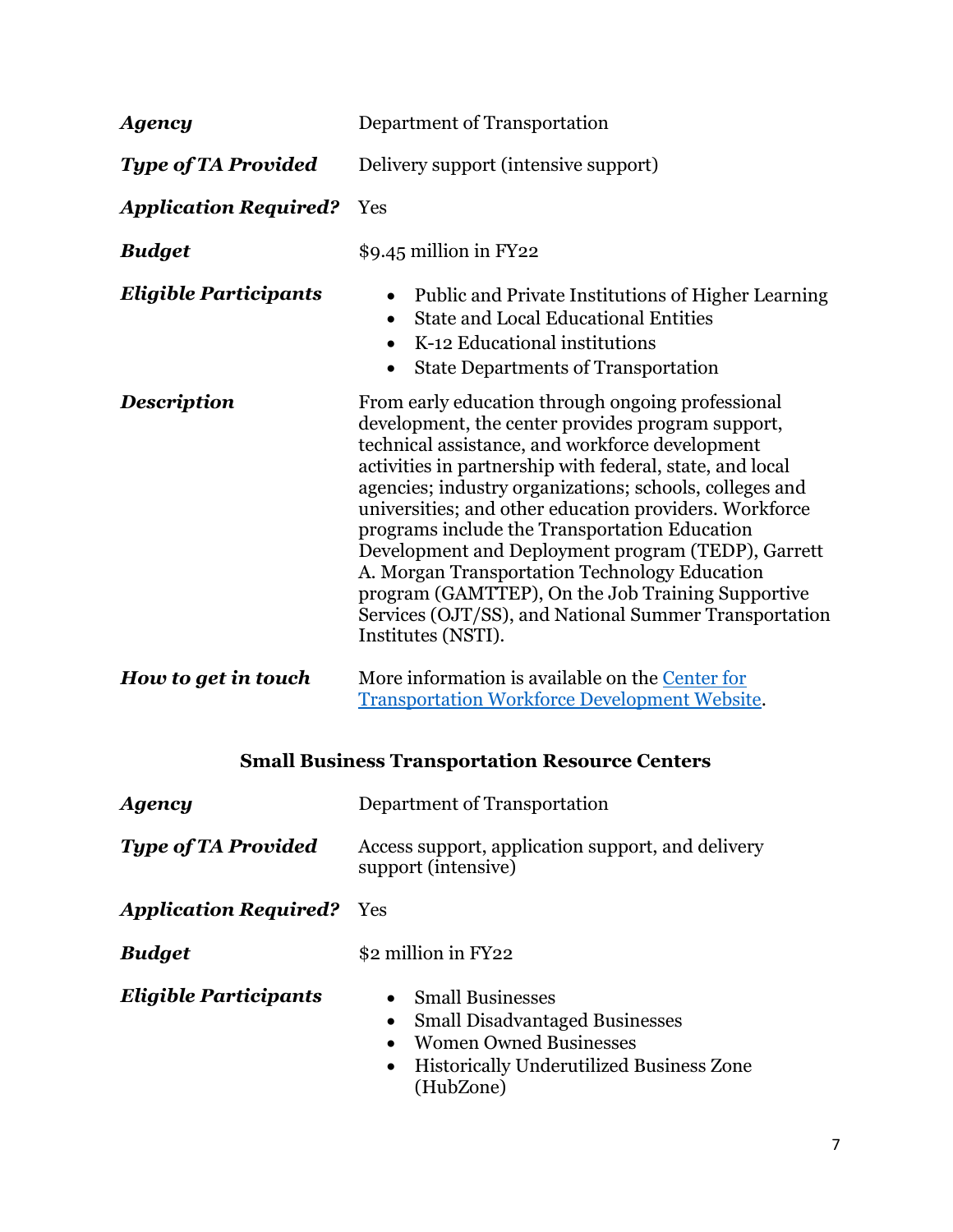|                     | Service Disabled Veteran Owned Small Business<br>(SDVOSB)<br><b>Veteran Owned Small Business (VOSB)</b><br>$\bullet$<br>Disadvantaged Business Enterprises (DBE)                                                                                                                                                                                                                                                                                                                                                                                                                                                                                                                                                                                                                                                                                                                        |
|---------------------|-----------------------------------------------------------------------------------------------------------------------------------------------------------------------------------------------------------------------------------------------------------------------------------------------------------------------------------------------------------------------------------------------------------------------------------------------------------------------------------------------------------------------------------------------------------------------------------------------------------------------------------------------------------------------------------------------------------------------------------------------------------------------------------------------------------------------------------------------------------------------------------------|
| <b>Description</b>  | Utilizing partnerships and industry expertise, Small<br><b>Business Transportation Resource Centers provide</b><br>business counseling that includes market research,<br>training, certification, and procurement technical<br>assistance. DOT has 12 Small Business Transportation<br>Centers, each serving a region of the country. The Small<br>Business Transportation Centers provide an array of<br>services including business analysis, market research and<br>procurement assistance, general management assistance,<br>business counseling, and it can serve as a liaison between<br>prime contractors and sub-contractors. The Small<br>Business Transportation Centers also assist with<br>identifying access to capital and administering the<br>Bonding Education Program and Women and Girls in<br>Transportation programs. All services are provided free<br>of charge. |
| How to get in touch | More information is available on the Office of Small and<br>Disadvantaged Business Utilization (OSDBU) website.                                                                                                                                                                                                                                                                                                                                                                                                                                                                                                                                                                                                                                                                                                                                                                         |

### *Place-based transportation technical assistance*

### **Local Technical Assistance Program**

| Agency                       | Department of Transportation                                                                                                                                                                                                   |
|------------------------------|--------------------------------------------------------------------------------------------------------------------------------------------------------------------------------------------------------------------------------|
| <b>Type of TA Provided</b>   | Delivery support (intensive)                                                                                                                                                                                                   |
| Application Required?        | No.                                                                                                                                                                                                                            |
| <b>Budget</b>                | $$7.6$ million in FY22                                                                                                                                                                                                         |
| <b>Eligible Participants</b> | <b>States</b><br>$\bullet$<br>Local governments<br>Regional transportation organizations<br>$\bullet$                                                                                                                          |
| <b>Description</b>           | The Department of Transportation supports local and<br>rural road agencies across the United States by providing<br>training, technical assistance, and technology transfer<br>services to help them manage and maintain their |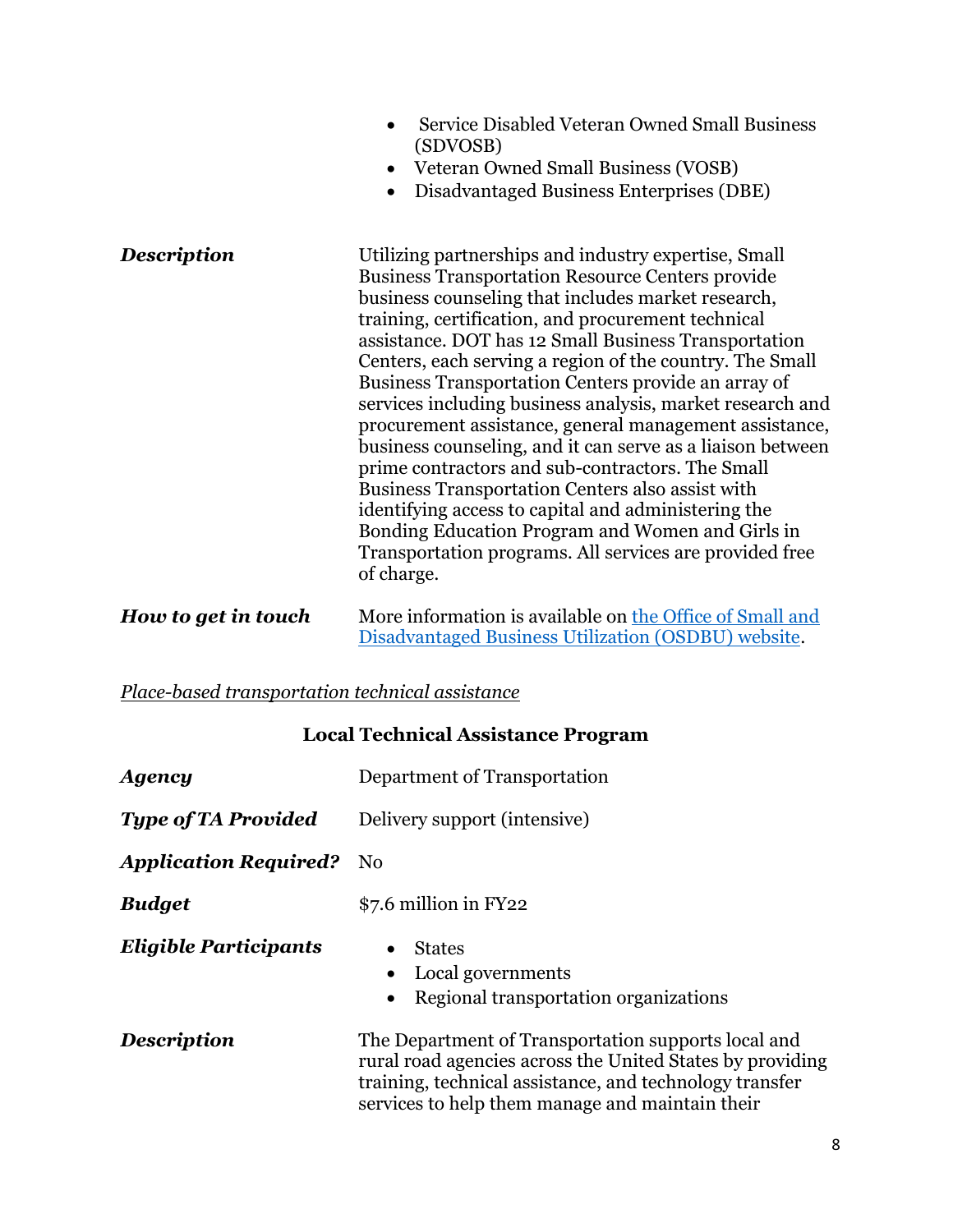|                     | roadway systems. Across the country, there are 51 Local<br>Technical Assistance Program (LTAP) centers serving<br>every state, as well as Puerto Rico and the US Virgin<br>Islands. LTAP Centers enable local counties, parishes,<br>townships, cities, and towns to improve their roads and<br>bridges by supplying them with a variety of low- to no-<br>cost training programs, new and existing technology<br>updates, personalized technical assistance, newsletters,<br>and e-learning resources on topics including safety,<br>construction, maintenance, and value capture. |
|---------------------|-------------------------------------------------------------------------------------------------------------------------------------------------------------------------------------------------------------------------------------------------------------------------------------------------------------------------------------------------------------------------------------------------------------------------------------------------------------------------------------------------------------------------------------------------------------------------------------|
| How to get in touch | More information about the program and assistance<br>connecting with the LTAP Centers is available here. For<br>any additional questions or concerns, please email<br>CLAS@dot.gov.                                                                                                                                                                                                                                                                                                                                                                                                 |

#### **Rural Opportunities to Use Transportation for Economic Success (ROUTES)**

| Agency                       | Department of Transportation                                                                                                                                                                                                                                                                                                                                                                                                                                                                                                                                                                                                                                                  |
|------------------------------|-------------------------------------------------------------------------------------------------------------------------------------------------------------------------------------------------------------------------------------------------------------------------------------------------------------------------------------------------------------------------------------------------------------------------------------------------------------------------------------------------------------------------------------------------------------------------------------------------------------------------------------------------------------------------------|
| <b>Type of TA Provided</b>   | Delivery support (self-directed); focused on rural<br>communities.                                                                                                                                                                                                                                                                                                                                                                                                                                                                                                                                                                                                            |
| <b>Application Required?</b> | N <sub>0</sub>                                                                                                                                                                                                                                                                                                                                                                                                                                                                                                                                                                                                                                                                |
| <b>Budget</b>                | N/A                                                                                                                                                                                                                                                                                                                                                                                                                                                                                                                                                                                                                                                                           |
| <b>Eligible Participants</b> | Local governments<br>Tribal governments<br>Regional transportation organizations<br>State governments<br><b>Transit agencies</b>                                                                                                                                                                                                                                                                                                                                                                                                                                                                                                                                              |
| <b>Description</b>           | ROUTES provides technical assistance to rural<br>communities, Tribes, and historically disadvantaged<br>communities to ensure that our nation has the safest,<br>most equitable, reliable, and modern transportation<br>system in the world to increase economic strength,<br>improve climate outcomes, and build global<br>competitiveness for the American people. Technical<br>assistance includes the creation of free and user-friendly<br>resources for prospective grant applicants, outreach and<br>information on upcoming funding opportunities, and<br>responses to questions received from rural stakeholders<br>about DOT. ROUTES works to help rural America by |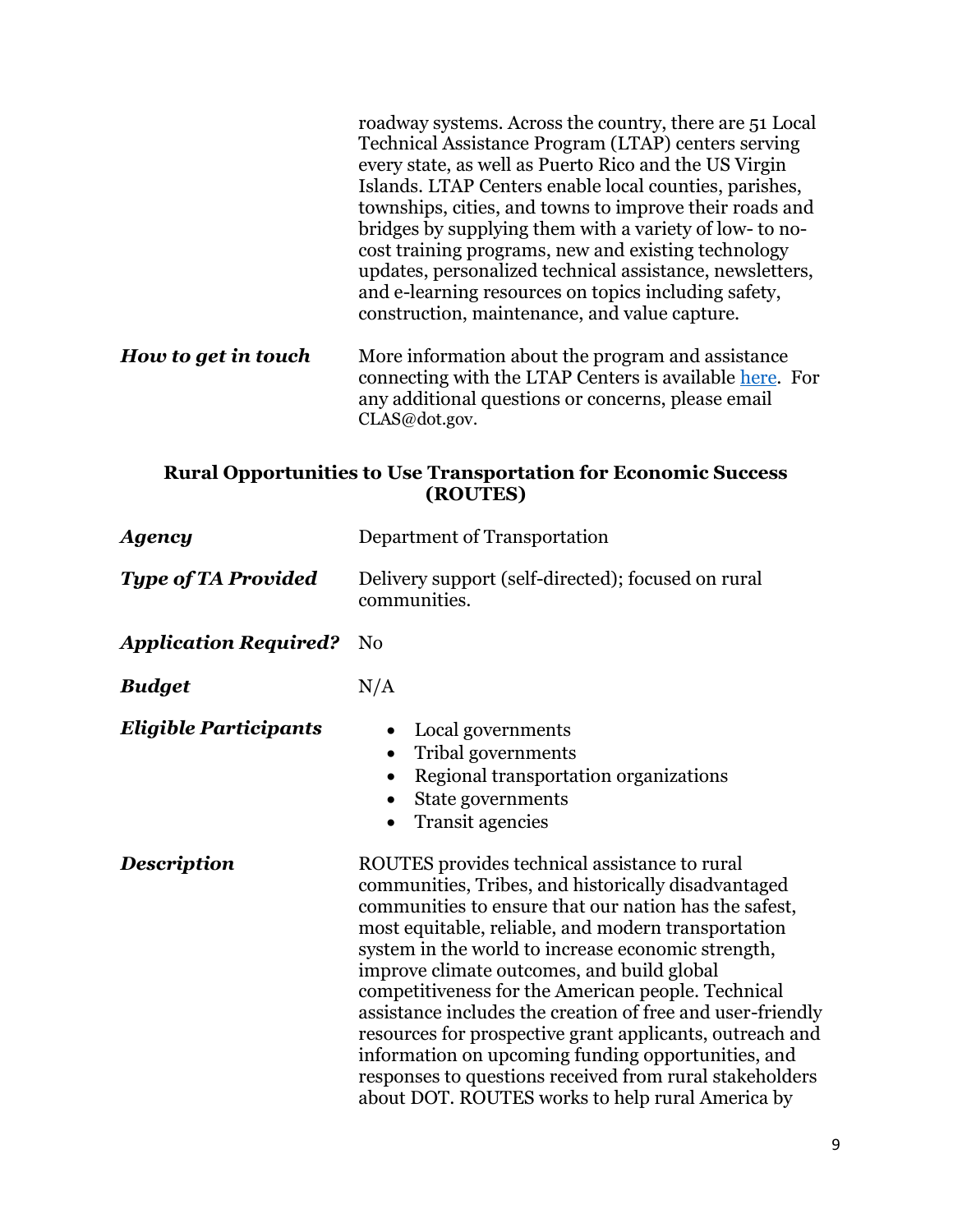|                                            | engaging with rural stakeholders, harmonizing DOT<br>programs, and utilizing a whole-of-government approach<br>to maximize the federal government's investment in<br>rural infrastructure. This ensures that DOT policies and<br>programs are aligned to support the unique<br>infrastructure and mobility challenges of rural<br>communities and increases the capacity of rural<br>communities to plan, fund, and deliver transformative<br>infrastructure and a mobility network that serves all<br>residents.                                                                                                                                                      |  |
|--------------------------------------------|------------------------------------------------------------------------------------------------------------------------------------------------------------------------------------------------------------------------------------------------------------------------------------------------------------------------------------------------------------------------------------------------------------------------------------------------------------------------------------------------------------------------------------------------------------------------------------------------------------------------------------------------------------------------|--|
| How to get in touch                        | More information is available on the ROUTES website.<br>The ROUTES team can be contacted at <u>rural@dot.gov</u> .                                                                                                                                                                                                                                                                                                                                                                                                                                                                                                                                                     |  |
| <b>Tribal Technical Assistance Program</b> |                                                                                                                                                                                                                                                                                                                                                                                                                                                                                                                                                                                                                                                                        |  |
| <b>Agency</b>                              | Department of Transportation                                                                                                                                                                                                                                                                                                                                                                                                                                                                                                                                                                                                                                           |  |
| <b>Type of TA Provided</b>                 | Delivery support (intensive support); focus on Tribal<br>governments                                                                                                                                                                                                                                                                                                                                                                                                                                                                                                                                                                                                   |  |
| <b>Application Required?</b>               | N <sub>0</sub>                                                                                                                                                                                                                                                                                                                                                                                                                                                                                                                                                                                                                                                         |  |
| <b>Budget</b>                              | \$2.1 million in FY22                                                                                                                                                                                                                                                                                                                                                                                                                                                                                                                                                                                                                                                  |  |
| <b>Eligible Participants</b>               | Tribal governments                                                                                                                                                                                                                                                                                                                                                                                                                                                                                                                                                                                                                                                     |  |
| <b>Description</b>                         | The Department of Transportation is establishing seven<br>physical centers to support Tribal communities in<br>administering transportation programs. Tribal<br>Technical Assistance Program (TTAP) Centers will<br>serve as a go-to local resource for Tribal transportation<br>training, technical assistance, and technology transfer<br>needs and opportunities to effectively carry out the<br>TTAP Vision. In the interim, the program offers online<br>programs and remote technical assistance on Safety,<br>Construction Management, Planning, Design,<br>Environment, Construction Management, Contract<br>Administration, Maintenance and Asset Management. |  |
| How to get in touch                        | More information about accessing technical assistance is<br>available <u>here</u> . For any additional questions or concerns,<br>please email CLAS@dot.gov.                                                                                                                                                                                                                                                                                                                                                                                                                                                                                                            |  |

*Highway, roads, and bridge focused technical assistance*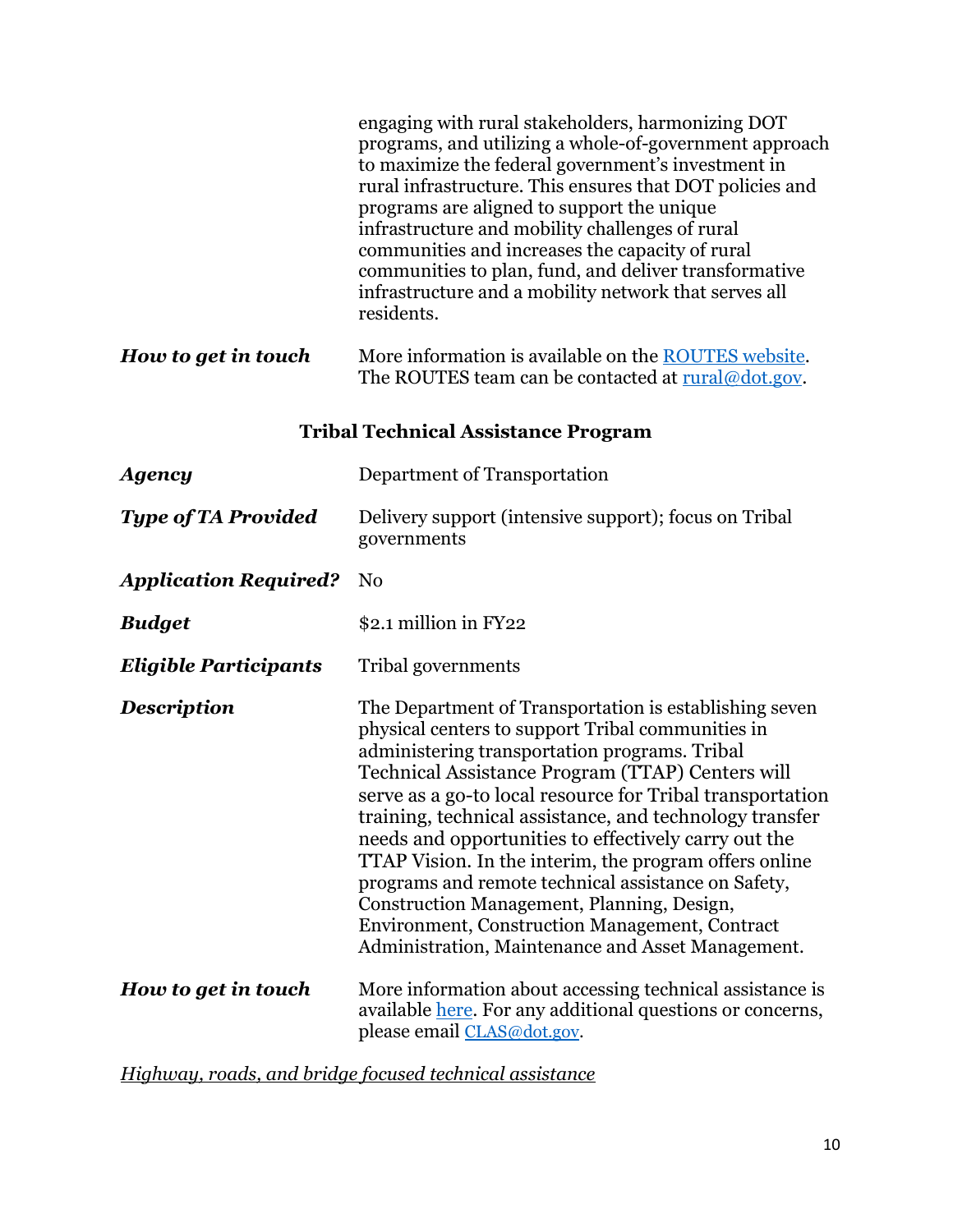### **National Highway Institute**

| <b>Agency</b>                          | Department of Transportation                                                                                                                                                                                                                                                                                                                                                                                                                                                                                                                                                                                                                                                                                                                                                                                           |
|----------------------------------------|------------------------------------------------------------------------------------------------------------------------------------------------------------------------------------------------------------------------------------------------------------------------------------------------------------------------------------------------------------------------------------------------------------------------------------------------------------------------------------------------------------------------------------------------------------------------------------------------------------------------------------------------------------------------------------------------------------------------------------------------------------------------------------------------------------------------|
| <b>Type of TA Provided</b>             | Delivery support (self-directed)                                                                                                                                                                                                                                                                                                                                                                                                                                                                                                                                                                                                                                                                                                                                                                                       |
| <b>Application</b><br><b>Required?</b> | N <sub>0</sub>                                                                                                                                                                                                                                                                                                                                                                                                                                                                                                                                                                                                                                                                                                                                                                                                         |
| <b>Budget</b>                          | \$15 million in FY22                                                                                                                                                                                                                                                                                                                                                                                                                                                                                                                                                                                                                                                                                                                                                                                                   |
| <b>Eligible Participants</b>           | Federal agencies<br>$\bullet$<br>State governments<br>$\bullet$<br>Local governments<br>$\bullet$<br>Tribal governments<br>$\bullet$<br>Regional transportation organizations<br>Other transportation stakeholders                                                                                                                                                                                                                                                                                                                                                                                                                                                                                                                                                                                                     |
| <b>Description</b>                     | The National Highway Institute offers Instructor-led<br>training from short, 1-day courses to multi-week<br>sessions for highway industry professionals. The Web-<br>Conference training offers live, online learning taught<br>by remote instructors, eliminating the need to travel. In<br>addition, NHI has a catalog of over 200 Web-based<br>trainings that are available online 24/7. The National<br>Highway Institute is recognized as an accredited<br>training provider by the International Association of<br>Continuing Education and Training (IACET), so<br>participants can earn Continuing Education Units<br>(CEUs) for NHI training courses. This accredited<br>training may be used by highway industry professionals<br>to maintain State-issued Professional Engineer (PE), or<br>other licenses. |
| How to get in touch                    | More information is available at the National Highway<br>Institute website.                                                                                                                                                                                                                                                                                                                                                                                                                                                                                                                                                                                                                                                                                                                                            |
|                                        | <b>FHWA Resource Center</b>                                                                                                                                                                                                                                                                                                                                                                                                                                                                                                                                                                                                                                                                                                                                                                                            |
| <b>Agency</b>                          | Department of Transportation                                                                                                                                                                                                                                                                                                                                                                                                                                                                                                                                                                                                                                                                                                                                                                                           |
| <b>Type of TA Provided</b>             | Delivery support (intensive)                                                                                                                                                                                                                                                                                                                                                                                                                                                                                                                                                                                                                                                                                                                                                                                           |
| <b>Application</b><br><b>Required?</b> | N <sub>0</sub>                                                                                                                                                                                                                                                                                                                                                                                                                                                                                                                                                                                                                                                                                                                                                                                                         |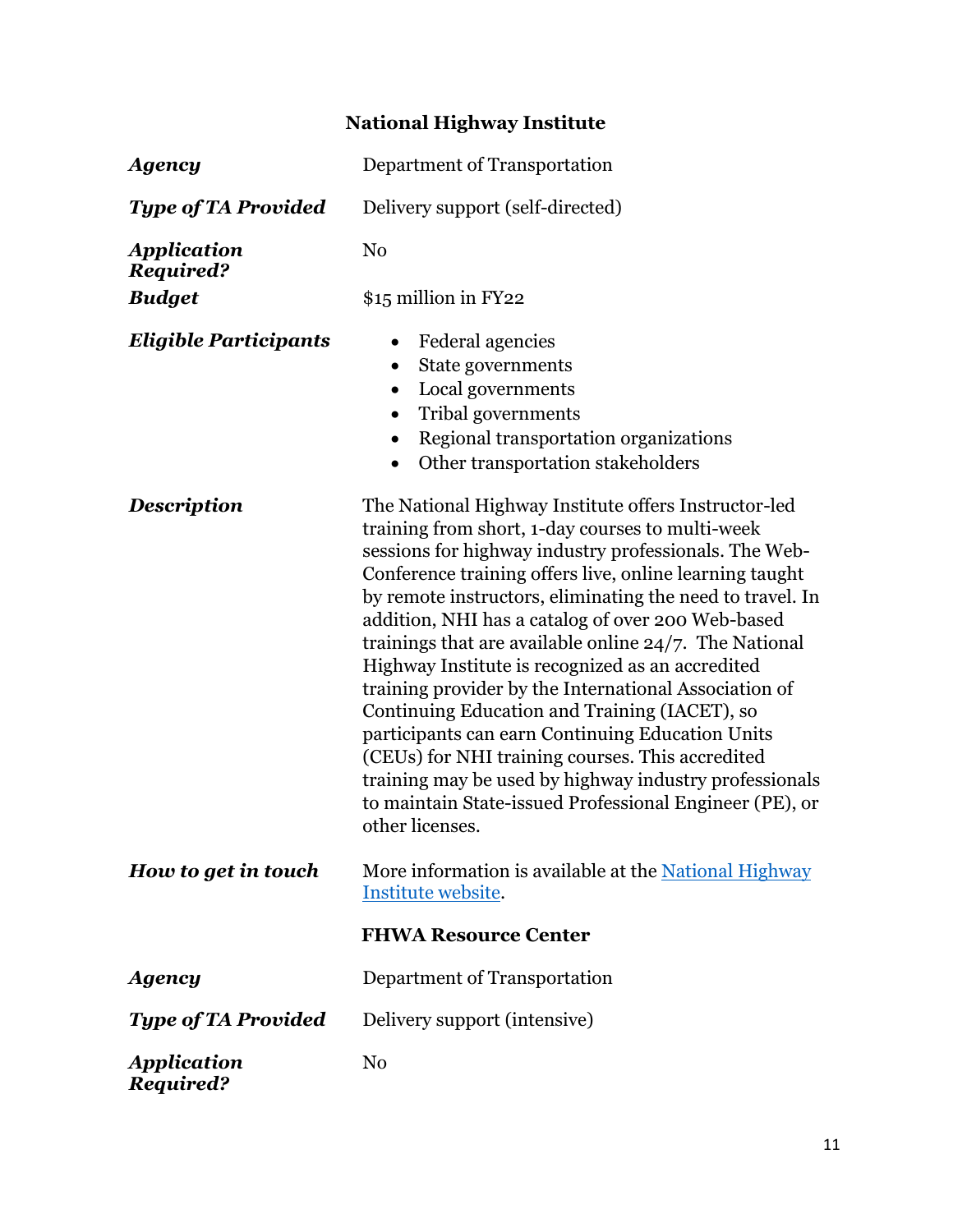| <b>Budget</b>                                   | \$1.8 million in FY22                                                                                                                                                                                                                                                                                                                                                                                                                                                           |
|-------------------------------------------------|---------------------------------------------------------------------------------------------------------------------------------------------------------------------------------------------------------------------------------------------------------------------------------------------------------------------------------------------------------------------------------------------------------------------------------------------------------------------------------|
| <b>Eligible Participants</b>                    | Federal agencies<br><b>States</b><br>$\bullet$<br>Local governments<br>$\bullet$<br>Tribal governments<br>Metropolitan planning organizations<br>Other transportation stakeholders                                                                                                                                                                                                                                                                                              |
| <b>Description</b>                              | Organized by functional and technical teams, the<br>FHWA Resource Center operates as a national unit<br>with teams and expert specialists staffed in localities<br>throughout the United States. The Resource Center<br>provides technical support and program assistance<br>along with training, and technology delivery to FHWA's<br>Division Offices, State Departments of Transportation,<br>Metropolitan Planning Organizations, and other<br>transportation stakeholders. |
| How to get in touch                             | More information is available at the FHWA Resource<br>Center website.                                                                                                                                                                                                                                                                                                                                                                                                           |
| <u>EV Charging Focused Technical Assistance</u> |                                                                                                                                                                                                                                                                                                                                                                                                                                                                                 |
|                                                 | Joint Office of Energy and Transportation (Electrification & EV Charging)                                                                                                                                                                                                                                                                                                                                                                                                       |
| Agency                                          | Department of Transportation, Department of Energy                                                                                                                                                                                                                                                                                                                                                                                                                              |

| <b>Type of TA Provided</b>   | Delivery Assistance – Electric Vehicle (EV) Charging                                                                                                                                                                                                                                                   |
|------------------------------|--------------------------------------------------------------------------------------------------------------------------------------------------------------------------------------------------------------------------------------------------------------------------------------------------------|
| Application Required?        | N <sub>0</sub>                                                                                                                                                                                                                                                                                         |
| <b>Budget</b>                | \$80.2 million in FY22                                                                                                                                                                                                                                                                                 |
| <b>Eligible Participants</b> | <b>States</b><br>$\bullet$<br>Local and regional governments<br>Transit agencies<br>Schools and school districts                                                                                                                                                                                       |
| <b>Description</b>           | The Joint Office of Energy and Transportation provides<br>states with technical assistance on planning and delivery<br>to assist in building a national EV charging network and<br>facilitating zero-emission transit and school buses. The<br>Joint Office provides resources to assist with creating |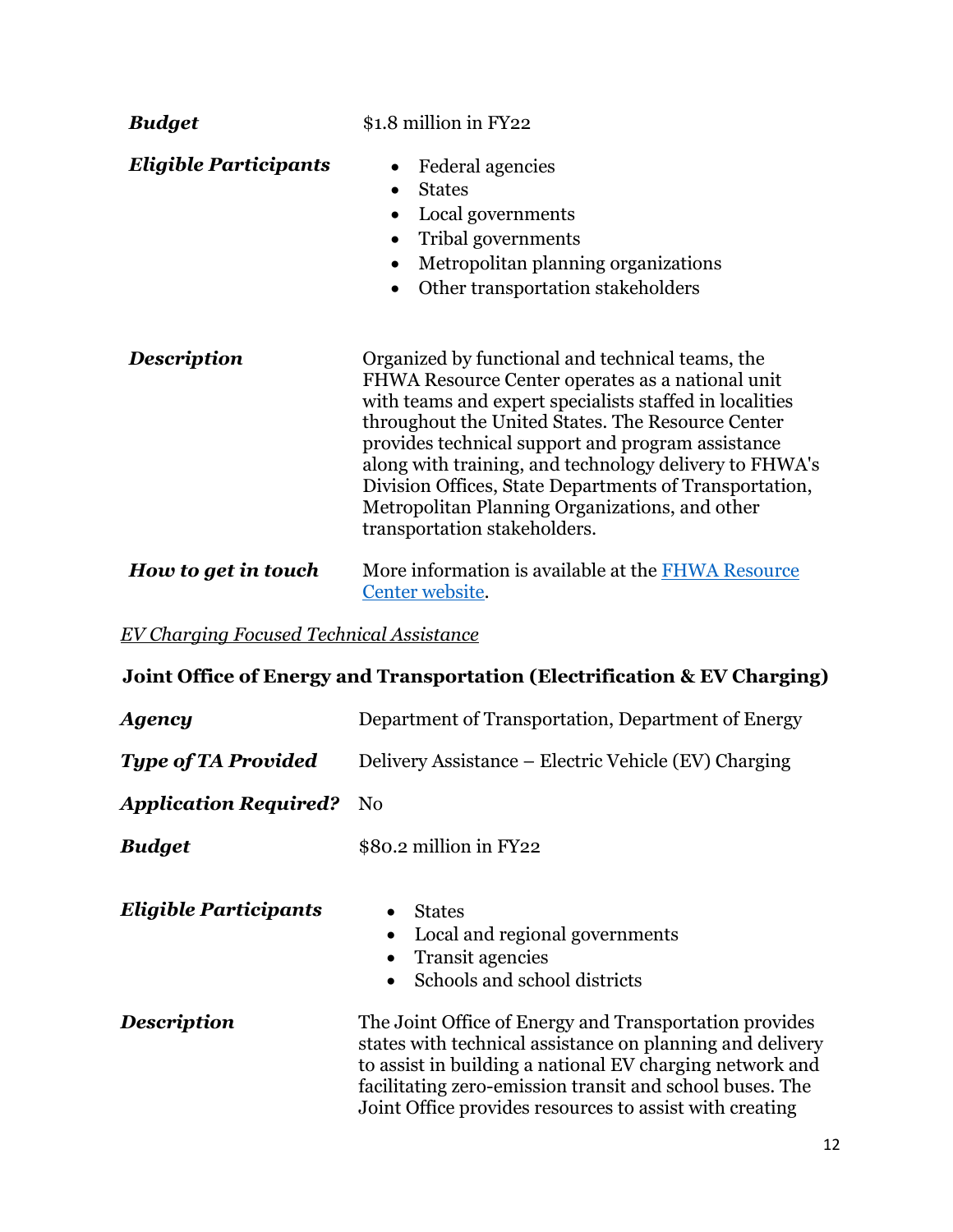|                     | State EV Charging Plans, data and tools for<br>implementing plans, and points of contact for additional<br>resources. There will also be a resources for communities<br>applying for grant funding for EV charging and other<br>government entities planning for EV charging<br>deployment. These resources are available on the<br>website, drive electric.gov. |
|---------------------|------------------------------------------------------------------------------------------------------------------------------------------------------------------------------------------------------------------------------------------------------------------------------------------------------------------------------------------------------------------|
| How to get in touch | More information about accessing technical assistance is<br>available here.                                                                                                                                                                                                                                                                                      |

#### *Public Transit Focused Technical Assistance*

| Agency                       | <b>National Transit Institute</b><br>Department of Transportation                                                                                                                                                                                                                                                                                                                                                                                                                                                                                                                                                                        |
|------------------------------|------------------------------------------------------------------------------------------------------------------------------------------------------------------------------------------------------------------------------------------------------------------------------------------------------------------------------------------------------------------------------------------------------------------------------------------------------------------------------------------------------------------------------------------------------------------------------------------------------------------------------------------|
| <b>Type of TA Provided</b>   | Delivery support (self-directed)                                                                                                                                                                                                                                                                                                                                                                                                                                                                                                                                                                                                         |
| <b>Application Required?</b> | N <sub>0</sub>                                                                                                                                                                                                                                                                                                                                                                                                                                                                                                                                                                                                                           |
| <b>Budget</b>                | \$6.6 million in FY22                                                                                                                                                                                                                                                                                                                                                                                                                                                                                                                                                                                                                    |
| <b>Eligible Participants</b> | Federal agencies<br>$\bullet$<br>State governments<br>Local governments<br>$\bullet$<br>Tribal governments<br>$\bullet$<br>Regional transportation organizations<br>Other transportation stakeholders<br>$\bullet$                                                                                                                                                                                                                                                                                                                                                                                                                       |
| <b>Description</b>           | The National Transit Institute offers instructor-led<br>training from short, 1-day courses to multi-week sessions<br>for Federal Transit Administration grantees. Courses are<br>provided in-person and online by a wide range of<br>instructors. The mission of the National Transit Institute<br>is to provide training, education, and clearinghouse<br>services in support of public transportation and quality<br>of life in the United States. Courses are offered in<br>advanced technologies, transit project management,<br>multimodal transportation planning, transit program<br>management compliance, and workplace safety. |
| How to get in touch          | More information is available at the National Transit<br>Institute website.                                                                                                                                                                                                                                                                                                                                                                                                                                                                                                                                                              |

### **Accessible and Innovative Transit Mobility**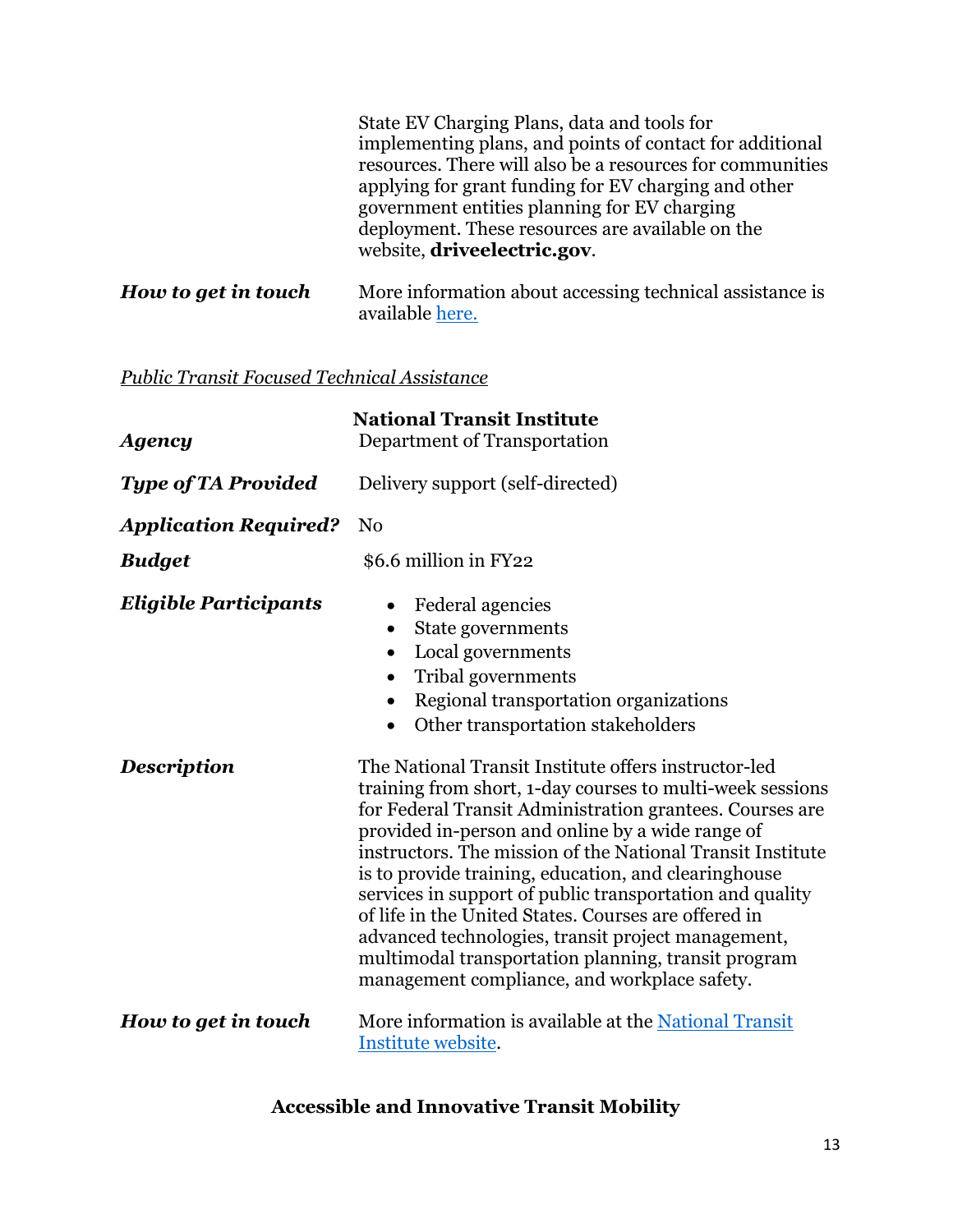| <b>Agency</b>                | Department of Transportation                                                                                                                                                                                                                                                                                                                                                                                                                                                                                                                                                                                                                                                                                                                                                                                                                                                                                                                                       |
|------------------------------|--------------------------------------------------------------------------------------------------------------------------------------------------------------------------------------------------------------------------------------------------------------------------------------------------------------------------------------------------------------------------------------------------------------------------------------------------------------------------------------------------------------------------------------------------------------------------------------------------------------------------------------------------------------------------------------------------------------------------------------------------------------------------------------------------------------------------------------------------------------------------------------------------------------------------------------------------------------------|
| <b>Type of TA Provided</b>   | Delivery support (intensive)                                                                                                                                                                                                                                                                                                                                                                                                                                                                                                                                                                                                                                                                                                                                                                                                                                                                                                                                       |
| <b>Application Required?</b> | N <sub>0</sub>                                                                                                                                                                                                                                                                                                                                                                                                                                                                                                                                                                                                                                                                                                                                                                                                                                                                                                                                                     |
| <b>Budget</b>                | The FY 2022 allocations for Technical Centers are under<br>review and will be finalized this summer.                                                                                                                                                                                                                                                                                                                                                                                                                                                                                                                                                                                                                                                                                                                                                                                                                                                               |
| <b>Eligible Participants</b> | Federal agencies<br>$\bullet$<br>State governments<br>٠<br>Local governments<br>$\bullet$<br>Tribal governments<br><b>Transit agencies</b><br>Other transportation stakeholders<br>$\bullet$                                                                                                                                                                                                                                                                                                                                                                                                                                                                                                                                                                                                                                                                                                                                                                       |
| <b>Description</b>           | The Federal Transit Administration at USDOT supports<br>a range of technical assistance programs that advance<br>innovative and inclusive mobility options for rural and<br>Tribal communities, older adults and people with<br>disabilities, disadvantaged communities, and people with<br>low-incomes or who do not drive whether by choice or<br>necessity. These offerings include the National Center for<br>Applied Transit Technology, the National Aging and<br>Disability Transportation Center, the National Center for<br>Mobility Management, the National Rural<br>Transportation Assistance Program (RTAP), the Mobility<br>Innovation Technical Assistance Center (MI-TAC), and<br>the Public Transportation Safety Plan Technical<br>Assistance Center (PTASP-TAC). Assistance is provided<br>through resource libraries, online learning and peer<br>learning, and in some cases through one-on-one<br>technical assistance and on-site training. |
| How to get in touch          | More information is available at FTA-sponsored<br>technical assistance centers.                                                                                                                                                                                                                                                                                                                                                                                                                                                                                                                                                                                                                                                                                                                                                                                                                                                                                    |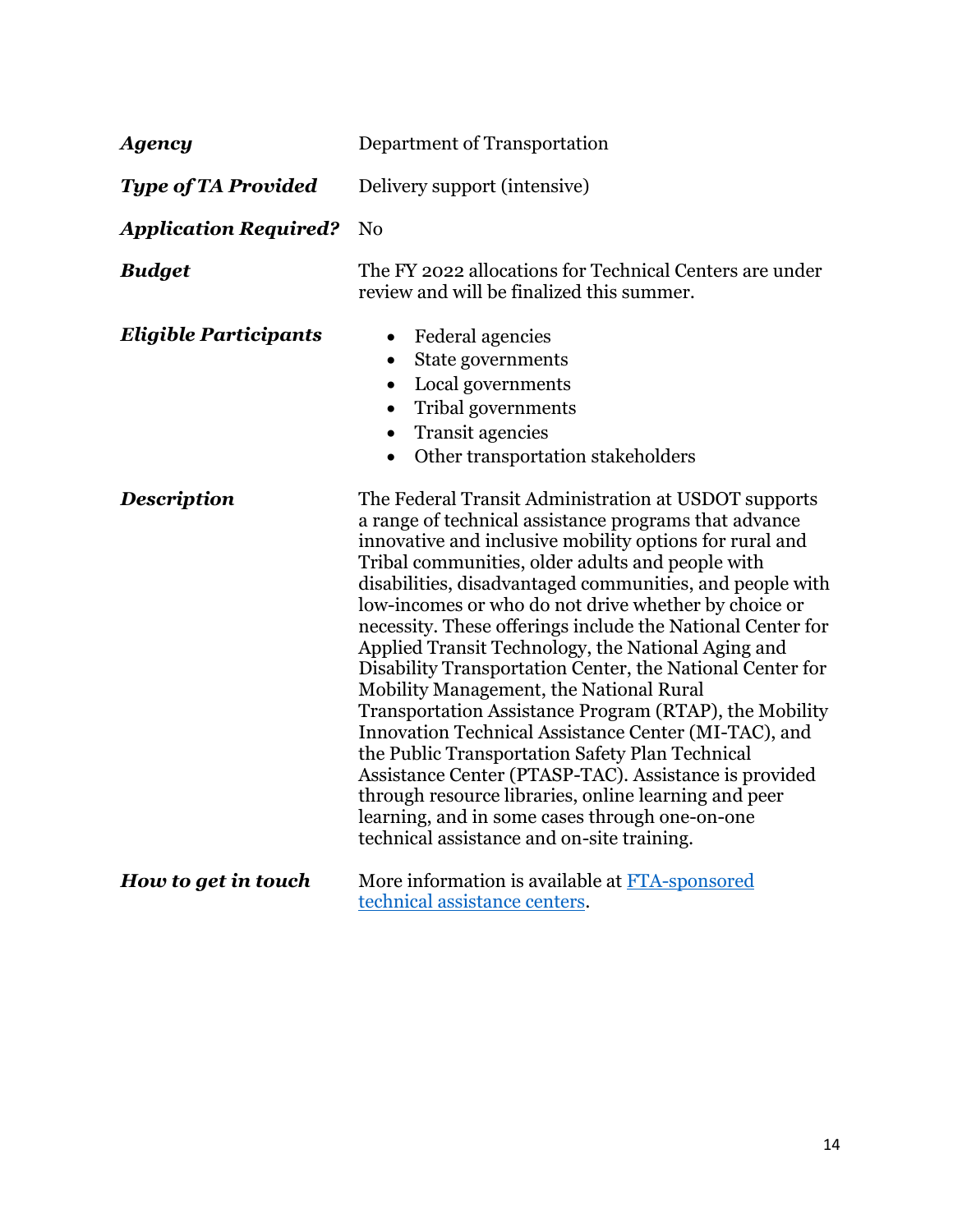# <span id="page-14-0"></span>**Technical Assistance for High-Speed Internet Programs**

The Biden Administration recognizes that access to high-speed internet is a necessity for Americans to do their jobs, participate in school, access health care and stay connected. The Bipartisan Infrastructure Law invests \$65 billion to help ensure that every American has access to reliable and affordable high-speed internet. Large portions of this money will be used to deploy broadband to locations without access to infrastructure that can deliver high speed broadband. Below is a list of federal programs to help communities access and deploy the Bipartisan Infrastructure Law's historic investment in high-speed internet.

#### **State Digital Equity Planning and Capacity Grant**

| Agency                       | Department of Commerce                                                                                                                                                                                                                                                                                                                                                      |
|------------------------------|-----------------------------------------------------------------------------------------------------------------------------------------------------------------------------------------------------------------------------------------------------------------------------------------------------------------------------------------------------------------------------|
| <b>Type of TA Provided</b>   | Access, application, and delivery support (self-<br>directed/intensive support)                                                                                                                                                                                                                                                                                             |
| <b>Application Required?</b> | Yes                                                                                                                                                                                                                                                                                                                                                                         |
| <b>Budget</b>                | The Department of Commerce has \$50 million for the<br>multi-year administration of all of its digital equity grant<br>programs, in which a portion will be used to support<br>technical assistance efforts over the lifecycle of the grant<br>programs.                                                                                                                    |
| <b>Eligible Participants</b> | <b>States</b><br>$\bullet$<br><b>Territories</b><br>Tribal government<br>$\bullet$                                                                                                                                                                                                                                                                                          |
| <b>Description</b>           | The State Digital Equity Planning Grant Program is a<br>\$60 million formula grant program for states and<br>territories to develop digital equity plans. The Bipartisan<br>Infrastructure Law provides an additional \$1.44 billion<br>through the State Digital Equity Capacity Grants to<br>implement these digital equity plans.                                        |
|                              | Leading up to submission of the initial proposal and<br>throughout the remainder of the process, the National<br>Telecommunications and Information Administration<br>(NTIA) will provide support and technical assistance to<br>help ensure that the eligible entity's proposals fully meet<br>the requirements of the Infrastructure Act and the goals<br>of the Program. |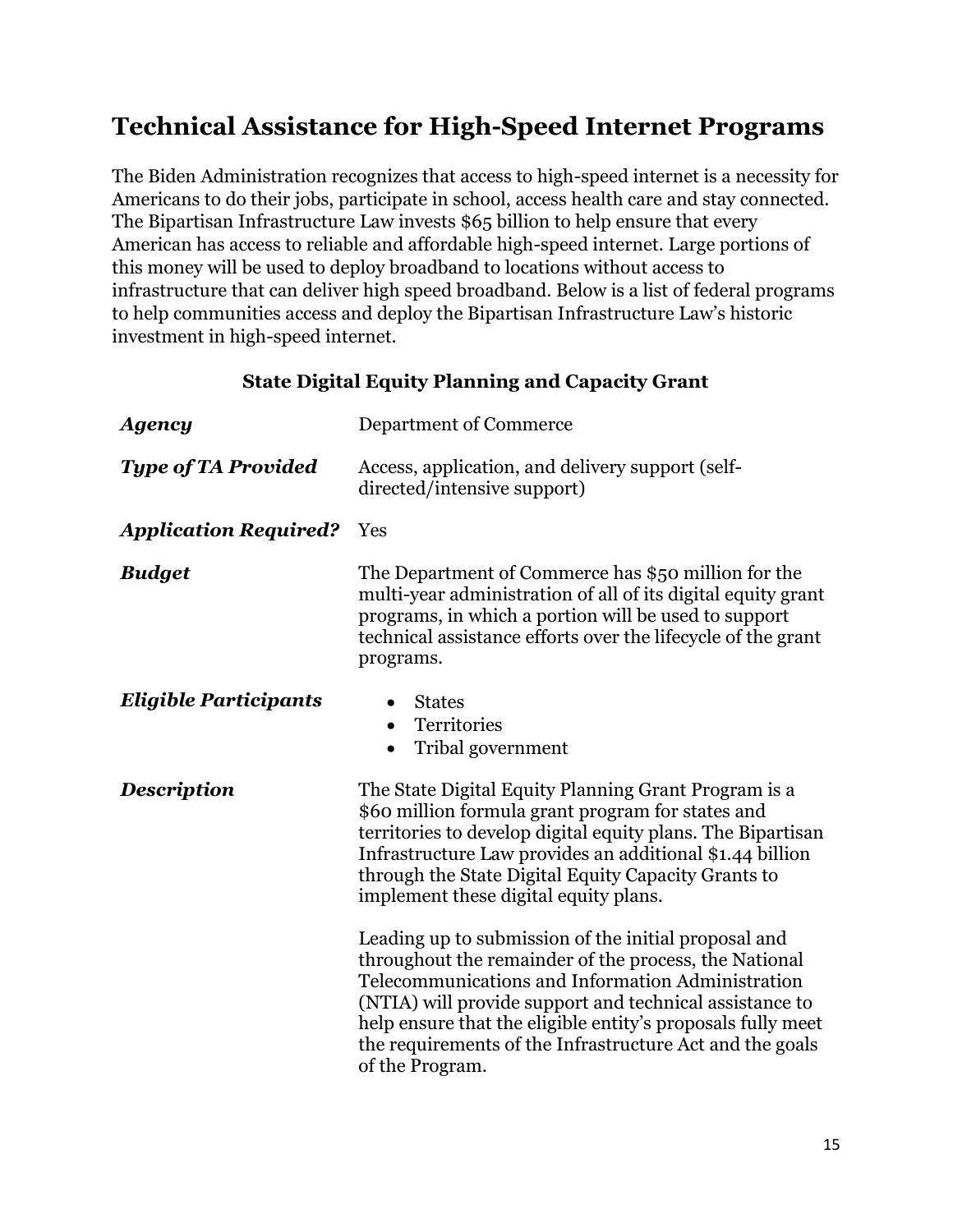|                     | This technical assistance will include iterative feedback<br>on draft initial proposals, support with the subgrantee<br>selection process, and any additional help to ensure that<br>the final proposal fully meets the requirements of the<br>Infrastructure Act and the goals of the Program. When<br>the final proposals have been approved and eligible<br>entities begin to initiate program activities, NTIA will<br>work closely with the eligible entities to monitor<br>progress, troubleshoot, and provide technical assistance<br>as necessary and appropriate. |
|---------------------|----------------------------------------------------------------------------------------------------------------------------------------------------------------------------------------------------------------------------------------------------------------------------------------------------------------------------------------------------------------------------------------------------------------------------------------------------------------------------------------------------------------------------------------------------------------------------|
|                     | Additional assistance activities will include supporting<br>applicant success, promoting digital equity planning and<br>covered population engagement best practices,<br>complying with grant requirements, and avoidance of<br>waste, fraud, and abuse.                                                                                                                                                                                                                                                                                                                   |
| How to get in touch | More information about accessing technical assistance is<br>available at InternetForAll.gov.                                                                                                                                                                                                                                                                                                                                                                                                                                                                               |

### **Broadband Equity Access and Deployment Grant Program**

| <b>Agency</b>                | Department of Commerce                                                                                                                                                                                                                                                                                                                                                                                                                                                                                                                                                                  |
|------------------------------|-----------------------------------------------------------------------------------------------------------------------------------------------------------------------------------------------------------------------------------------------------------------------------------------------------------------------------------------------------------------------------------------------------------------------------------------------------------------------------------------------------------------------------------------------------------------------------------------|
| <b>Type of TA Provided</b>   | Access, application, and delivery support (self-<br>directed/intensive support)                                                                                                                                                                                                                                                                                                                                                                                                                                                                                                         |
| <b>Application Required?</b> | Yes                                                                                                                                                                                                                                                                                                                                                                                                                                                                                                                                                                                     |
| <b>Budget</b>                | The Department of Commerce has \$837 million for the<br>multi-year administration of the BEAD grant program, in<br>which a portion will be used to support technical<br>assistance efforts over the lifecycle of the grant program.                                                                                                                                                                                                                                                                                                                                                     |
| <b>Eligible Participants</b> | States and territories                                                                                                                                                                                                                                                                                                                                                                                                                                                                                                                                                                  |
| <b>Description</b>           | The Broadband Equity, Access, and Deployment (BEAD)<br>Program, appropriates \$42.45 billion for states,<br>territories, the District of Columbia (D.C.), and Puerto<br>Rico to utilize for broadband deployment, mapping, and<br>adoption projects. Each state, D.C., and Puerto Rico will<br>receive an initial allocation of \$100 million -- and \$100<br>million will be divided equally among the United States<br>Virgin Islands, Guam, American Samoa, and the<br>Commonwealth of the Northern Mariana Islands -- to<br>support planning efforts including building capacity in |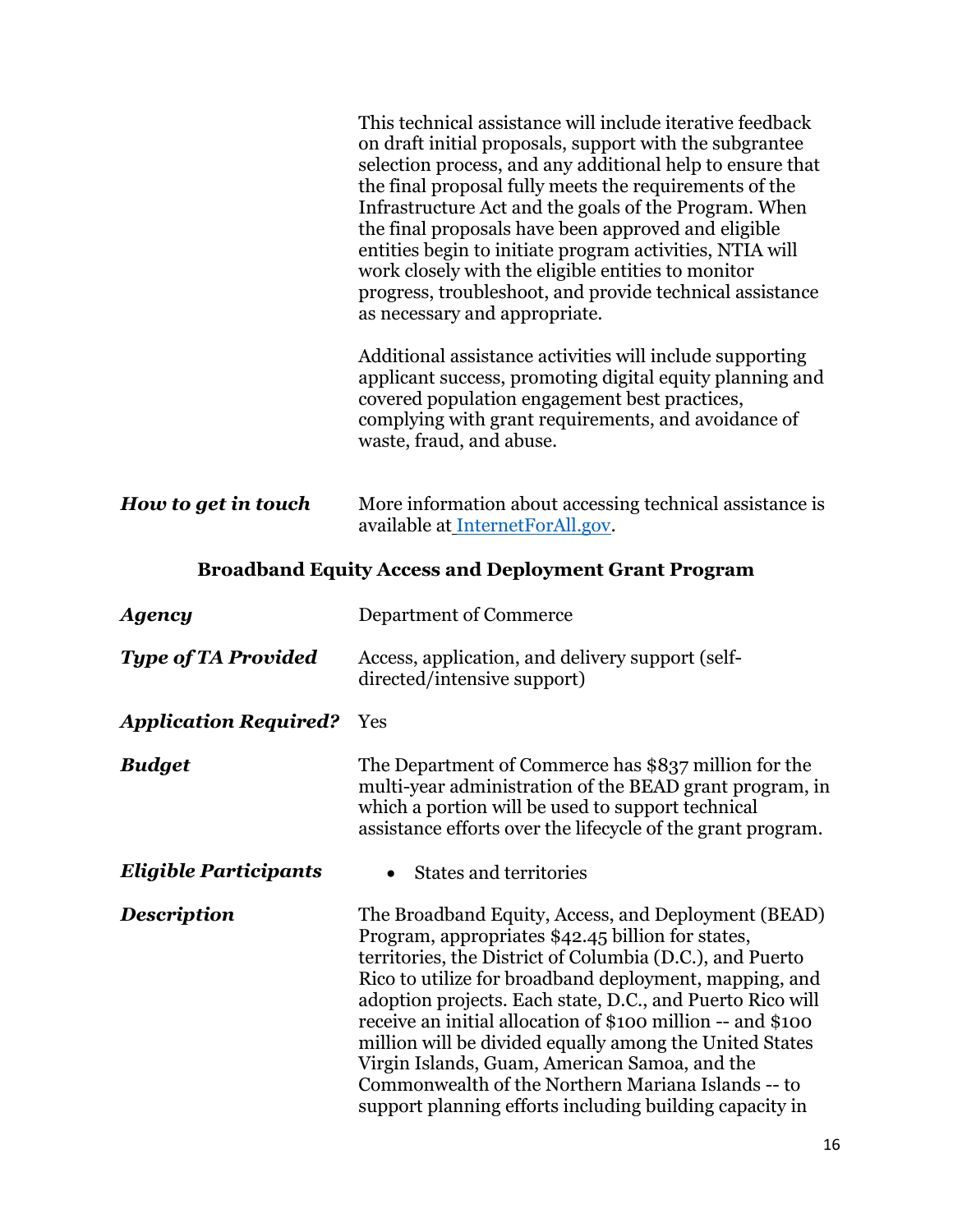|                            | state broadband offices and outreach and coordination<br>with local communities. States, territories, D.C., and<br>Puerto Rico will submit a 5-year action plan using the<br>initial planning funds. The remaining funding will be<br>distributed based on a formula that considers the<br>number of unserved and high-cost locations in the state,<br>based on the maps to be published by the Federal<br>Communications Commission in 2022. The first priority<br>for funding is for providing broadband to unserved areas<br>(those below 25/3 Mbps), followed by underserved areas<br>(those below 100/20 Mbps), and then serving<br>community anchor institutions $(1/1 \text{ Gbps})$ .<br>Leading up to submission of the Initial Proposal and |
|----------------------------|-------------------------------------------------------------------------------------------------------------------------------------------------------------------------------------------------------------------------------------------------------------------------------------------------------------------------------------------------------------------------------------------------------------------------------------------------------------------------------------------------------------------------------------------------------------------------------------------------------------------------------------------------------------------------------------------------------------------------------------------------------|
|                            | throughout the remainder of the process, NTIA will<br>provide support and technical assistance on a one-to-<br>many and one-to-one basis to help ensure that the<br>eligible entity's proposals fully meet the requirements of<br>the Infrastructure Act and the goals of the program.                                                                                                                                                                                                                                                                                                                                                                                                                                                                |
|                            | This technical assistance will include iterative feedback<br>on draft Initial Proposals, support with the subgrantee<br>selection process, and any additional help to ensure that<br>the Final Proposal fully meets the requirements of the<br>Infrastructure Act and the goals of the program. when<br>the final proposals have been approved and eligible<br>entities begin to initiate program activities, National<br>Telecommunications and Information Administration<br>(NTIA) will work closely with the eligible entities to<br>monitor progress, troubleshoot, and provide technical<br>assistance as necessary and appropriate.                                                                                                            |
|                            | Additional assistance activities will include supporting<br>applicant success, promoting digital equity planning and<br>covered population engagement best practices,<br>complying with grant requirements, and avoidance of<br>waste, fraud, and abuse.                                                                                                                                                                                                                                                                                                                                                                                                                                                                                              |
| How to get in touch        | More information is available at InternetForAll.gov.                                                                                                                                                                                                                                                                                                                                                                                                                                                                                                                                                                                                                                                                                                  |
|                            | <b>Middle Mile Grant Program</b>                                                                                                                                                                                                                                                                                                                                                                                                                                                                                                                                                                                                                                                                                                                      |
| <b>Agency</b>              | Department of Commerce                                                                                                                                                                                                                                                                                                                                                                                                                                                                                                                                                                                                                                                                                                                                |
| <b>Type of TA Provided</b> | Access support, application support, and/or delivery<br>support (self-directed/intensive)                                                                                                                                                                                                                                                                                                                                                                                                                                                                                                                                                                                                                                                             |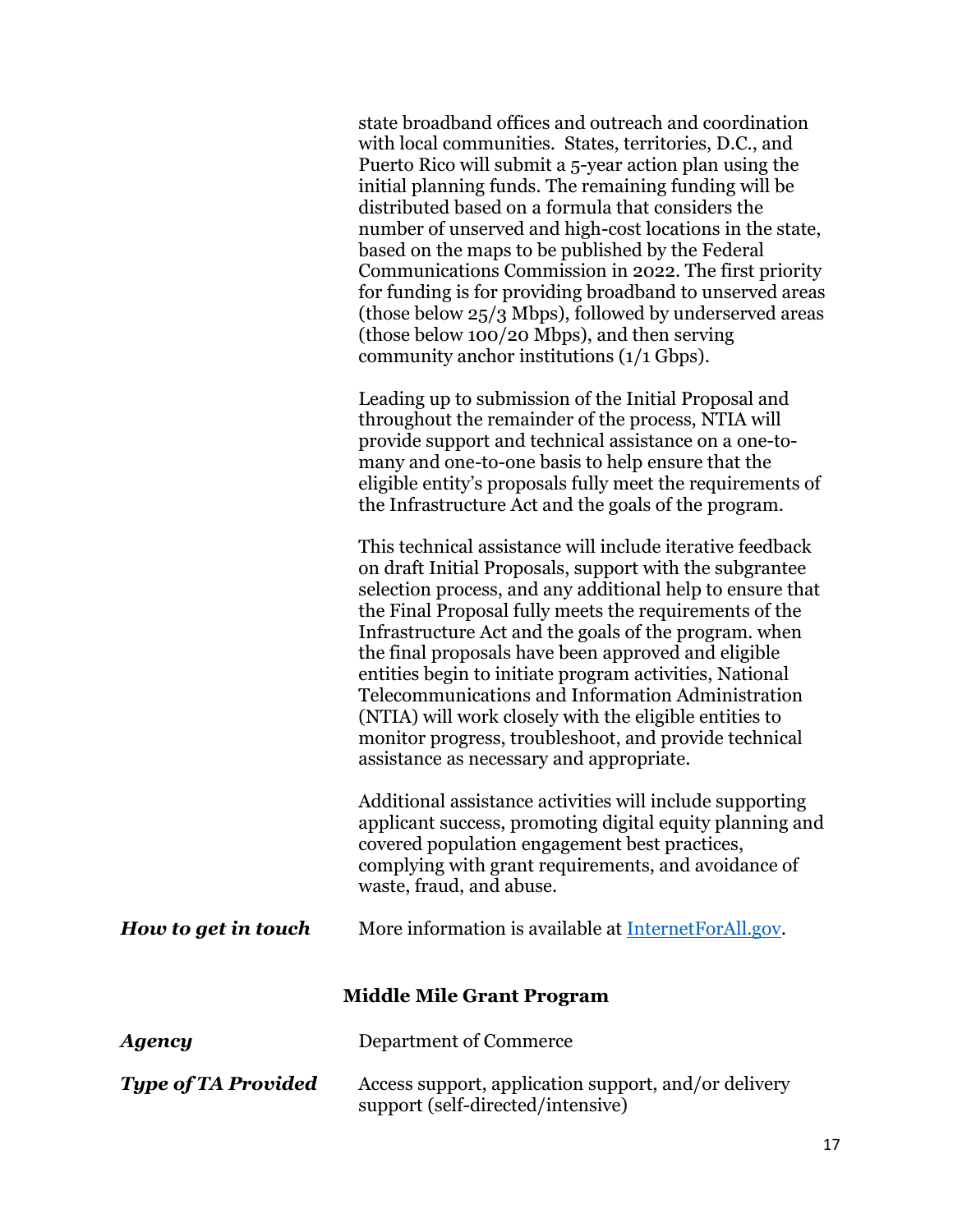| <b>Application Required?</b> Yes |                                                                                                                                                                                                                                                                                                                                                                                                                                                                                                                                                                                                                                                                                                                                                                                                                        |
|----------------------------------|------------------------------------------------------------------------------------------------------------------------------------------------------------------------------------------------------------------------------------------------------------------------------------------------------------------------------------------------------------------------------------------------------------------------------------------------------------------------------------------------------------------------------------------------------------------------------------------------------------------------------------------------------------------------------------------------------------------------------------------------------------------------------------------------------------------------|
| <b>Budget</b>                    | The Department of Commerce has \$19 million for the<br>multi-year administration of the Middle Mile grant<br>program, in which a portion will be used to support<br>technical assistance efforts over the lifecycle of the grant<br>program.                                                                                                                                                                                                                                                                                                                                                                                                                                                                                                                                                                           |
| <b>Eligible Participants</b>     | States,<br>Political subdivisions of a State,<br>$\bullet$<br>Tribal governments,<br>$\bullet$<br>Technology companies, electric utilities,<br>$\bullet$<br>Utility cooperatives<br>Public utility districts,<br>Telecommunications companies,<br>Telecommunications cooperatives,<br>$\bullet$<br>NGO <sub>s</sub> ,<br>Regional planning councils<br>Tribal entities<br>$\bullet$<br>Economic development authorities<br>$\bullet$                                                                                                                                                                                                                                                                                                                                                                                   |
| <b>Description</b>               | The Middle Mile Grant Program provides up to \$980<br>million in funding for the construction, improvement, or<br>acquisition of middle mile infrastructure. The purpose of<br>the grant program is to expand and extend middle mile<br>infrastructure to reduce the cost of connecting areas that<br>are unserved or underserved to the internet backbone.<br>Technical assistance during the pre-application phase<br>will be provided on a one-to-many basis focusing on<br>NOFO understanding and the application process. Post-<br>award, technical assistance will be provided on a one-to-<br>many and one-to-one basis and will focus on grants<br>compliance, project sustainability and project<br>implementation best practices, permitting and rights of<br>way, and avoidance of waste, fraud, and abuse. |
| How to get in touch              | More information is available at InternetForAll.gov.                                                                                                                                                                                                                                                                                                                                                                                                                                                                                                                                                                                                                                                                                                                                                                   |
|                                  | <b>Digital Equity Competitive Grant Program</b>                                                                                                                                                                                                                                                                                                                                                                                                                                                                                                                                                                                                                                                                                                                                                                        |
| Agency                           | Department of Commerce                                                                                                                                                                                                                                                                                                                                                                                                                                                                                                                                                                                                                                                                                                                                                                                                 |
| <b>Type of TA Provided</b>       | Access support, application support, and/or delivery<br>support (self-directed/intensive)                                                                                                                                                                                                                                                                                                                                                                                                                                                                                                                                                                                                                                                                                                                              |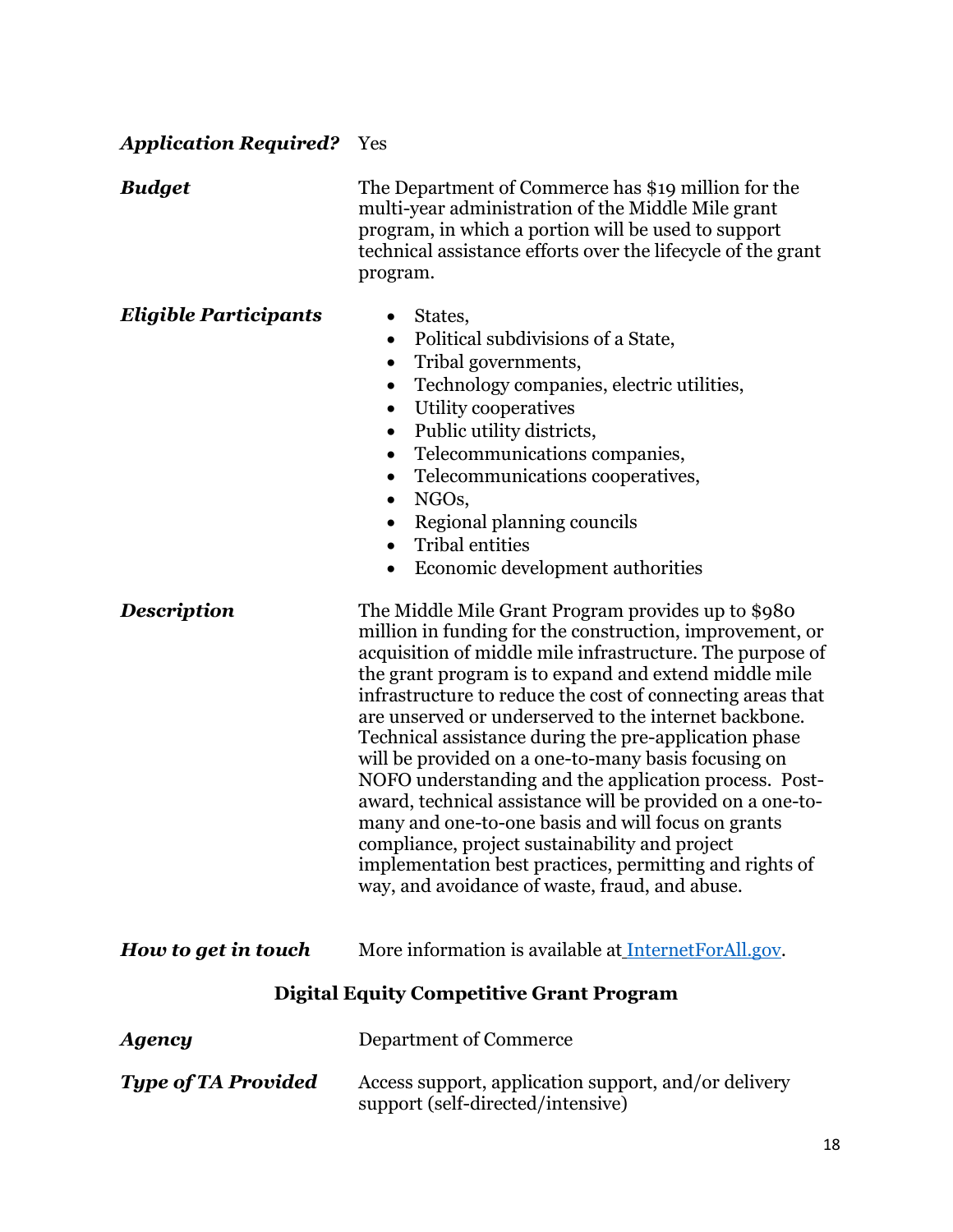| <b>Budget</b>                | DOC has \$50 million for the multi-year administration of<br>the digital equity grant programs, in which a portion will<br>be used to support technical assistance efforts over the<br>lifecycle of the grant program.                                                                                                                                                                                                                                                                                                                                                                                                                     |
|------------------------------|--------------------------------------------------------------------------------------------------------------------------------------------------------------------------------------------------------------------------------------------------------------------------------------------------------------------------------------------------------------------------------------------------------------------------------------------------------------------------------------------------------------------------------------------------------------------------------------------------------------------------------------------|
| <b>Eligible Participants</b> | A political subdivision, agency, or instrumentality<br>of a State,<br>Tribes, Alaska Native entities, Native Hawaiian<br>organizations,<br><b>NGOs</b><br>$\bullet$<br>Local educational agencies<br>Workforce development programs                                                                                                                                                                                                                                                                                                                                                                                                        |
| <b>Description</b>           | The Digital Equity Competitive Grant program is a \$1.25<br>billion discretionary grant to implement digital equity<br>projects. Technical assistance during the pre-application<br>phase will be provided on a one-to-many basis focusing<br>on NOFO understanding and the application process to<br>help ensure that the Eligible Entity's proposals fully meet<br>the requirements of the Infrastructure Act and the goals<br>of the Program.                                                                                                                                                                                           |
|                              | This technical assistance will include iterative feedback<br>on draft initial proposals, support with the subgrantee<br>selection process, and any additional help to ensure that<br>the final proposal fully meets the requirements of the<br>Infrastructure Act and the goals of the Program. When<br>the final proposals have been approved and eligible<br>entities begin to initiate program activities, National<br>Telecommunications and Information Administration<br>(NTIA) will work closely with the eligible entities to<br>monitor progress, troubleshoot, and provide technical<br>assistance as necessary and appropriate. |
|                              | Post-award, technical assistance will be provided on a<br>one-to-many and one-to-one basis and will focus on<br>grants compliance, project sustainability, project<br>implementation best practices, and avoidance of waste,<br>fraud, and abuse.                                                                                                                                                                                                                                                                                                                                                                                          |
|                              | Eligible entities are encouraged to utilize resources that<br>will be made available by NTIA or other partner<br>organizations and should reach out to program contacts<br>whenever additional assistance is needed. Achieving                                                                                                                                                                                                                                                                                                                                                                                                             |

*Application Required?* Yes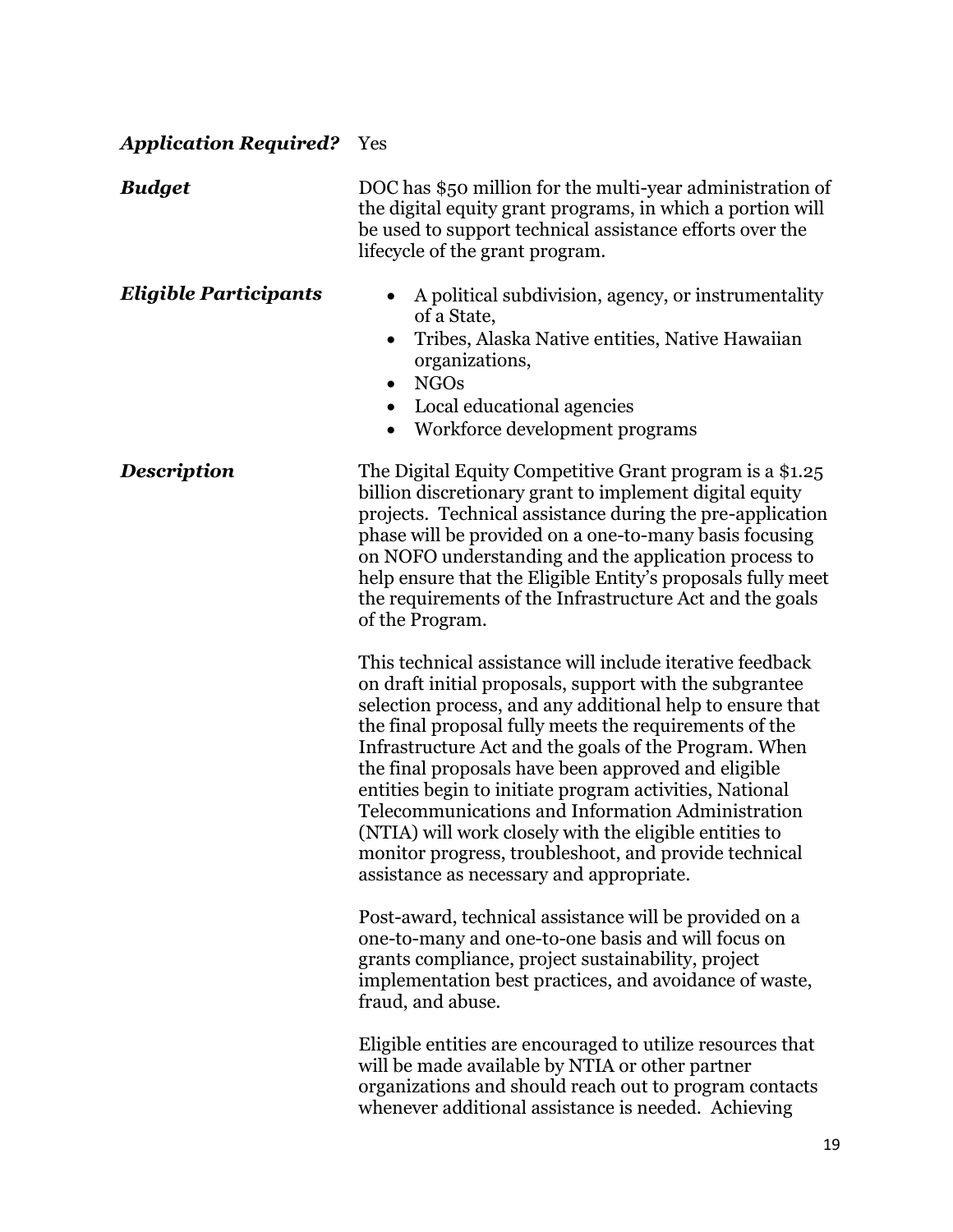|                              | programmatic goals will require a partnership and<br>ongoing dialogue between NTIA and eligible entities.                                                                                                                                                                                                                                                                                                                                                                                                                                                                                                                                                                                                                                                                                                                                                                                                                                                                                     |
|------------------------------|-----------------------------------------------------------------------------------------------------------------------------------------------------------------------------------------------------------------------------------------------------------------------------------------------------------------------------------------------------------------------------------------------------------------------------------------------------------------------------------------------------------------------------------------------------------------------------------------------------------------------------------------------------------------------------------------------------------------------------------------------------------------------------------------------------------------------------------------------------------------------------------------------------------------------------------------------------------------------------------------------|
| How to get in touch          | More information is available at InternetForAll.gov.                                                                                                                                                                                                                                                                                                                                                                                                                                                                                                                                                                                                                                                                                                                                                                                                                                                                                                                                          |
|                              | <b>Tribal Broadband Connectivity Program Technical Assistance</b>                                                                                                                                                                                                                                                                                                                                                                                                                                                                                                                                                                                                                                                                                                                                                                                                                                                                                                                             |
| Agency                       | <b>Department of Commerce</b>                                                                                                                                                                                                                                                                                                                                                                                                                                                                                                                                                                                                                                                                                                                                                                                                                                                                                                                                                                 |
| <b>Type of TA Provided</b>   | Application support (intensive support)                                                                                                                                                                                                                                                                                                                                                                                                                                                                                                                                                                                                                                                                                                                                                                                                                                                                                                                                                       |
| <b>Application Required?</b> | Yes                                                                                                                                                                                                                                                                                                                                                                                                                                                                                                                                                                                                                                                                                                                                                                                                                                                                                                                                                                                           |
| <b>Budget</b>                | DOC has \$60M for the multi-year administration of the<br>Tribal Broadband Connectivity grant program, in which<br>a portion will be used to support technical assistance<br>efforts over the lifecycle of the grant program.                                                                                                                                                                                                                                                                                                                                                                                                                                                                                                                                                                                                                                                                                                                                                                 |
| <b>Eligible Participants</b> | <b>Tribal Government</b><br>$\bullet$<br>Tribal College or University<br>$\bullet$<br>the Department of Hawaiian Home Lands on<br>$\bullet$<br>behalf of the Native Hawaiian Community<br><b>Native Hawaiian Education Programs</b><br>$\bullet$<br>Tribal organizations<br>$\bullet$<br><b>Alaska Native Corporations</b><br>$\bullet$                                                                                                                                                                                                                                                                                                                                                                                                                                                                                                                                                                                                                                                       |
| <b>Description</b>           | The Tribal Broadband Connectivity Program is a<br>competitive grant program that provides \$3 billion (\$1B)<br>from the Consolidated Appropriations Act, 2021 and \$2B<br>from BIL) to support broadband deployment on Tribal<br>lands, as well as for telehealth, distance learning,<br>broadband affordability, and digital inclusion initiatives<br>for Tribal communities. Technical assistance during the<br>pre-application phase will be provided on a one-to-many<br>basis focusing on NOFO understanding and the<br>application process to help ensure that the eligible<br>entity's proposals fully meet the requirements of the<br>Infrastructure Act and the goals of the program.<br>During application review, National Telecommunications<br>and Information Administration (NTIA) staff (10+) work<br>intensively with the Tribal applicants to ensure NTIA's<br>understanding of the proposed project and application<br>documents and to collect any missing or additional |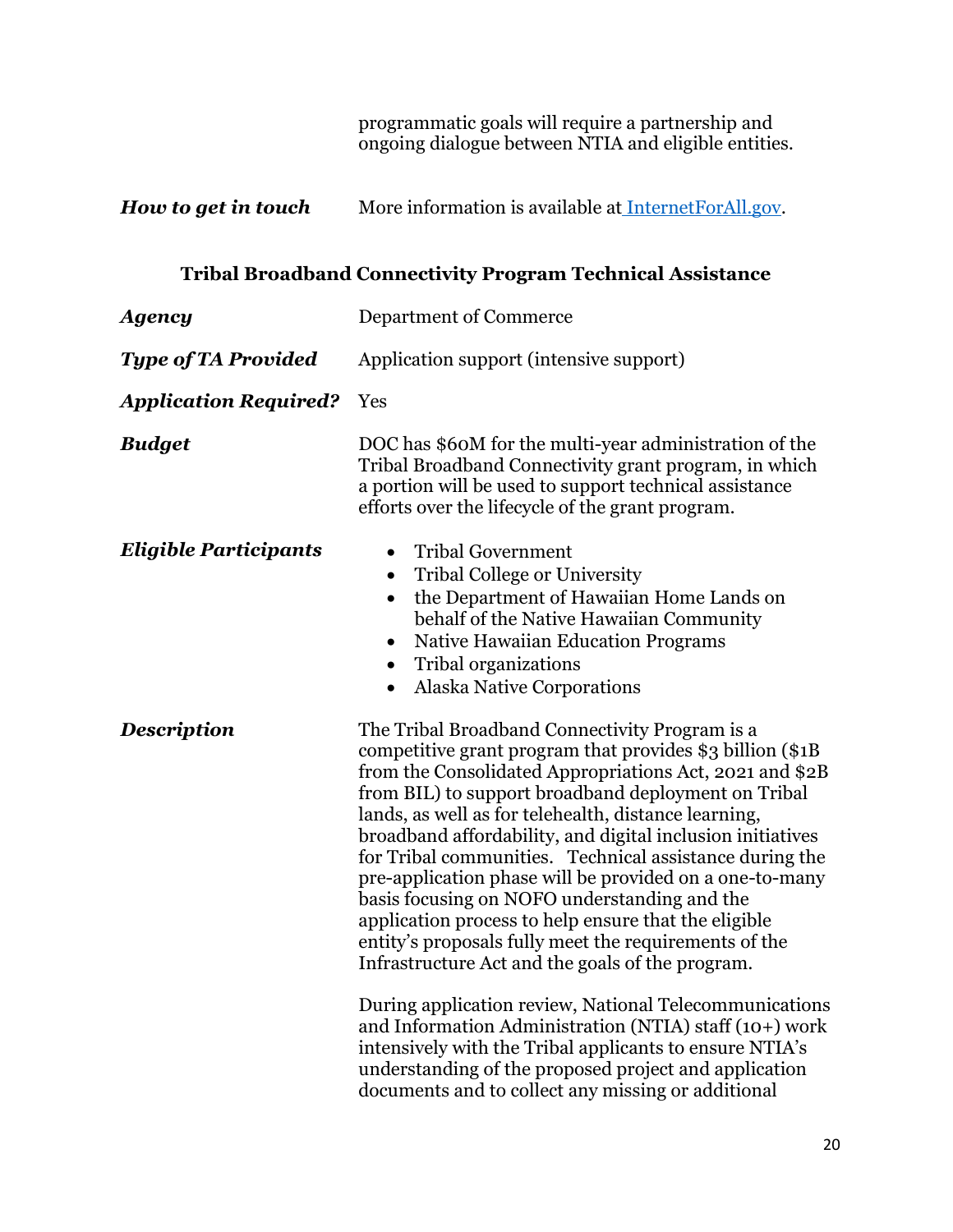information required to make an award determination. This technical assistance will include iterative feedback on draft initial proposals, support with the subgrantee selection process, and any additional help to ensure that the final proposal fully meets the requirements of the Infrastructure Act and the goals of the program. When the final proposals have been approved and eligible entities begin to initiate program activities, NTIA will work closely with the eligible entities to monitor progress, troubleshoot, and provide technical assistance as necessary and appropriate.

Post-award, technical assistance will be provided on a one-to-many and one-to-one basis and will focus on grants compliance, project sustainability, project implementation best practices, and avoidance of fraud, waste, and abuse.

NTIA has also conducted three formal Tribal Consultations (and plans additional Consultations) to obtain input on how to best support Tribal government engagement and success with the grant programs. In addition to Tribal grant program specific inquiries, Tribal organizations can reach directly to NTIA for assistance and guidance on community broadband initiatives.

| <b>ReConnect Program Technical Assistance</b> |                                                                                                                                                                                                                                                                                                                                                                                                                                                           |
|-----------------------------------------------|-----------------------------------------------------------------------------------------------------------------------------------------------------------------------------------------------------------------------------------------------------------------------------------------------------------------------------------------------------------------------------------------------------------------------------------------------------------|
| <b>Agency</b>                                 | Department of Agriculture                                                                                                                                                                                                                                                                                                                                                                                                                                 |
| <b>Type of TA Provided</b>                    | Delivery Assistance (additional support being)<br>determined)                                                                                                                                                                                                                                                                                                                                                                                             |
| <b>Budget</b>                                 | \$60 million apportioned over lifecycle of program                                                                                                                                                                                                                                                                                                                                                                                                        |
| <b>Eligible Participants</b>                  | <b>TBD</b>                                                                                                                                                                                                                                                                                                                                                                                                                                                |
| <b>Description</b>                            | The Bipartisan Infrastructure Law devotes<br>approximately \$2 billion to the ReConnect Program to<br>offer loans, grants, and loan-grant combinations for<br>high-speed internet infrastructure in rural communities.<br>USDA will spend up to \$60 million on technical<br>assistance and predevelopment planning for rural<br>communities, including \$5 million in priority funding for<br>technical assistance to establish and grow cooperatives to |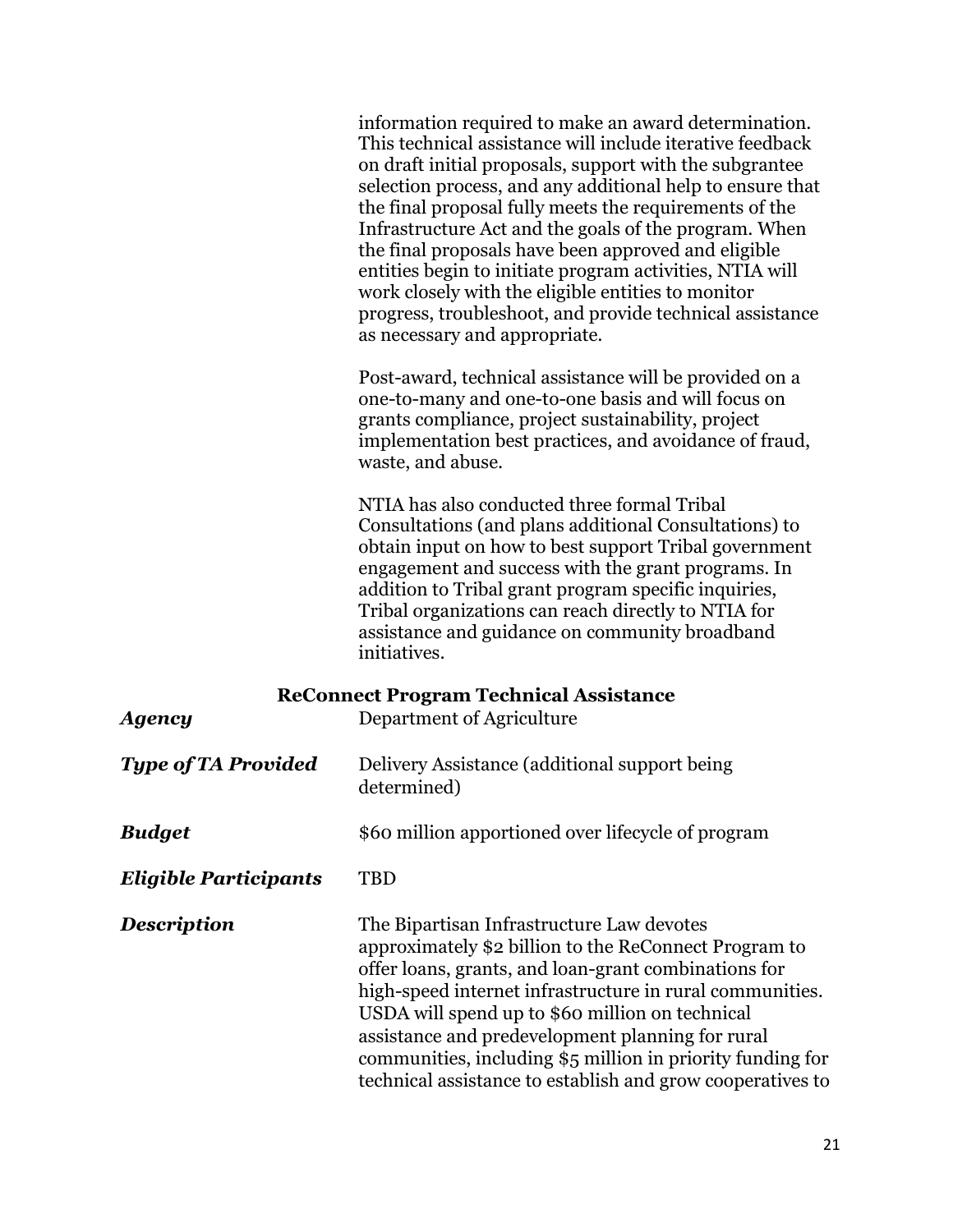|                              | offer high-speed internet coverage. USDA is working to<br>stand up this program.                                                                                                                                                                                                                                                                                                                                                                                                                                                                                                                                                                                                                                                                                                                                                                                                                                                                                                                                                                                                                                   |
|------------------------------|--------------------------------------------------------------------------------------------------------------------------------------------------------------------------------------------------------------------------------------------------------------------------------------------------------------------------------------------------------------------------------------------------------------------------------------------------------------------------------------------------------------------------------------------------------------------------------------------------------------------------------------------------------------------------------------------------------------------------------------------------------------------------------------------------------------------------------------------------------------------------------------------------------------------------------------------------------------------------------------------------------------------------------------------------------------------------------------------------------------------|
| How to get in touch          | More information will be available soon on the<br>ReConnect website.                                                                                                                                                                                                                                                                                                                                                                                                                                                                                                                                                                                                                                                                                                                                                                                                                                                                                                                                                                                                                                               |
|                              | <b>Office of Minority Broadband Initiatives</b>                                                                                                                                                                                                                                                                                                                                                                                                                                                                                                                                                                                                                                                                                                                                                                                                                                                                                                                                                                                                                                                                    |
| <b>Agency</b>                | Department of Commerce                                                                                                                                                                                                                                                                                                                                                                                                                                                                                                                                                                                                                                                                                                                                                                                                                                                                                                                                                                                                                                                                                             |
| <b>Type of TA Provided</b>   | Access support, delivery support (self directed/intensive<br>support)                                                                                                                                                                                                                                                                                                                                                                                                                                                                                                                                                                                                                                                                                                                                                                                                                                                                                                                                                                                                                                              |
| <b>Application Required?</b> | N <sub>0</sub>                                                                                                                                                                                                                                                                                                                                                                                                                                                                                                                                                                                                                                                                                                                                                                                                                                                                                                                                                                                                                                                                                                     |
| <b>Budget</b>                | NTIA's Office of Internet Connectivity and Growth<br>operating plan for all of its programs, including OMBI, is<br>$$18.5$ million for FY22                                                                                                                                                                                                                                                                                                                                                                                                                                                                                                                                                                                                                                                                                                                                                                                                                                                                                                                                                                        |
| <b>Eligible Participants</b> | <b>Historically Black Colleges and Universities</b><br>(HBCUs),<br>Tribal Colleges and Universities (TCUs)<br>Minority-Serving Institutions (MSIs)<br>$\bullet$                                                                                                                                                                                                                                                                                                                                                                                                                                                                                                                                                                                                                                                                                                                                                                                                                                                                                                                                                    |
| <b>Description</b>           | In August 2021, the Biden Administration established<br>the Office of Minority Broadband Initiatives (OMBI) to<br>collaborate with Historically Black Colleges and<br>Universities (HBCUs), Tribal Colleges and Universities<br>(TCUs), and Minority-Serving Institutions (MSIs),<br>provide broadband technical assistance, and promote<br>initiatives related to expanding internet access,<br>connectivity and digital equity at these institutions and<br>the communities they serve. OMBI has also launched the<br>College Partnership Program to support students' work<br>on broadband deployment and adoption challenges in<br>vulnerable communities. OMBI also administers the<br>\$268 million Connecting Minority Communities Pilot<br>Program as a grant program to HBCUs, TCUs, and MSIs<br>for the purchase of broadband internet access service<br>and eligible equipment or to hire and train information<br>technology personnel.<br>For Connecting Minority Communities, the National<br>Telecommunications and Information Administration<br>(NTIA) provided pre-award technical assistance to |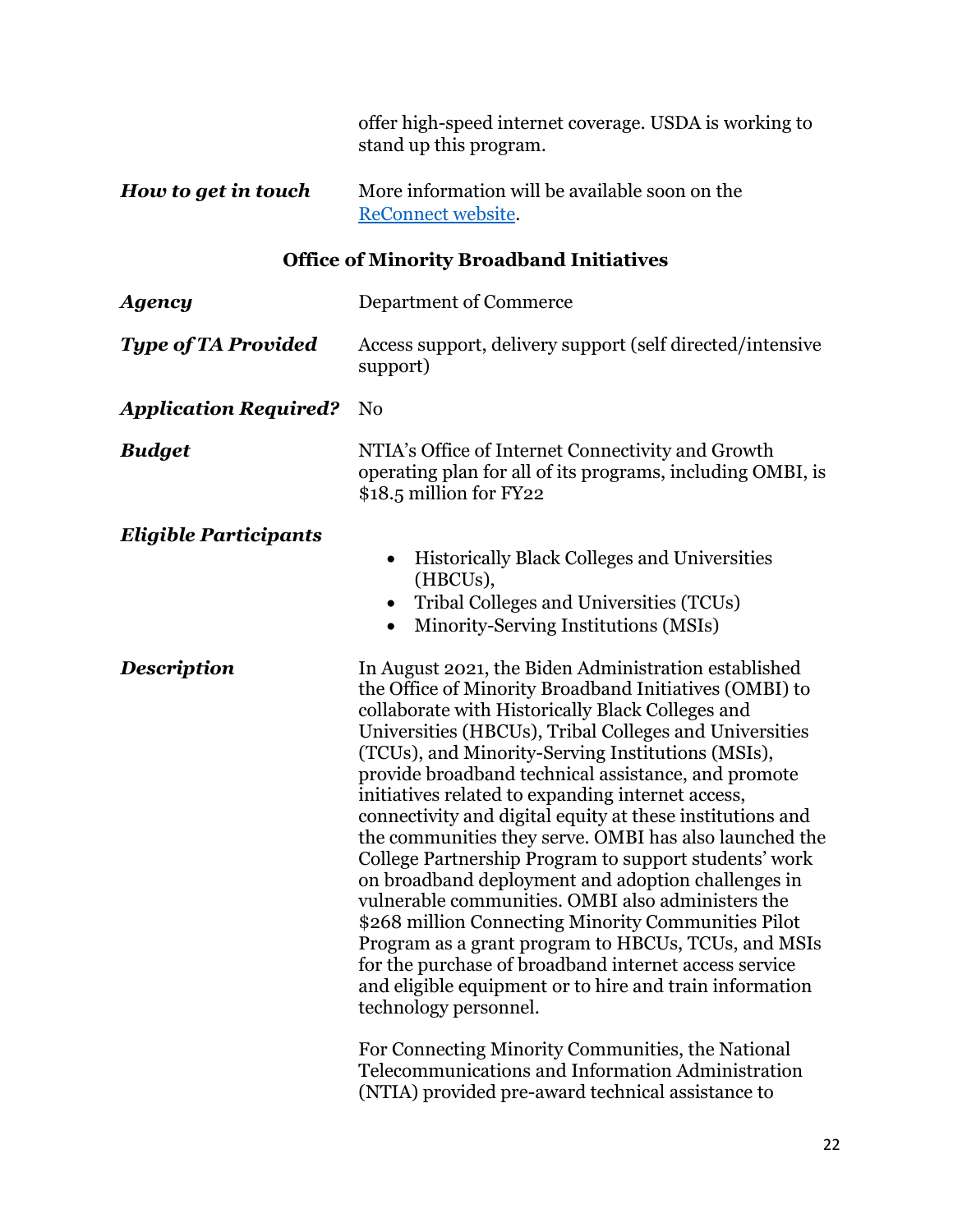|                                        | support prospective applicant awareness and<br>understanding of the programs and to support<br>application submission. In post award, NTIA will<br>provide technical assistance that will focus on grants<br>compliance, project sustainability, project<br>implementation best practices, and avoidance of fraud,<br>waste, and abuse. NTIA will work closely with eligible<br>entities to monitor progress, troubleshoot, and provide<br>technical assistance as necessary and appropriate.                                                                                                                                                                                                                                                                                        |  |
|----------------------------------------|--------------------------------------------------------------------------------------------------------------------------------------------------------------------------------------------------------------------------------------------------------------------------------------------------------------------------------------------------------------------------------------------------------------------------------------------------------------------------------------------------------------------------------------------------------------------------------------------------------------------------------------------------------------------------------------------------------------------------------------------------------------------------------------|--|
| How to get in touch                    | More information is available here.                                                                                                                                                                                                                                                                                                                                                                                                                                                                                                                                                                                                                                                                                                                                                  |  |
| <b>State Broadband Leaders Network</b> |                                                                                                                                                                                                                                                                                                                                                                                                                                                                                                                                                                                                                                                                                                                                                                                      |  |
| <b>Agency</b>                          | Department of Commerce                                                                                                                                                                                                                                                                                                                                                                                                                                                                                                                                                                                                                                                                                                                                                               |  |
| <b>Type of TA Provided</b>             | Community of practice (self-directed)                                                                                                                                                                                                                                                                                                                                                                                                                                                                                                                                                                                                                                                                                                                                                |  |
| <b>Application Required?</b>           | N <sub>0</sub>                                                                                                                                                                                                                                                                                                                                                                                                                                                                                                                                                                                                                                                                                                                                                                       |  |
| <b>Eligible Participants</b>           | <b>States</b>                                                                                                                                                                                                                                                                                                                                                                                                                                                                                                                                                                                                                                                                                                                                                                        |  |
| <b>Description</b>                     | The State Broadband Leaders Network convenes<br>practitioners who work on increasing broadband<br>availability and use at the state level and includes<br>participants from all fifty states and five territories. The<br>State Broadband Leaders Network recently partnered<br>with the National Digital Inclusion Alliance to develop a<br>state framework for digital equity plans and provide<br>state-by-state information on existing digital inclusion<br>programs. The State Broadband Leaders Network is<br>actively working with state broadband practitioners to<br>identify support/Technical Assistance areas that States<br>may require in order to engage with the broadband<br>programs, created by the Bipartisan Infrastructure Law,<br>that NTIA is implementing. |  |
| How to get in touch                    | More information, including information on how to<br>connect with your state leader, is available on the<br>program's fact sheet here.                                                                                                                                                                                                                                                                                                                                                                                                                                                                                                                                                                                                                                               |  |
| <b>Digital Equity Leaders Network</b>  |                                                                                                                                                                                                                                                                                                                                                                                                                                                                                                                                                                                                                                                                                                                                                                                      |  |
| <b>Agency</b>                          | <b>Department of Commerce</b>                                                                                                                                                                                                                                                                                                                                                                                                                                                                                                                                                                                                                                                                                                                                                        |  |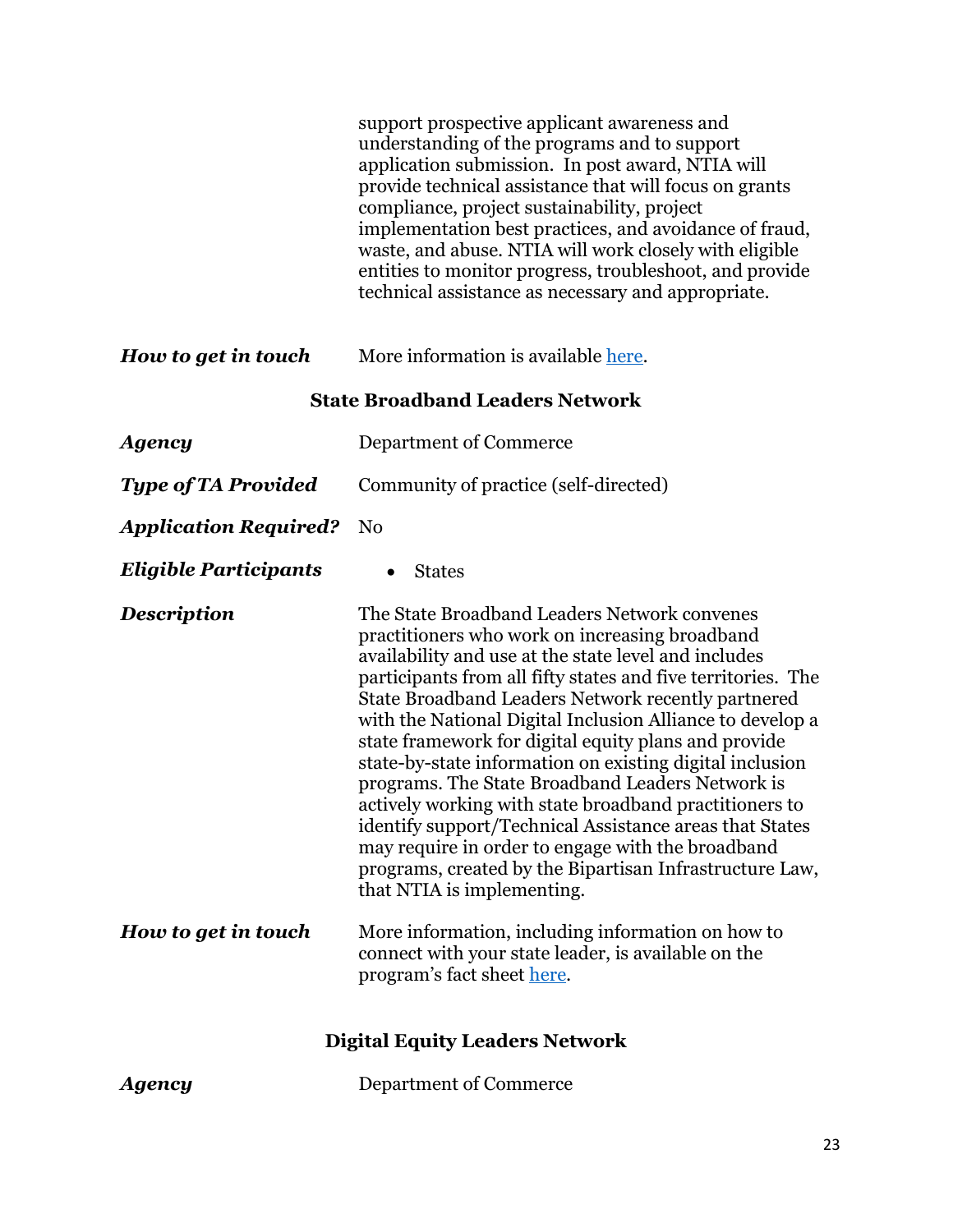| <b>Type of TA Provided</b>   | Community of practice (self-directed)                                                                                                                                                                                                                                                                                                                              |
|------------------------------|--------------------------------------------------------------------------------------------------------------------------------------------------------------------------------------------------------------------------------------------------------------------------------------------------------------------------------------------------------------------|
| <b>Application Required?</b> | N <sub>0</sub>                                                                                                                                                                                                                                                                                                                                                     |
| <b>Eligible Participants</b> | <b>States</b><br>Local governments<br><b>Tribal governments</b><br>$\bullet$                                                                                                                                                                                                                                                                                       |
| <b>Description</b>           | Digital Equity Leaders Network is a network of state,<br>local, and Tribal leaders who come together to discuss<br>strategies and share resources for digital equity and<br>inclusion. The 100-member network hosts speakers,<br>shares best practices, and works with practitioners to<br>identify areas that require additional support/Technical<br>Assistance. |
| How to get in touch          | More information is available on the program's fact sheet<br>here.                                                                                                                                                                                                                                                                                                 |

**BroadbandUSA**

| Agency                                      | Department of Commerce                                                                                                                                                                                                                                                                                                                                                                                                                                                                                                                                                                                              |
|---------------------------------------------|---------------------------------------------------------------------------------------------------------------------------------------------------------------------------------------------------------------------------------------------------------------------------------------------------------------------------------------------------------------------------------------------------------------------------------------------------------------------------------------------------------------------------------------------------------------------------------------------------------------------|
| <b>Type of TA Provided</b>                  | Access support, delivery support (self-directed/intensive<br>support)                                                                                                                                                                                                                                                                                                                                                                                                                                                                                                                                               |
| <b>Application Required?</b> Not Applicable |                                                                                                                                                                                                                                                                                                                                                                                                                                                                                                                                                                                                                     |
| <b>Budget</b>                               | NTIA's Office of Internet Connectivity and Growth<br>operating plan for all of its programs, including<br>BroadbandUSA, is \$18.5 million for FY22                                                                                                                                                                                                                                                                                                                                                                                                                                                                  |
| <b>Eligible Participants</b>                | Open to the public                                                                                                                                                                                                                                                                                                                                                                                                                                                                                                                                                                                                  |
| <b>Description</b>                          | The National Telecommunications and Information<br>Administration's BroadbandUSA program builds<br>capacity across state, local, and Tribal governments,<br>industry, and non-profit organizations that work to close<br>the digital divide. BroadbandUSA supports broadband<br>planning, promotes digital inclusion efforts, and shares<br>funding opportunities through community outreach,<br>tailored assistance, and local and regional planning<br>workshops. The BroadbandUSA website leverages<br>NTIA's technical expertise to offer broadband planning<br>and implementation resources and host webinars. |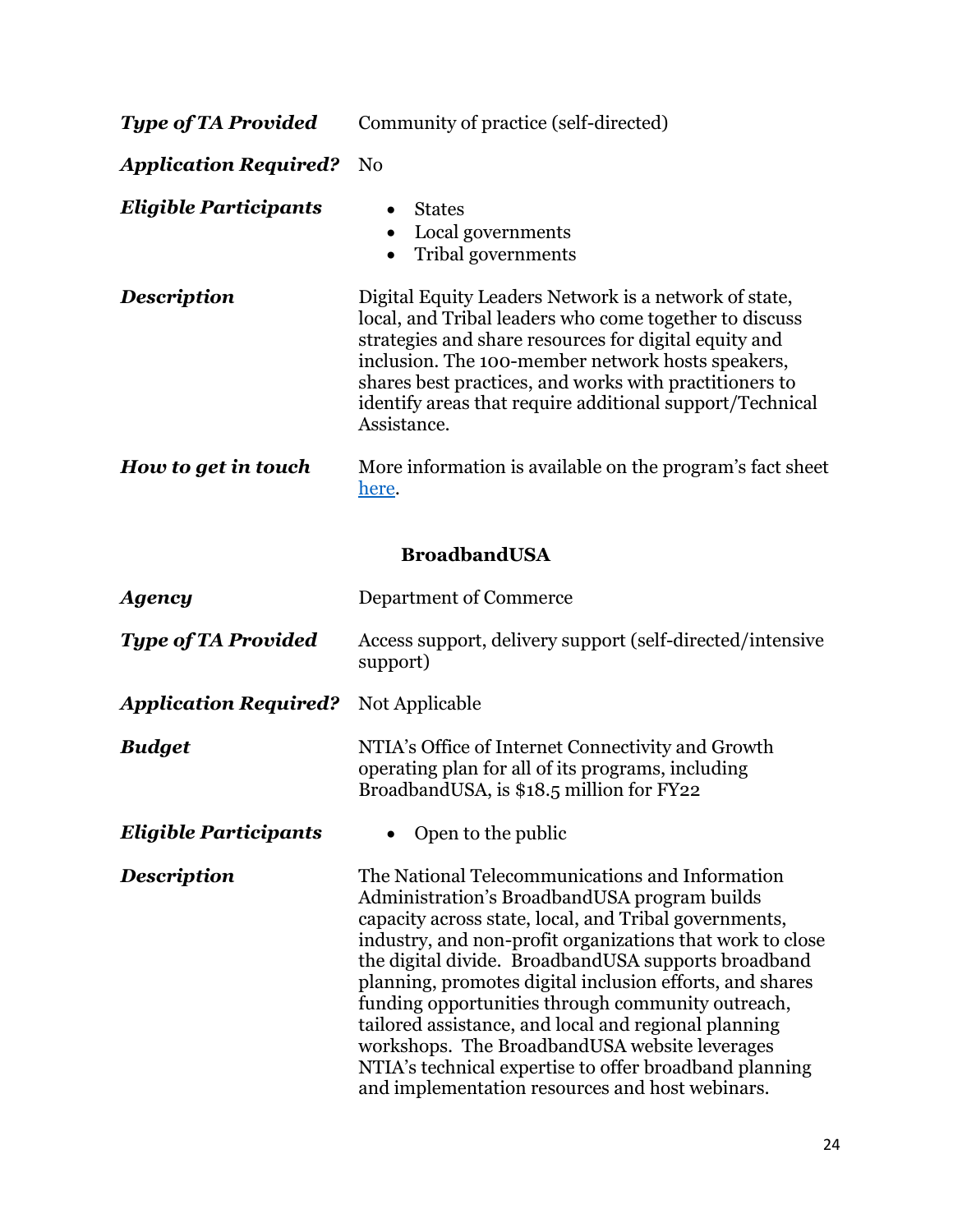This technical assistance will include iterative feedback on draft Initial Proposals, support with the subgrantee selection process, and any additional help to ensure that the Final Proposal fully meets the requirements of the Infrastructure Act and the goals of the Program. When the Final Proposals have been approved and Eligible Entities begin to initiate Program activities, NTIA will work closely with the Eligible Entities to monitor progress, troubleshoot, and provide technical assistance as necessary and appropriate.

Eligible entities are encouraged to utilize resources that will be made available by NTIA or other partner organizations and should reach out to Program contacts whenever additional assistance is needed. Achieving programmatic goals will require a partnership and ongoing dialogue between NTIA and eligible entities.

*How to get in touch* More information is available on the *[initiative's website](https://broadbandusa.ntia.doc.gov/resources/publications)*.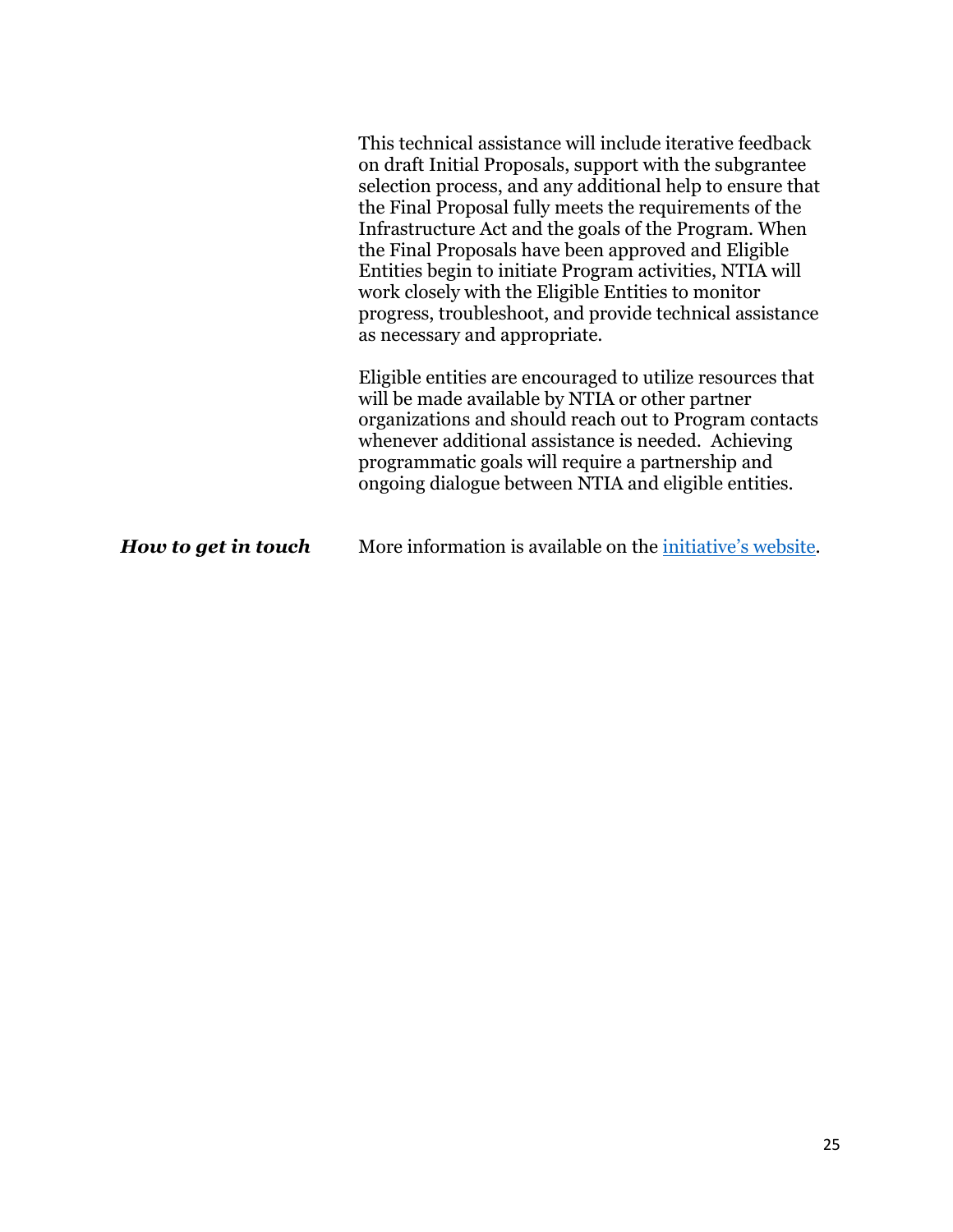### <span id="page-25-0"></span>**Technical Assistance for Water Programs**

Today, up to 10 million American households lack safe drinking water. The Bipartisan Infrastructure Law's \$55 billion investment represents the largest investment in clean drinking water in American history, including dedicated funding to replace lead service lines. Below is a list of federal programs to help communities access and deploy the Bipartisan Infrastructure Law's historic investment in water.

| <b>Agency</b>                | <b>Environmental Protection Agency</b>                                                                                                                                                                                                                                                                                                                                                                                                                                                                                                                                                       |
|------------------------------|----------------------------------------------------------------------------------------------------------------------------------------------------------------------------------------------------------------------------------------------------------------------------------------------------------------------------------------------------------------------------------------------------------------------------------------------------------------------------------------------------------------------------------------------------------------------------------------------|
| <b>Type of TA Provided</b>   | Access support (self-delivered)                                                                                                                                                                                                                                                                                                                                                                                                                                                                                                                                                              |
| <b>Application Required?</b> | N <sub>0</sub>                                                                                                                                                                                                                                                                                                                                                                                                                                                                                                                                                                               |
| <b>Budget</b>                | \$68 million to fund projects up to 5 years (current<br>funding round for Environmental Finance Centers to<br>provide technical assistance services)                                                                                                                                                                                                                                                                                                                                                                                                                                         |
| <b>Eligible Participants</b> | Open to the public                                                                                                                                                                                                                                                                                                                                                                                                                                                                                                                                                                           |
| <b>Description</b>           | EPA provides webinars, learning modules, and<br>financial tools for communities looking to fund<br>water-related projects. As part of this toolkit, the<br>website also includes a clearinghouse where visitors<br>can search for federal, state, and private funds<br>across the country. The tool also highlights a<br>number of funding and technical assistance<br>opportunities available to communities. The agency<br>is currently seeking applications from NGOs and<br>universities to serve as Environmental Finance<br>Centers to provide additional assistance to<br>applicants. |
| How to get in touch          | More information is available here.                                                                                                                                                                                                                                                                                                                                                                                                                                                                                                                                                          |

#### **Water Infrastructure and Resiliency Finance Center**

#### **Training and Technical Assistance to Improve Water Quality and Enable Small Public Water Systems to Provide Safe Drinking Water**

| Agency:                    | <b>Environmental Protection Agency</b>          |
|----------------------------|-------------------------------------------------|
| <b>Type of TA Provided</b> | Access and delivery support (intensive support) |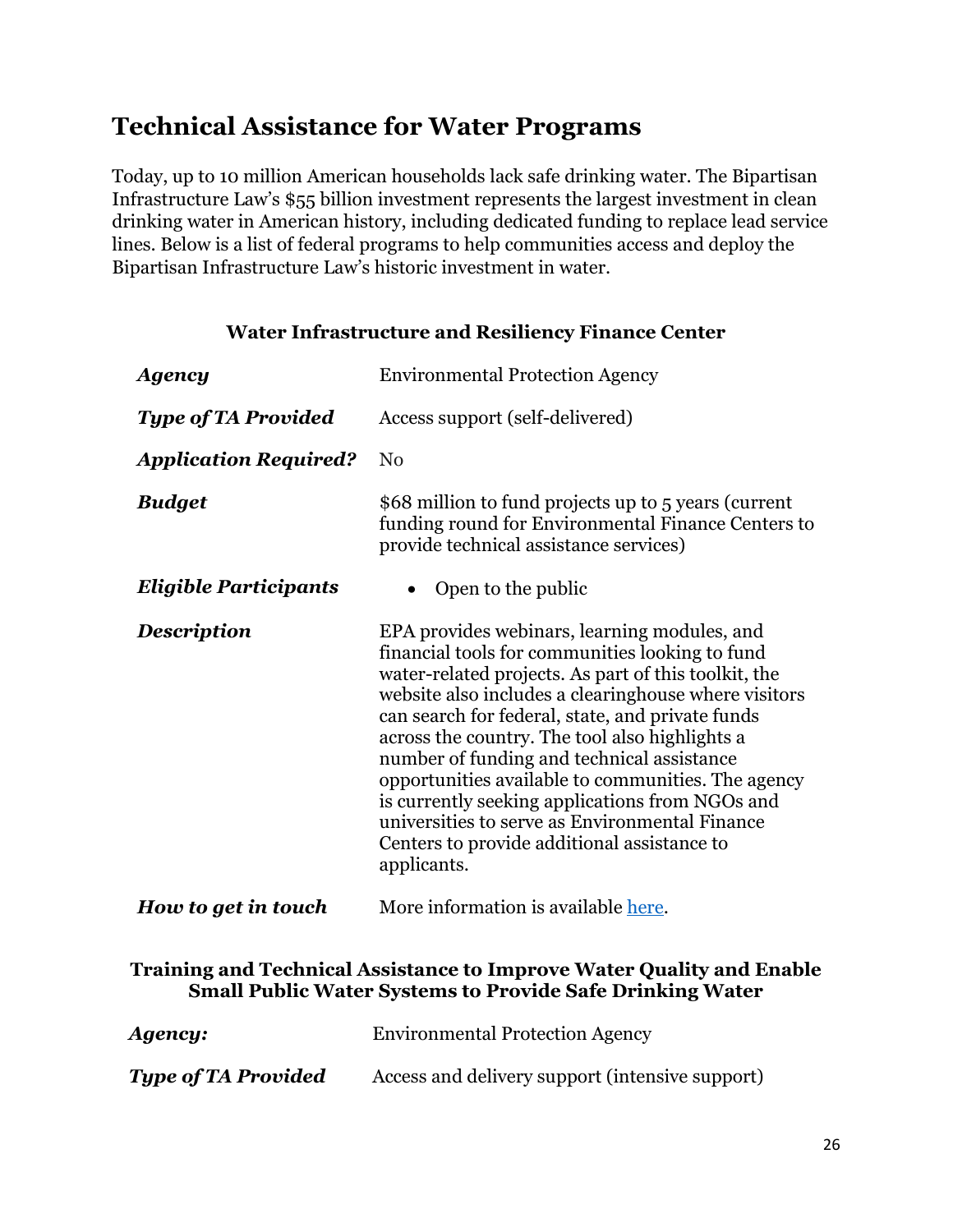### *Application Required?* Yes

 $\overline{\phantom{a}}$ 

| <b>Budget</b>                | \$22 million (current funding round)                                                                                                                                                                                                                                                                                                                                     |
|------------------------------|--------------------------------------------------------------------------------------------------------------------------------------------------------------------------------------------------------------------------------------------------------------------------------------------------------------------------------------------------------------------------|
| <b>Eligible Participants</b> | Nonprofit organizations <sup>1</sup><br>Nonprofit private universities and colleges<br>$\bullet$<br>Public institutions of higher education<br>$\bullet$                                                                                                                                                                                                                 |
| <b>Description</b>           | EPA provides technical assistance to small public<br>water systems and private drinking water well owners<br>with technical, financial, and managerial challenges.<br>The program aims to help recipients improve water<br>quality and achieve compliance with relevant<br>regulations. EPA will release its next round of funding<br>in late summer/early fall of 2022. |
| How to get in touch          | More information is available here.                                                                                                                                                                                                                                                                                                                                      |

### **Funding Sources for Small and Rural Wastewater Systems**

| Agency:                                       | <b>Environmental Protection Agency</b>                                                                                                                                                             |
|-----------------------------------------------|----------------------------------------------------------------------------------------------------------------------------------------------------------------------------------------------------|
| <b>Type of TA Provided</b>                    | Access support (self-directed)                                                                                                                                                                     |
| <i><b>Application</b></i><br><b>Required?</b> | N <sub>0</sub>                                                                                                                                                                                     |
| <b>Budget</b>                                 | N/A                                                                                                                                                                                                |
| <b>Eligible Participants</b>                  | Open to the public                                                                                                                                                                                 |
| <b>Description</b>                            | EPA provides a roundup of major programs that<br>provide funding for small, Tribal, and rural wastewater<br>systems. The website details programs at EPA and<br>across the broader Federal family. |
| How to get in touch                           | More information is available here.                                                                                                                                                                |

<sup>1</sup> Nonprofit organizations described in Section 501(c)(4) of the Internal Revenue Code that engage in prohibited lobbying activities as defined in Section 3 of the Lobbying Disclosure Act of 1995 are not eligible to apply.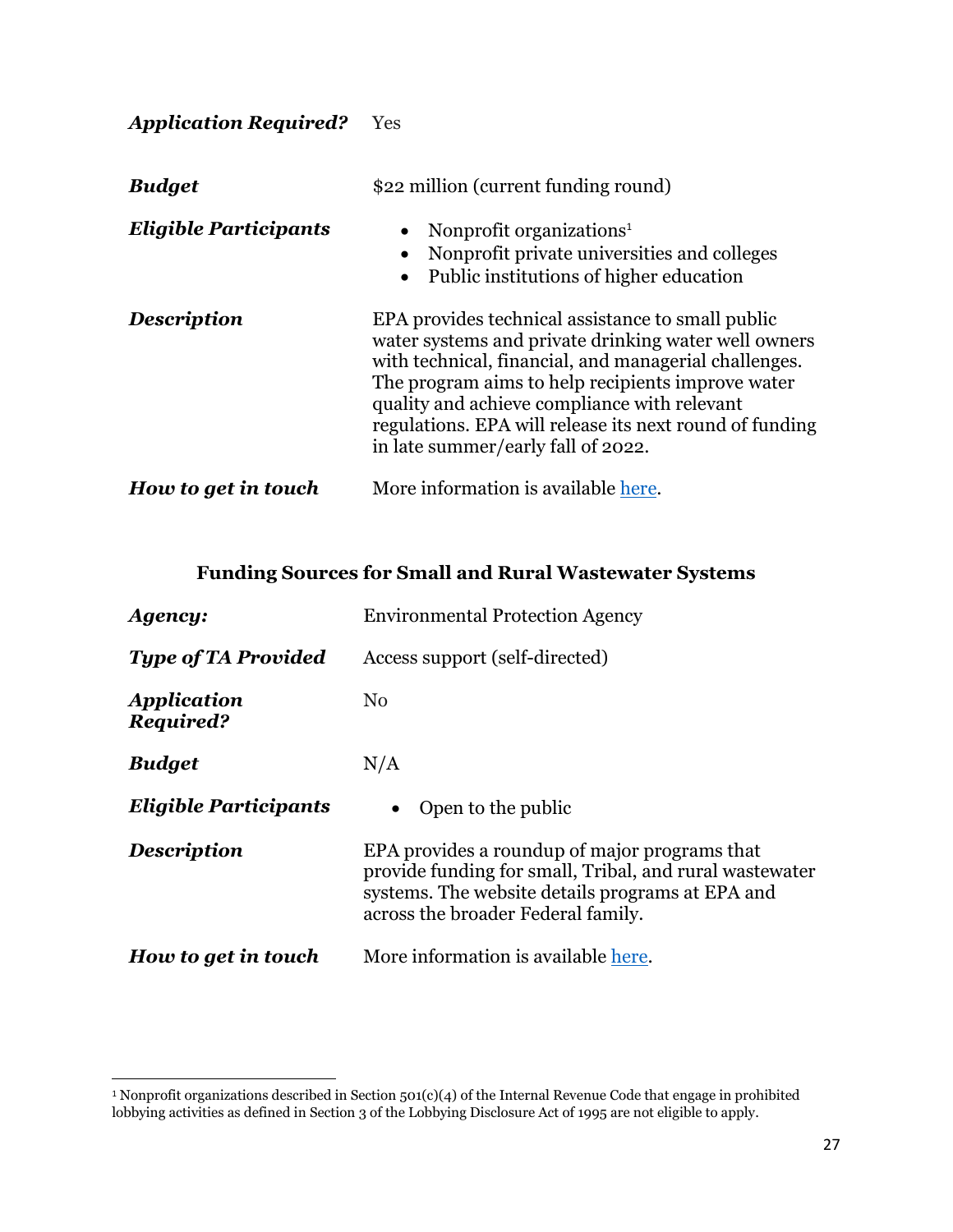| 0.18                                   |                                                                                                                                                                                                                                                                                                                                                                                                                                                                                                                                                                                                                            |
|----------------------------------------|----------------------------------------------------------------------------------------------------------------------------------------------------------------------------------------------------------------------------------------------------------------------------------------------------------------------------------------------------------------------------------------------------------------------------------------------------------------------------------------------------------------------------------------------------------------------------------------------------------------------------|
| Agency:                                | <b>Environmental Protection Agency</b>                                                                                                                                                                                                                                                                                                                                                                                                                                                                                                                                                                                     |
| <b>Type of TA Provided</b>             | Access and delivery support (intensive)                                                                                                                                                                                                                                                                                                                                                                                                                                                                                                                                                                                    |
| <b>Application</b><br><b>Required?</b> | No; The technical assistance provider will, however, ask<br>for intake information prior to enrolling a wastewater<br>system. The application is free to small, rural, and<br>Tribal community wastewater systems.                                                                                                                                                                                                                                                                                                                                                                                                         |
| <b>Budget</b>                          | $\sim$ \$12 million (current funding round)                                                                                                                                                                                                                                                                                                                                                                                                                                                                                                                                                                                |
| <b>Eligible Participants</b>           | Small, rural, and Tribal community wastewater<br>systems                                                                                                                                                                                                                                                                                                                                                                                                                                                                                                                                                                   |
| <b>Description</b>                     | In September 2021, EPA provided \$12 million in grants<br>to the Rural Community Assistance Partnership,<br>National Rural Water Association, and the University of<br>New Mexico to provide training and technical<br>assistance for small, rural, and Tribal wastewater<br>systems. This technical assistance may include circuit-<br>rider and multi-state regional technical assistance<br>programs, training and site visits, online webinars, and<br>assistance to diagnose and trouble-shoot was tewater<br>system operations and Clean Water Act compliance-<br>related problems and identify potential solutions. |
| How to get in touch                    | More information is available here.                                                                                                                                                                                                                                                                                                                                                                                                                                                                                                                                                                                        |

#### **Technical Assistance and Training for Small and Rural Treatment Works (Wastewater Systems)**

### **Water & Waste Disposal Technical Assistance & Training Grants**

| Agency                       | Department of Agriculture                                                                                                                                                               |
|------------------------------|-----------------------------------------------------------------------------------------------------------------------------------------------------------------------------------------|
| <b>Type of TA Provided</b>   | Application and delivery assistance (intensive support)                                                                                                                                 |
|                              | <b>Application Required?</b> Yes (applications will open October $1^{st}$ )                                                                                                             |
| <b>Budget</b>                | \$37.5 million in Fiscal Year 2022                                                                                                                                                      |
| <b>Eligible Participants</b> | Nonprofits that have the proven ability,<br>$\bullet$<br>background, experience, and capacity to provide<br>technical assistance or training on a national,<br>regional or state basis. |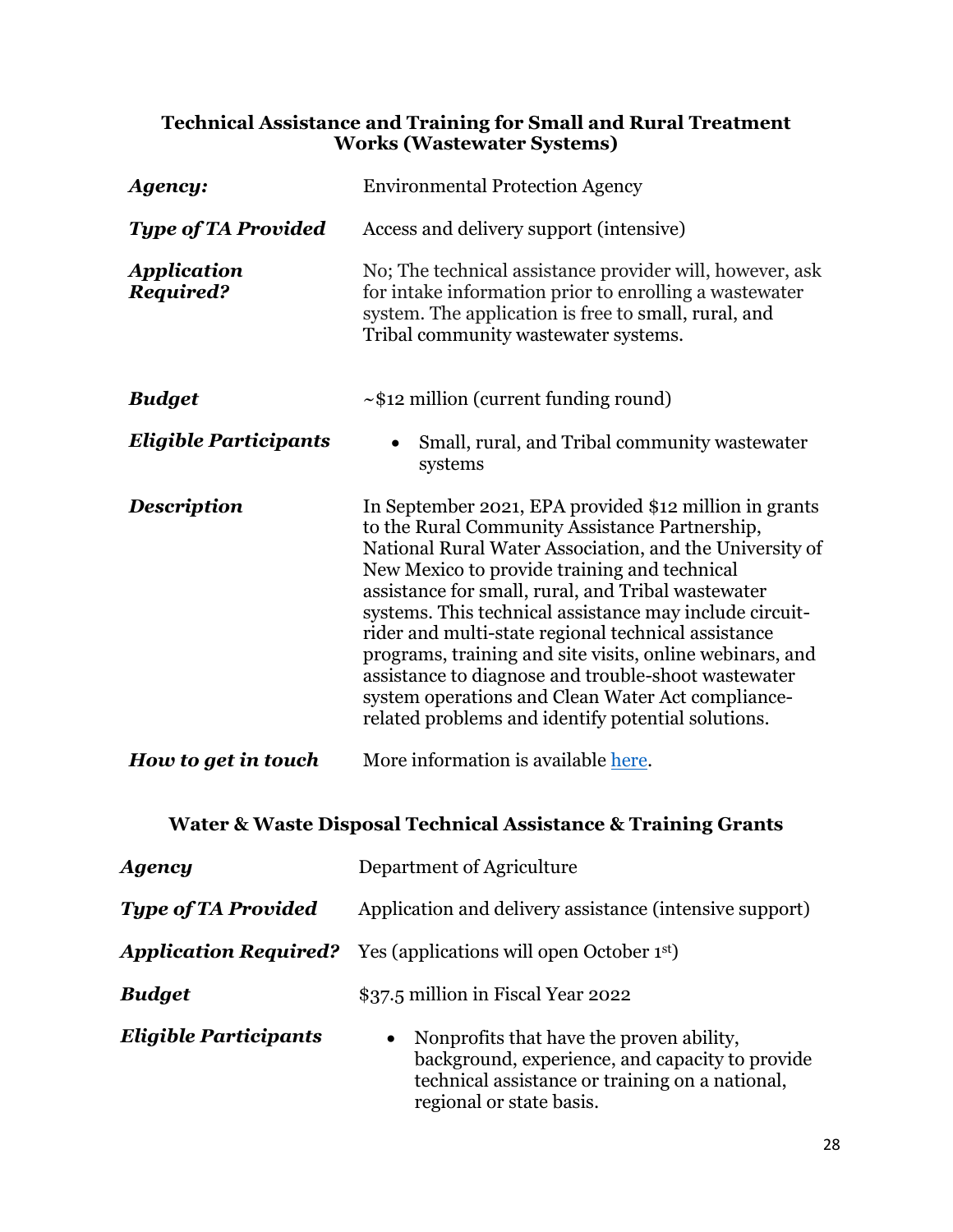| <b>Description</b>           | This program helps qualified, private nonprofits provide<br>technical assistance and training to identify and evaluate<br>solutions to water and waste problems. It also helps<br>applicants prepare to apply for loans or grants relating to<br>water and waste disposal and helps associations improve<br>the operation and maintenance of water and waste<br>systems in rural areas. |
|------------------------------|-----------------------------------------------------------------------------------------------------------------------------------------------------------------------------------------------------------------------------------------------------------------------------------------------------------------------------------------------------------------------------------------|
| How to get in touch          | More information about accessing technical assistance is<br>available here.                                                                                                                                                                                                                                                                                                             |
|                              | Circuit Rider Program – Technical Assistance for Rural Water Systems                                                                                                                                                                                                                                                                                                                    |
| <b>Agency</b>                | Department of Agriculture                                                                                                                                                                                                                                                                                                                                                               |
| <b>Type of TA Provided</b>   | Operational, financial, or managerial assistance, and<br>delivery assistance (intensive support)                                                                                                                                                                                                                                                                                        |
| <b>Application Required?</b> | N <sub>0</sub>                                                                                                                                                                                                                                                                                                                                                                          |
| <b>Budget</b>                | \$20.7 million in Fiscal Year 2022                                                                                                                                                                                                                                                                                                                                                      |
| <b>Eligible Participants</b> | Rural water systems serving an area with a<br>٠<br>population of 10,000 or less, who are a public<br>body, non-profit corporation, or Tribe with legal<br>authority to own and operate the water facility.                                                                                                                                                                              |
| <b>Description</b>           | This program assists rural water systems that are<br>experiencing day-to-day operational, financial, or<br>managerial issues.                                                                                                                                                                                                                                                           |
| How to get in touch          | Rural water systems officials may request assistance<br>from the National Rural Water Association or the local<br>Rural Utilities Service office. More information about<br>accessing technical assistance is available here.                                                                                                                                                           |
|                              | <b>Water &amp; Waste Disposal Predevelopment Planning Grants</b>                                                                                                                                                                                                                                                                                                                        |
| <b>Agency</b>                | Department of Agriculture                                                                                                                                                                                                                                                                                                                                                               |
| <b>Type of TA Provided</b>   | Application assistance (intensive support)                                                                                                                                                                                                                                                                                                                                              |

*Application Required?* Yes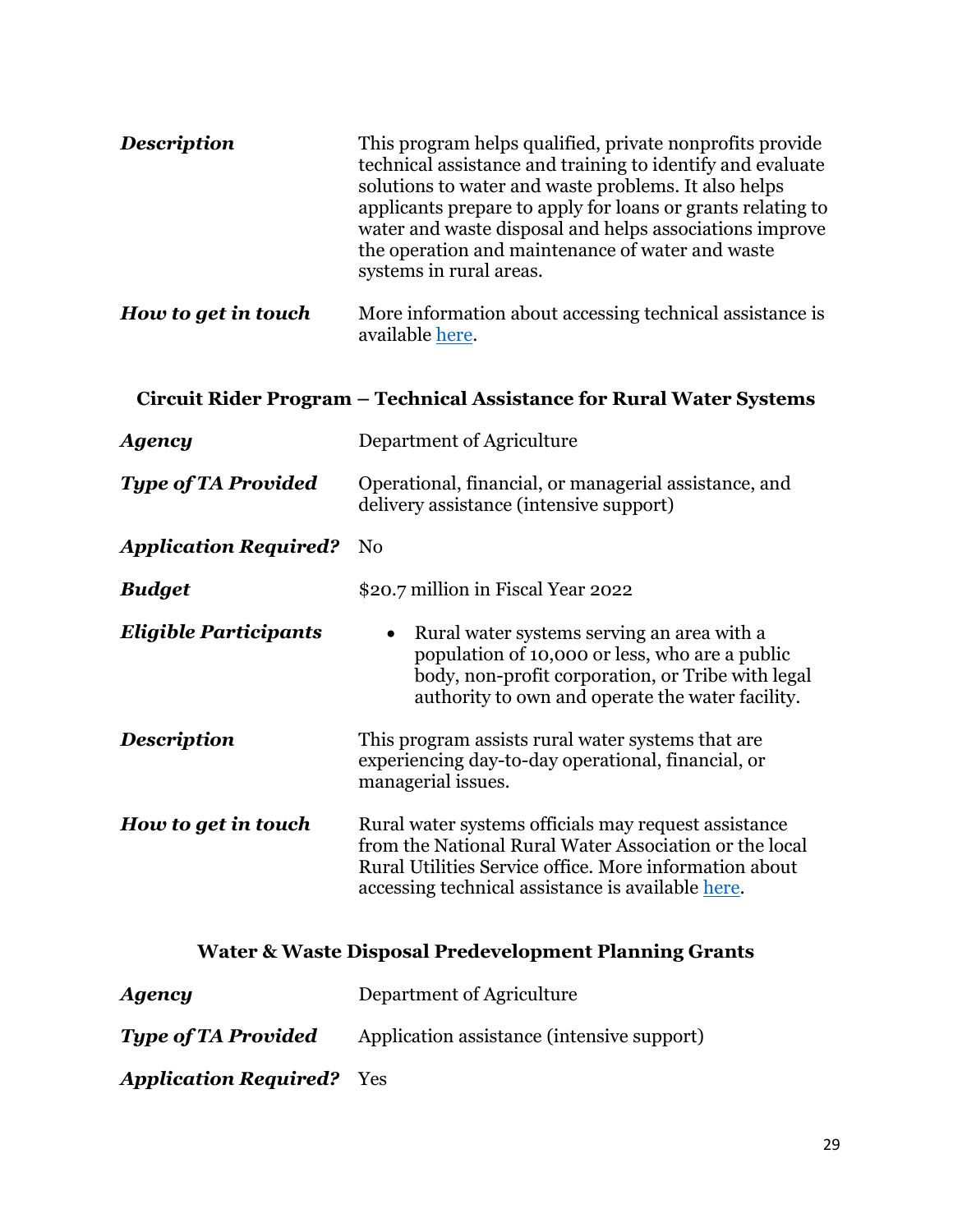| <b>Budget</b>         | \$1 million in Fiscal Year 2022                                                                                                                                            |
|-----------------------|----------------------------------------------------------------------------------------------------------------------------------------------------------------------------|
| Eligible Participants | State and Local governments<br>$\bullet$<br>Tribal governments<br>$\bullet$<br><b>Nonprofits</b><br>$\bullet$<br>Areas with a population of 10,000 or less, Tribal<br>Land |
| <b>Description</b>    | This program assists low-income communities with the<br>initial planning and development of applications for<br>USDA water and waste disposal programs.                    |
| How to get in touch   | More information about accessing technical assistance is<br>available here.                                                                                                |

#### **SEARCH – Special Evaluation Assistance for Rural Communities and Households**

| Agency                       | Department of Agriculture                                                                                                                                                                                                                                                                                                  |
|------------------------------|----------------------------------------------------------------------------------------------------------------------------------------------------------------------------------------------------------------------------------------------------------------------------------------------------------------------------|
| <b>Type of TA Provided</b>   | Delivery assistance (intensive support)                                                                                                                                                                                                                                                                                    |
| <b>Application Required?</b> | <b>Yes</b>                                                                                                                                                                                                                                                                                                                 |
| <b>Budget</b>                | \$2 million in Fiscal Year 2022                                                                                                                                                                                                                                                                                            |
| Eligible Participants        | State and Local governments<br>$\bullet$<br>Tribal governments<br>$\bullet$<br>Nonprofits<br>$\bullet$<br>Area to be served must have a population of 2,500<br>$\bullet$<br>or less and a median household income below the<br>poverty line or less than 80% of the statewide<br>non-metropolitan median household income. |
| <b>Description</b>           | This program assists very small, financially-distressed<br>rural communities with predevelopment feasibility<br>studies, design, and technical assistance on proposed<br>water and waste disposal projects.                                                                                                                |
| How to get in touch          | More information about accessing technical assistance is<br>available here.                                                                                                                                                                                                                                                |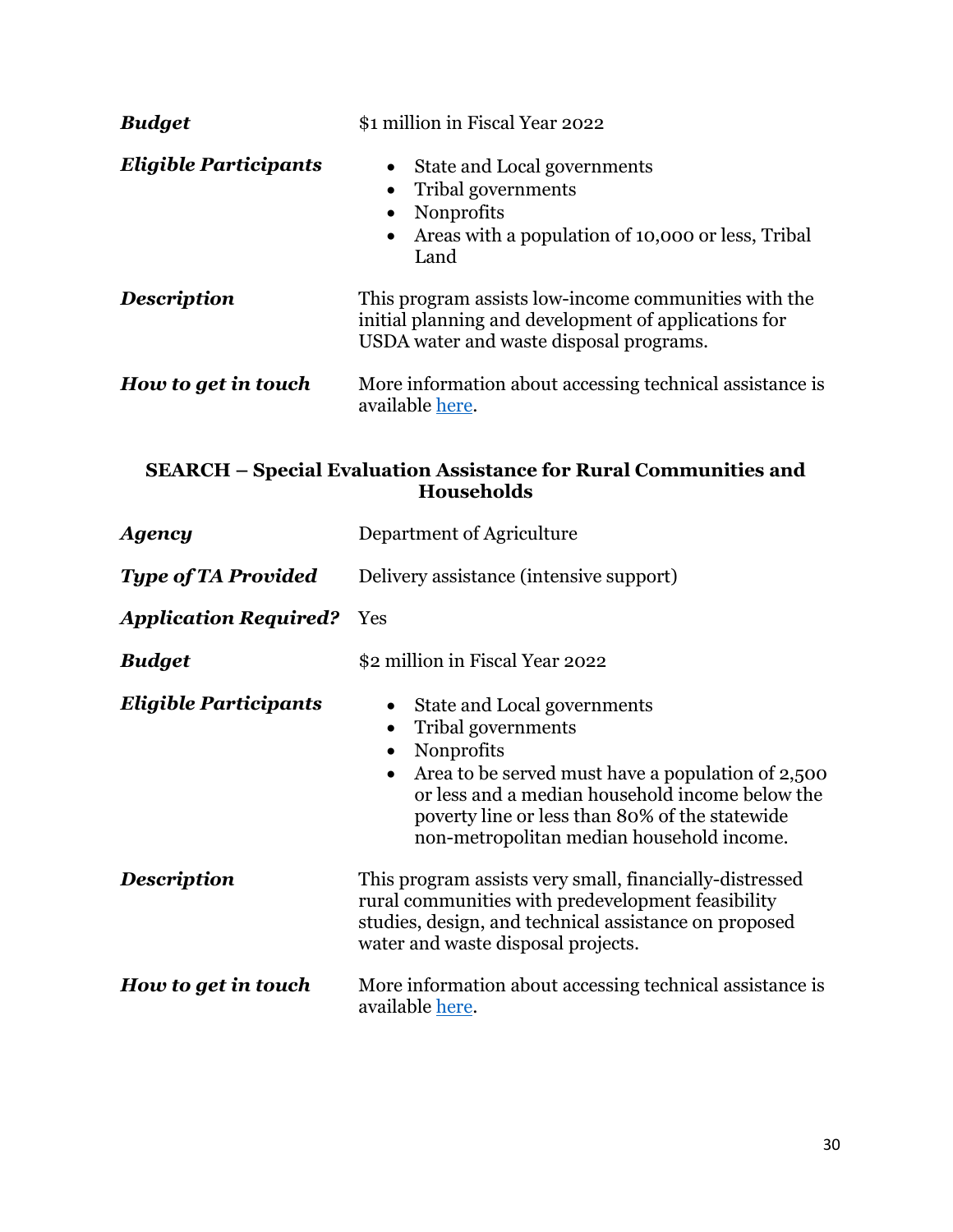#### **Tools, Training and Technical Assistance for Small and Rural Wastewater Systems**

| Agency:                                                           | <b>Environmental Protection Agency</b>                                                                                                                                                                                                                                                                                               |  |
|-------------------------------------------------------------------|--------------------------------------------------------------------------------------------------------------------------------------------------------------------------------------------------------------------------------------------------------------------------------------------------------------------------------------|--|
| <b>Type of TA Provided</b>                                        | Access and delivery support (intensive)                                                                                                                                                                                                                                                                                              |  |
| <b>Application Required?</b>                                      | N <sub>0</sub>                                                                                                                                                                                                                                                                                                                       |  |
| <b>Budget</b>                                                     | N/A                                                                                                                                                                                                                                                                                                                                  |  |
| <b>Eligible Participants</b>                                      | Open to public                                                                                                                                                                                                                                                                                                                       |  |
| <b>Description</b>                                                | EPA provides a series of tools to the public, including an<br>asset management program for small wastewater<br>systems, a comparison tool for competing financing<br>options, and wastewater permitting, inspection, and<br>complaint tracking system.                                                                               |  |
| How to get in touch                                               | More information is available here.                                                                                                                                                                                                                                                                                                  |  |
| <b>Native American Affairs Water Technical Assistance Program</b> |                                                                                                                                                                                                                                                                                                                                      |  |
| <b>Agency</b>                                                     | Department of the Interior                                                                                                                                                                                                                                                                                                           |  |
| <b>Type of TA Provided</b>                                        | Delivery assistance (intensive support)                                                                                                                                                                                                                                                                                              |  |
| <b>Application Required?</b>                                      | Yes (Please see the <u>program website</u> for more<br>information)                                                                                                                                                                                                                                                                  |  |
| <b>Budget</b>                                                     | \$8 million annually                                                                                                                                                                                                                                                                                                                 |  |
| <b>Eligible Participants</b>                                      | Tribal governments                                                                                                                                                                                                                                                                                                                   |  |
| <b>Description</b>                                                | The Bureau of Reclamation operates a program that<br>conducts water needs assessments, improved water<br>management studies, water quality data collection and<br>assessments, and water measurement studies for Tribal<br>communities. Tribes apply to the Bureau with project<br>proposals during an annual call for applications. |  |

*How to get in touch* More information about accessing technical assistance is available <u>here</u>.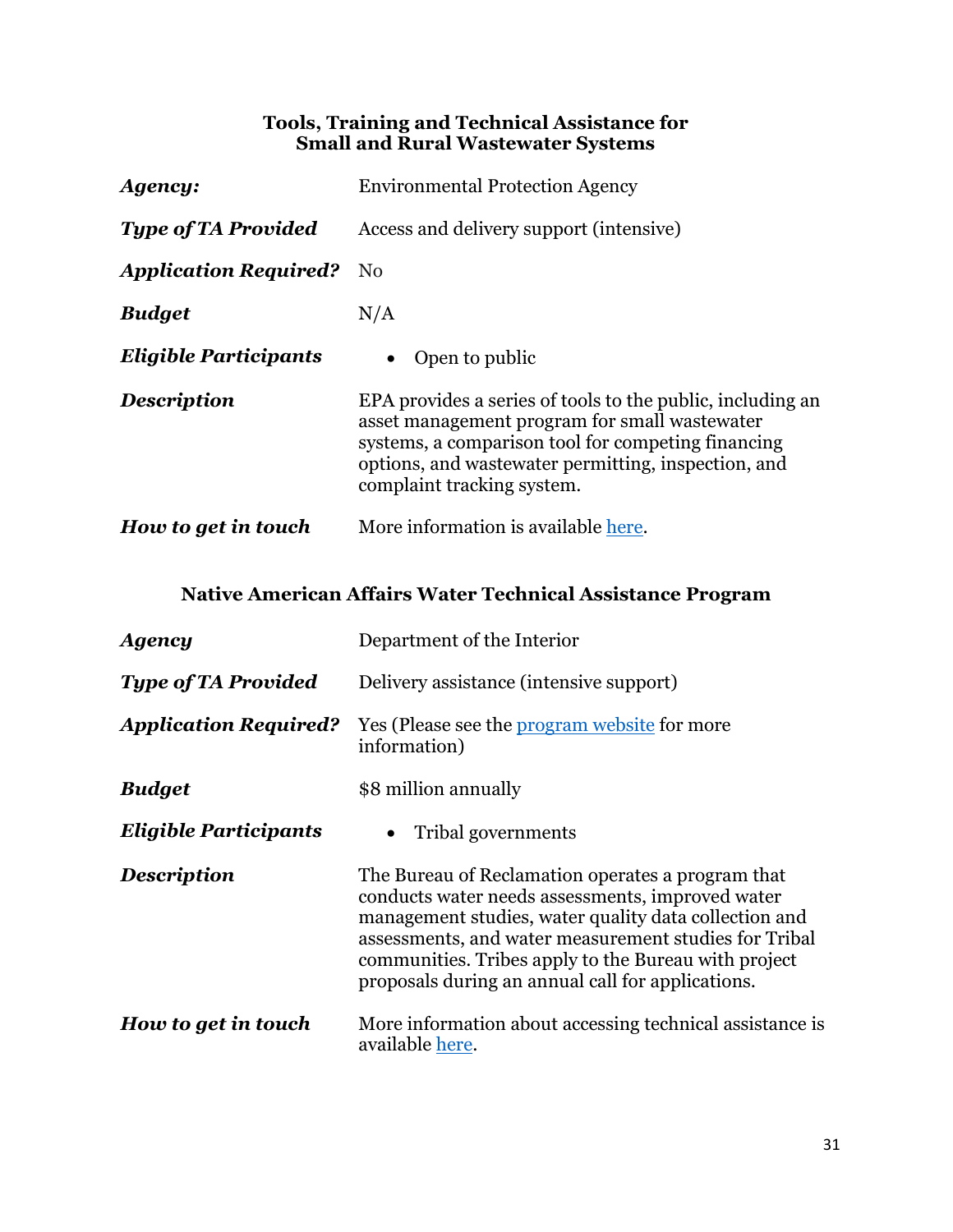# <span id="page-31-0"></span>**Technical Assistance for Power Grid and Clean Energy Programs**

The Biden-Harris Administration is committed to strengthening American energy security and combatting the climate crisis. The Bipartisan Infrastructure Law invests nearly \$75 billion in clean energy and upgrading our power grid. Below is a list of federal programs to help communities access and deploy these historic investments.

#### **State and Local Solution Center**

| <b>Agency</b>                | Department of Energy                                                                                                                                                                                                                                                                                                                                                                                                                                                                                                                                                                           |
|------------------------------|------------------------------------------------------------------------------------------------------------------------------------------------------------------------------------------------------------------------------------------------------------------------------------------------------------------------------------------------------------------------------------------------------------------------------------------------------------------------------------------------------------------------------------------------------------------------------------------------|
| <b>Type of TA Provided</b>   | Resources and tools (self-directed)                                                                                                                                                                                                                                                                                                                                                                                                                                                                                                                                                            |
| <b>Application Required?</b> | N <sub>0</sub>                                                                                                                                                                                                                                                                                                                                                                                                                                                                                                                                                                                 |
| <b>Budget</b>                | N/A                                                                                                                                                                                                                                                                                                                                                                                                                                                                                                                                                                                            |
| <b>Eligible Participants</b> | Open to the public                                                                                                                                                                                                                                                                                                                                                                                                                                                                                                                                                                             |
| <b>Description</b>           | The State and Local Solution Center provides resources,<br>tools, and information on partnership opportunities to<br>help states, local governments, and K-12 schools meet<br>their clean energy goals. Additional BIL-specific<br>technical assistance resources and opportunities for<br>states and local governments are forthcoming including<br>resources related to the Energy Efficiency and<br>Conservation Block Grant Program, the Weatherization<br>Assistance Program, the State Energy Program, and the<br>Energy Efficiency Revolving Loan Fund Grant<br>Capitalization Program. |
| How to get in touch          | Visit the <b>State and Local Solution Center</b> . Submit<br>questions to state and local@ee.doe.gov or sign up for the<br>State and Local Spotlight Newsletter to stay connected.                                                                                                                                                                                                                                                                                                                                                                                                             |

#### **Better Buildings Solution Center**

| Agency                          | Department of Energy                |
|---------------------------------|-------------------------------------|
| <b>Type of TA Provided</b>      | Resources and tools (self-directed) |
| <b>Application Required?</b> No |                                     |
| <b>Budget</b>                   | N/A                                 |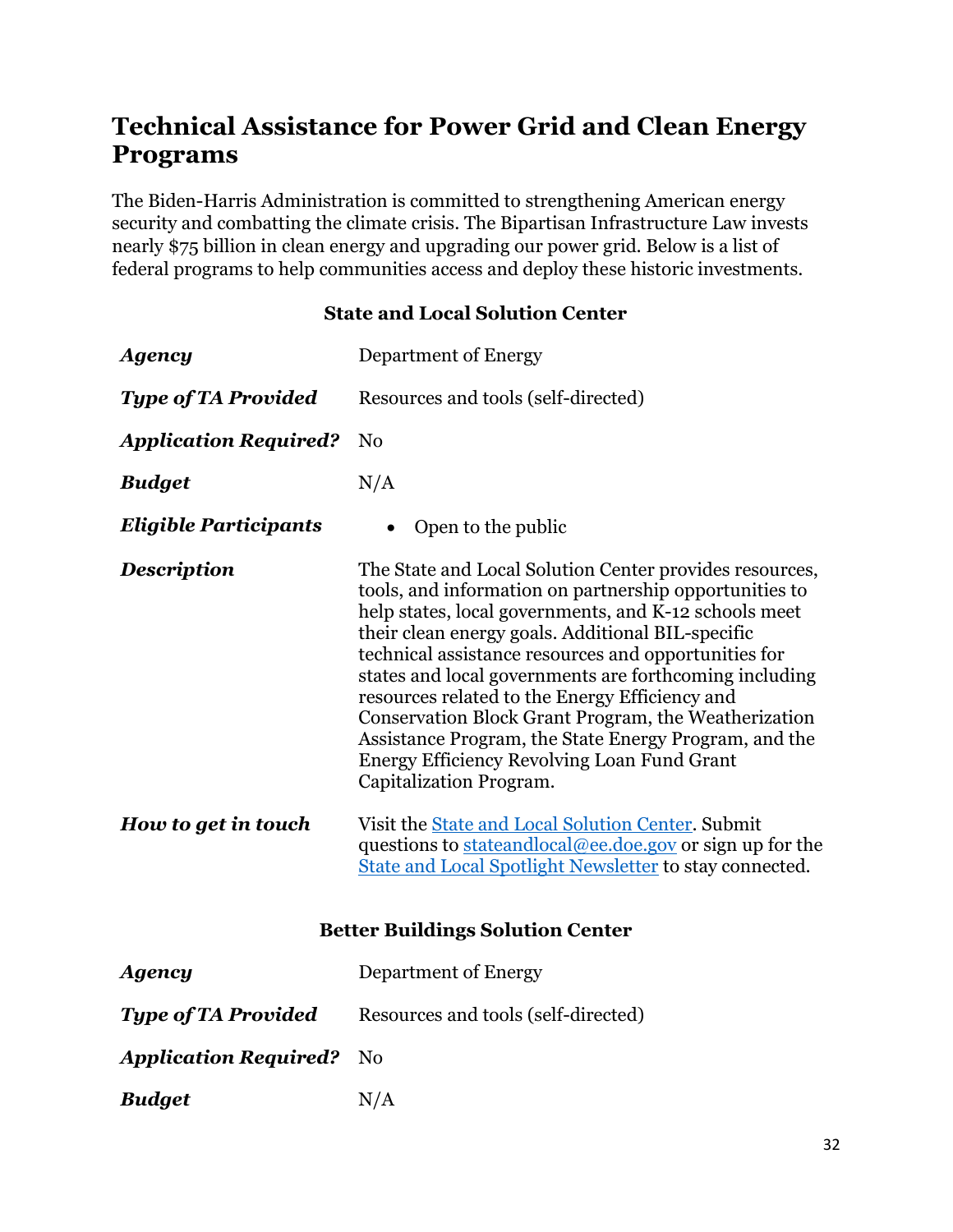| <b>Eligible Participants</b> | Open to the public                                                                                                                                                                                                                                                                                                                                                                                                      |
|------------------------------|-------------------------------------------------------------------------------------------------------------------------------------------------------------------------------------------------------------------------------------------------------------------------------------------------------------------------------------------------------------------------------------------------------------------------|
| <b>Description</b>           | The Better Buildings Solution Center provides over<br>3,000 resources, tools, and information to help leading<br>businesses, manufacturers, cities, states, universities,<br>and school districts meet their commitments to the<br>Better Buildings Challenge, Better Climate Challenge,<br>and Better Plants programs. Over 3,000 solutions and<br>resources are available on the Solution Center website<br>for free. |
| How to get in touch          | Visit the Better Buildings Solutions Center. Submit<br>questions to the Better Buildings Initiative or sign-up to                                                                                                                                                                                                                                                                                                       |

# receive Better Buildings bulletins, webinar invitations, and other resources.

### **Clean Energy Innovator Fellowships**

| Agency                       | Department of Energy                                                                                                                                                                                                                                                                                                                                                                                                                                                                                                                                                                       |
|------------------------------|--------------------------------------------------------------------------------------------------------------------------------------------------------------------------------------------------------------------------------------------------------------------------------------------------------------------------------------------------------------------------------------------------------------------------------------------------------------------------------------------------------------------------------------------------------------------------------------------|
| <b>Type of TA Provided</b>   | Delivery Assistance (intensive support)                                                                                                                                                                                                                                                                                                                                                                                                                                                                                                                                                    |
| <b>Application Required?</b> | Yes (Please see the program website for details on<br>timeline)                                                                                                                                                                                                                                                                                                                                                                                                                                                                                                                            |
| <b>Budget</b>                | Varies                                                                                                                                                                                                                                                                                                                                                                                                                                                                                                                                                                                     |
| <b>Eligible Participants</b> | <b>Electricity regulators</b><br>$\bullet$<br>Municipal or co-operative utilities<br>$\bullet$<br>Grid operators<br>$\bullet$                                                                                                                                                                                                                                                                                                                                                                                                                                                              |
| <b>Description</b>           | Clean Energy Innovator Fellowships competitively place<br>semi-annual cohorts of fellows with electricity regulators,<br>municipal or co-operative utilities, or grid operators to<br>address specific, pre-identified technical challenges<br>related to decarbonizing the power system, electrifying<br>transportation and industry, and improving diversity,<br>equity, and representation in the energy system. The<br>program supports each fellow's time for up to two years<br>and provide opportunities for peer-to-peer learning and<br>professional development for each cohort. |
| How to get in touch          | More information about accessing technical assistance is<br>available here.                                                                                                                                                                                                                                                                                                                                                                                                                                                                                                                |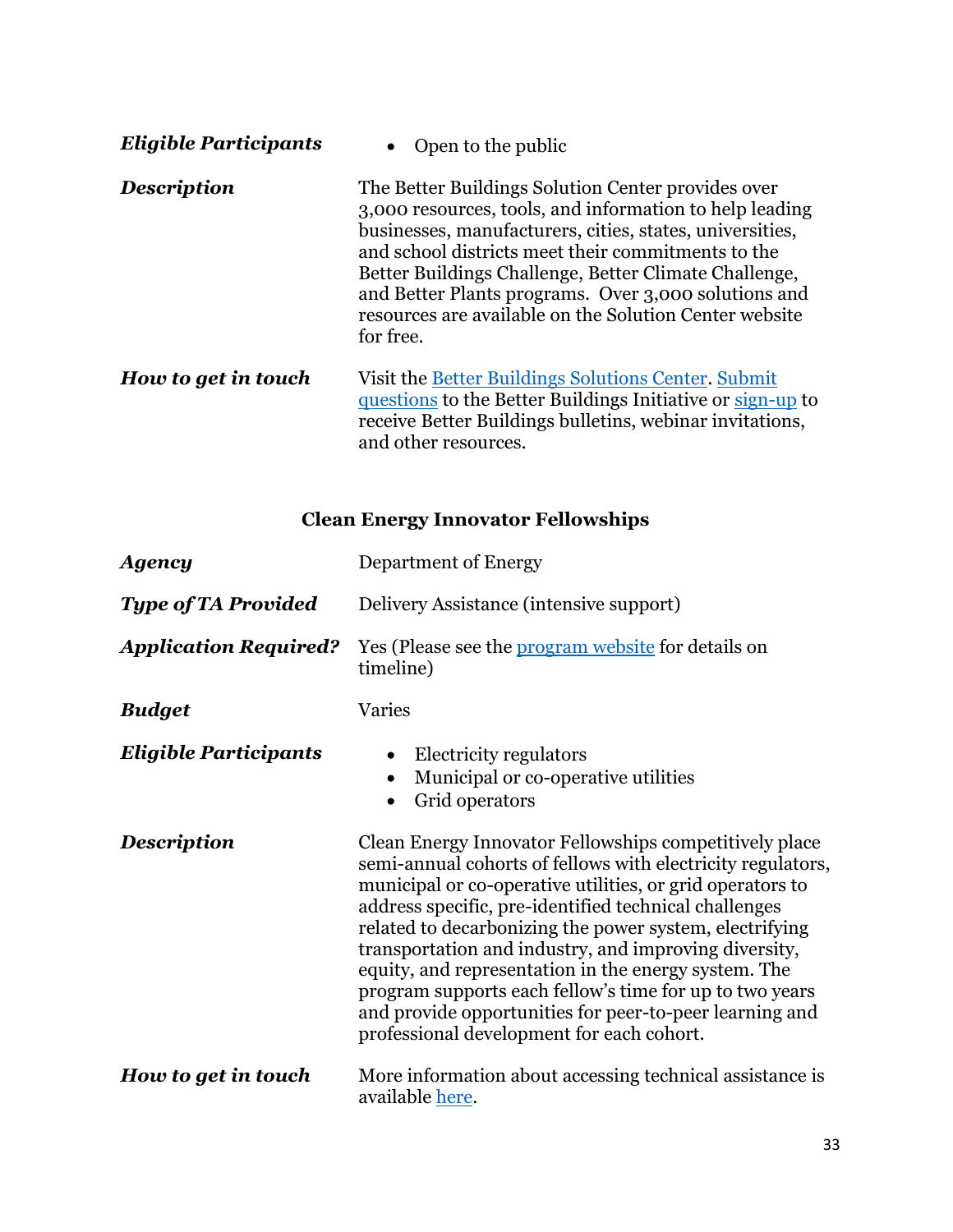### **Industrial Research and Assessment Centers (IACs)**

| <b>Agency</b>                                                      | Department of Energy                                                                                                                                                                                                                                                                                                                                                                                                                                                                                                                                                                   |  |
|--------------------------------------------------------------------|----------------------------------------------------------------------------------------------------------------------------------------------------------------------------------------------------------------------------------------------------------------------------------------------------------------------------------------------------------------------------------------------------------------------------------------------------------------------------------------------------------------------------------------------------------------------------------------|--|
| <b>Type of TA Provided</b>                                         | Planning Support, Access Support, Delivery Assistance<br>(intensive support)                                                                                                                                                                                                                                                                                                                                                                                                                                                                                                           |  |
| <b>Application Required?</b>                                       | N <sub>0</sub>                                                                                                                                                                                                                                                                                                                                                                                                                                                                                                                                                                         |  |
| <b>Budget</b>                                                      | \$15 Million in FY22                                                                                                                                                                                                                                                                                                                                                                                                                                                                                                                                                                   |  |
| <b>Eligible Participants</b>                                       | Small and Medium Manufacturers with:<br>Gross annual sales below \$100 million<br>Fewer than 500 employees at the plant site<br>Annual energy bills more than \$100,000 and less<br>than $$3.5$ million                                                                                                                                                                                                                                                                                                                                                                                |  |
| <b>Description</b>                                                 | Industrial Research and Assessment Centers help small<br>and medium manufacturers save energy, improve<br>productivity, and reduce emissions by providing no-cost<br>technical assessments conducted by university-based<br>teams of engineering students and faculty. Industrial<br>Research and Assessment Center assessments provide<br>manufacturers with a report including a list of<br>recommendations that can help them save energy, water,<br>emissions, or waste. Under BIL, grants are available to<br>support recommended projects identified in an<br>assessment report. |  |
| How to get in touch                                                | More information about accessing technical assistance is<br>available here.                                                                                                                                                                                                                                                                                                                                                                                                                                                                                                            |  |
| <b>Advanced Energy Manufacturing &amp; Recycling Grant Program</b> |                                                                                                                                                                                                                                                                                                                                                                                                                                                                                                                                                                                        |  |
| Agency                                                             | Department of Energy                                                                                                                                                                                                                                                                                                                                                                                                                                                                                                                                                                   |  |
| <b>Type of TA Provided</b>                                         | <b>Planning Support, Access Support</b>                                                                                                                                                                                                                                                                                                                                                                                                                                                                                                                                                |  |
| <b>Application Required?</b>                                       | N <sub>0</sub>                                                                                                                                                                                                                                                                                                                                                                                                                                                                                                                                                                         |  |
| <b>Budget</b>                                                      | Total financial assistance for the program is \$150M per<br>year over five years, of which a portion will be dedicated<br>to technical assistance                                                                                                                                                                                                                                                                                                                                                                                                                                      |  |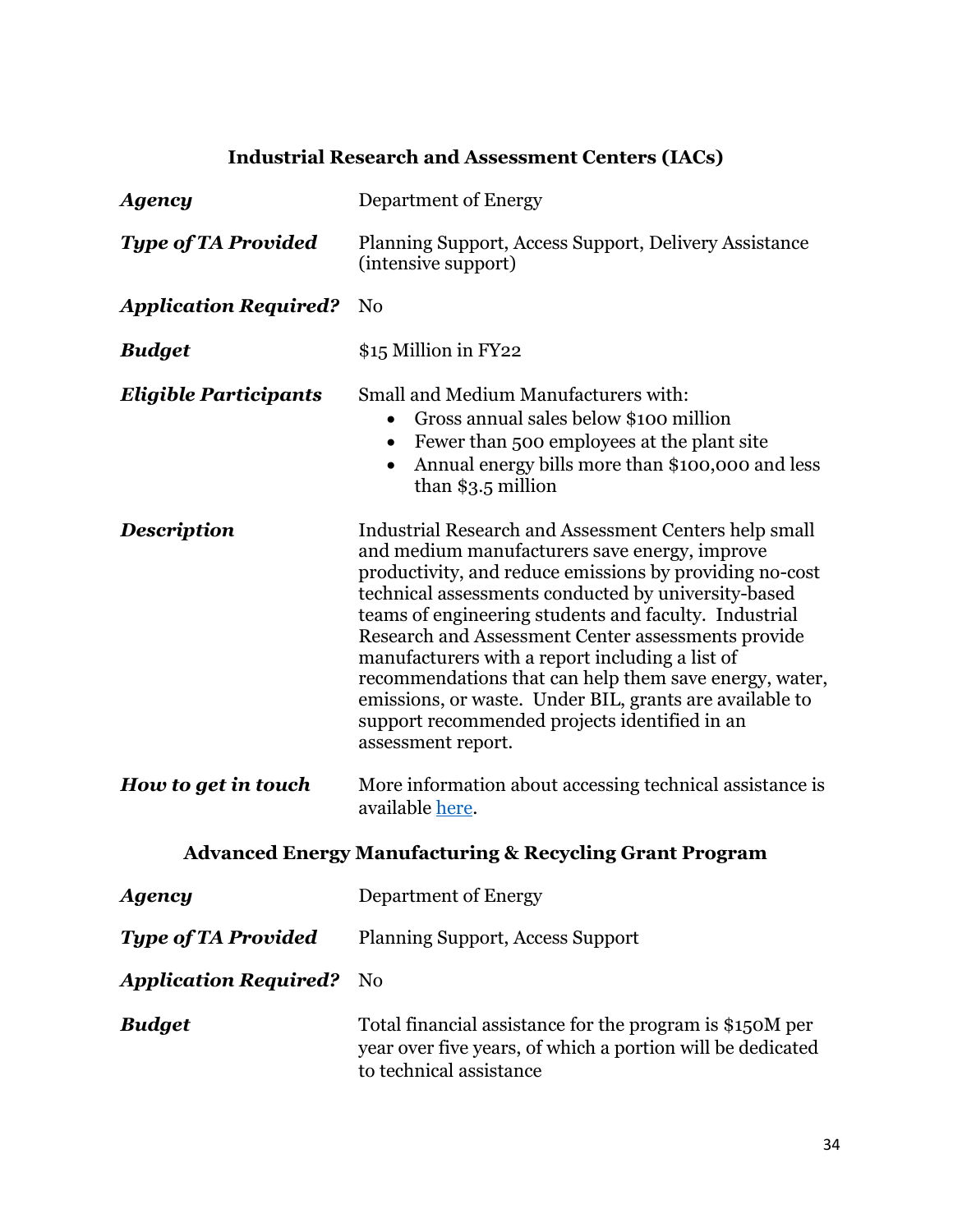| <b>Eligible Participants</b> | Small and Medium Manufacturers in areas where coal<br>mines have closed since 1999 or coal power plants have<br>closed since 2009.<br>Gross annual sales below \$100 million<br>Fewer than 500 employees<br>Annual energy bills more than \$100,000 and less<br>than $$2.5$ million                                                                                                                                                                                                                                                                                                                            |
|------------------------------|----------------------------------------------------------------------------------------------------------------------------------------------------------------------------------------------------------------------------------------------------------------------------------------------------------------------------------------------------------------------------------------------------------------------------------------------------------------------------------------------------------------------------------------------------------------------------------------------------------------|
| <b>Description</b>           | The Department of Energy provides technical assistance<br>for small to medium-sized manufacturers as the first<br>phase of a grant program to enhance investment in<br>advanced energy manufacturing and recycling facilities<br>in regions where coal mines or power plants have closed.<br>Tailored technical assistance to eligible manufacturers<br>interested in seeking a grant under the program will<br>focus on assessing eligibility, enhancing the impact of<br>projects that may be supported under this new grant<br>program, and connecting manufacturers to existing<br>programs and resources. |
| How to get in touch          | More information about accessing technical assistance is<br>available here.                                                                                                                                                                                                                                                                                                                                                                                                                                                                                                                                    |

### **Office of Indian Energy Policy and Programs**

| Agency                       | Department of Energy                                                                                                                                                                                                                                               |
|------------------------------|--------------------------------------------------------------------------------------------------------------------------------------------------------------------------------------------------------------------------------------------------------------------|
| <b>Type of TA Provided</b>   | Application assistance and delivery assistance (intensive<br>support)                                                                                                                                                                                              |
| <b>Application Required?</b> | N <sub>0</sub>                                                                                                                                                                                                                                                     |
| <b>Budget</b>                | N/A                                                                                                                                                                                                                                                                |
| Eligible Participants        | Tribal governments                                                                                                                                                                                                                                                 |
| <b>Description</b>           | The Office of Indian Energy Policy and Programs at the<br>Department of Energy provides technical assistance to<br>Tribal entities engaged in energy projects. Applicants can<br>solicit technical analysis, financial analysis, and strategic<br>energy planning. |
| How to get in touch          | More information about accessing technical assistance is<br>available here. For any additional questions or concerns,<br>please email indianenergy@hq.doe.gov                                                                                                      |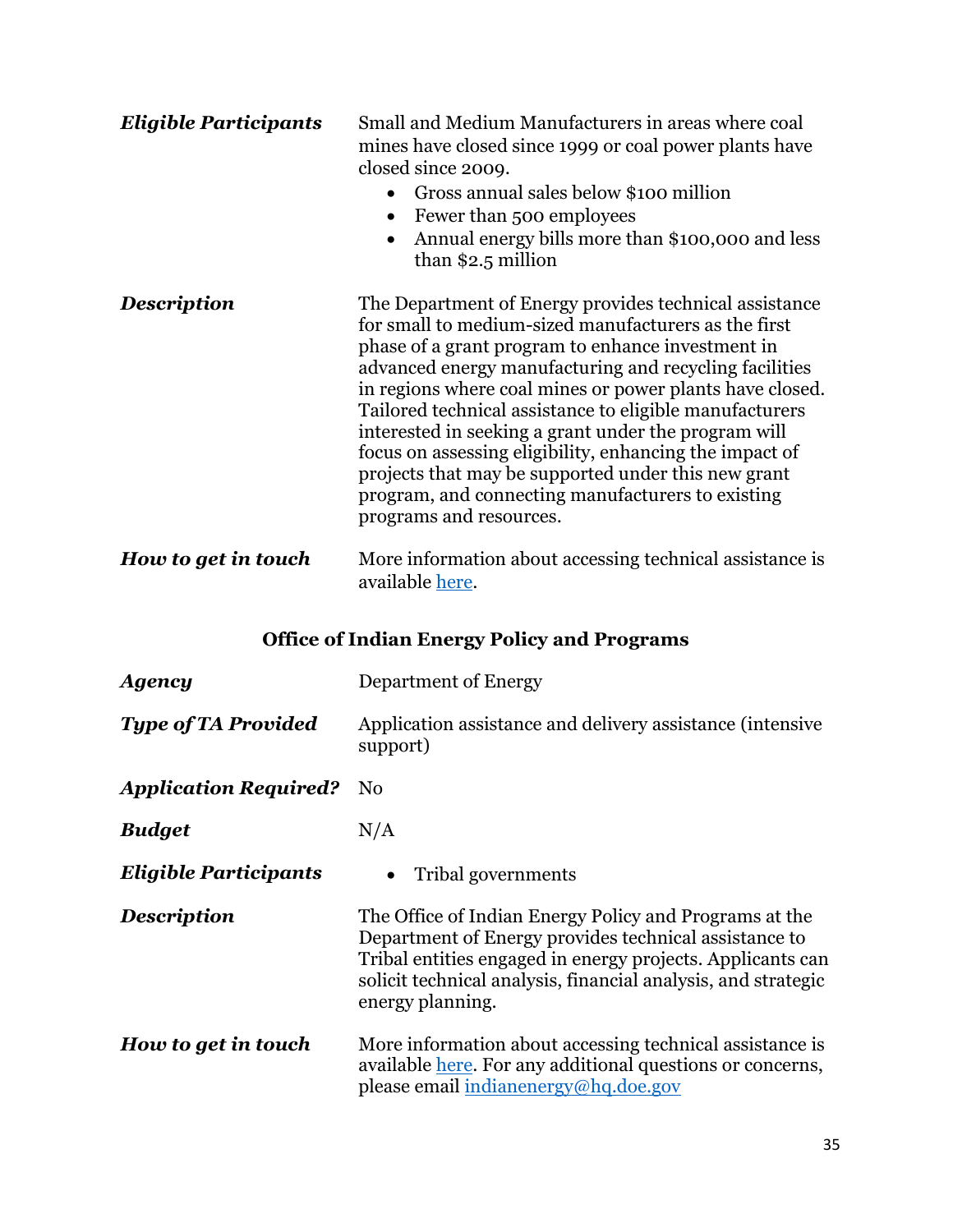### **Electric General Field Representatives**

| <b>Agency</b>                | Department of Agriculture                                                                                                                                                                                                                                                                                                                                                                                                                                                                                                                |
|------------------------------|------------------------------------------------------------------------------------------------------------------------------------------------------------------------------------------------------------------------------------------------------------------------------------------------------------------------------------------------------------------------------------------------------------------------------------------------------------------------------------------------------------------------------------------|
| <b>Type of TA Provided</b>   | Application support, delivery support (self-directed<br>support)                                                                                                                                                                                                                                                                                                                                                                                                                                                                         |
| <b>Application Required?</b> | N <sub>0</sub>                                                                                                                                                                                                                                                                                                                                                                                                                                                                                                                           |
| <b>Budget</b>                | N/A                                                                                                                                                                                                                                                                                                                                                                                                                                                                                                                                      |
| <b>Eligible Participants</b> | Open to the public<br>$\bullet$                                                                                                                                                                                                                                                                                                                                                                                                                                                                                                          |
| <b>Description</b>           | USDA has general field representatives for every state<br>who can offer guidance and assist with planning for<br>applications to USDA energy programs for the<br>construction and improvement of electric infrastructure,<br>energy efficiency and conservation, and renewable<br>energy systems.                                                                                                                                                                                                                                        |
| How to get in touch          | Visit this website to find your state's GFR.                                                                                                                                                                                                                                                                                                                                                                                                                                                                                             |
|                              | <b>National Community Solar Partnership</b>                                                                                                                                                                                                                                                                                                                                                                                                                                                                                              |
| Agency                       | Department of Energy                                                                                                                                                                                                                                                                                                                                                                                                                                                                                                                     |
| <b>Type of TA Provided</b>   | Delivery Assistance (intensive support)                                                                                                                                                                                                                                                                                                                                                                                                                                                                                                  |
| Application Required?        | Yes, two-page application available here.                                                                                                                                                                                                                                                                                                                                                                                                                                                                                                |
| Budget                       | N/A                                                                                                                                                                                                                                                                                                                                                                                                                                                                                                                                      |
| Eligible Participants        | Open to the public                                                                                                                                                                                                                                                                                                                                                                                                                                                                                                                       |
| <b>Description</b>           | The National Community Solar Partnership is a coalition of<br>community solar stakeholders working to expand access to<br>community solar and enable communities to realize the<br>benefits of solar such as increased resilience, energy<br>burden reduction, community wealth building, and<br>workforce development. Program partners leverage peer<br>networks and technical assistance resources to overcome<br>barriers to expanding community solar access and its full<br>benefits. The Partnership is open to any individual or |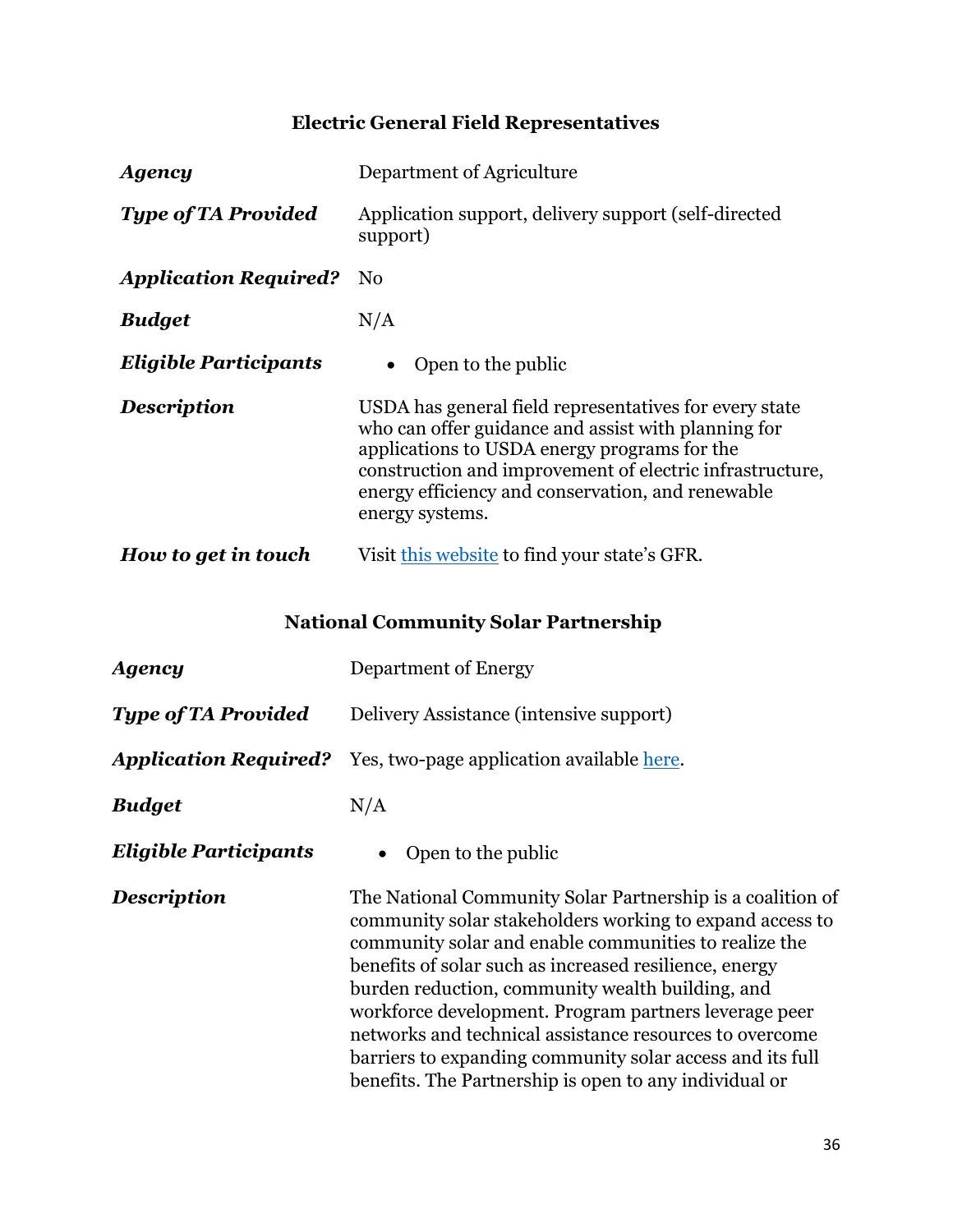|                     | organization with an interest in supporting equitable<br>community solar development in the U.S.                 |
|---------------------|------------------------------------------------------------------------------------------------------------------|
| How to get in touch | More information about accessing technical assistance,<br>resources, and partnering with NCSP is available here. |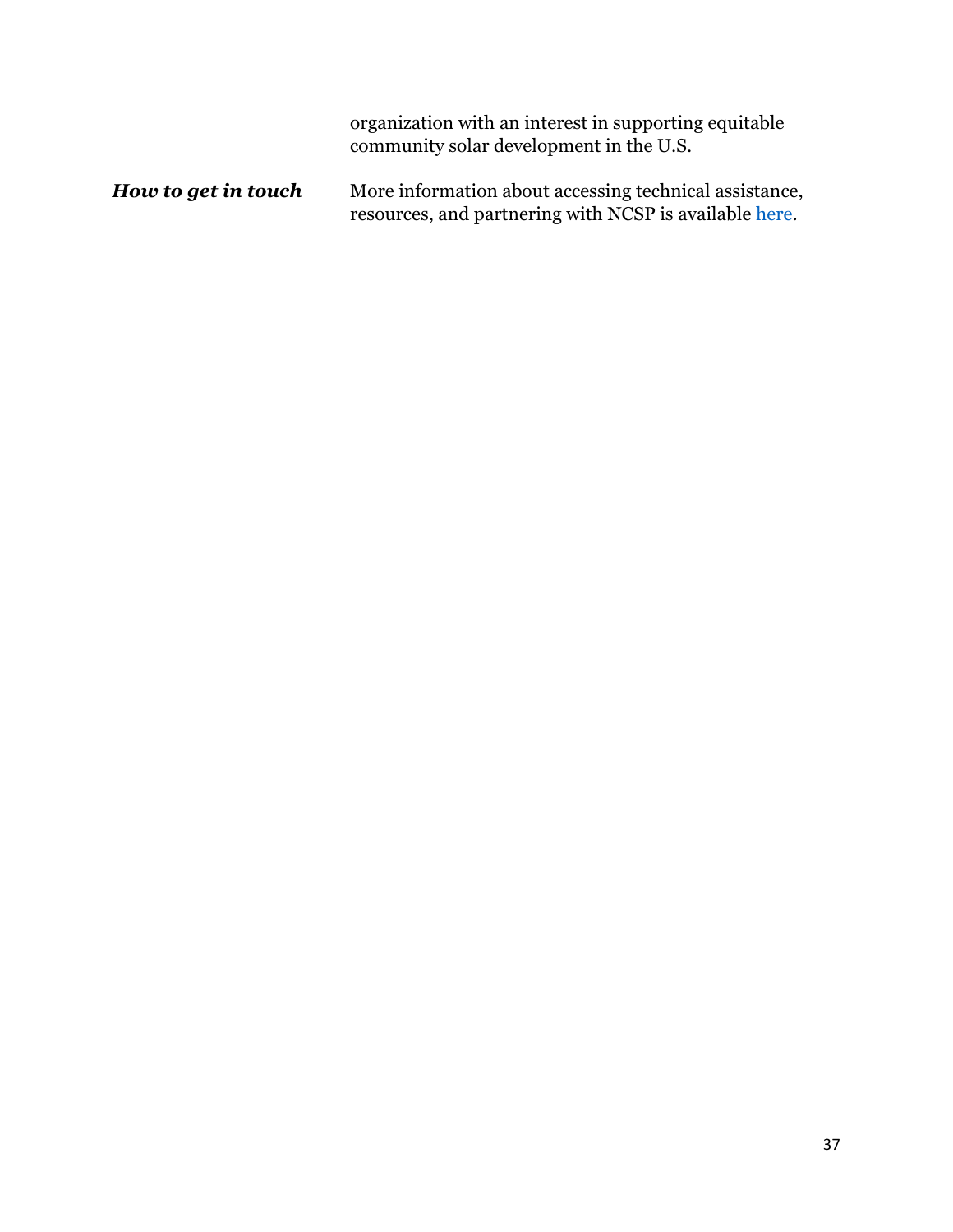# <span id="page-37-0"></span>**Technical Assistance for Resilience Programs**

The changing climate has made the threat of natural disasters both more frequent and more severe. As a result, building American communities that can stand strong in the face of natural disasters and other threats is a priority for the Biden-Harris Administration. The Bipartisan Infrastructure Law invests approximately \$50 billion towards resilience programs, including funding for emergency management, flood mitigation, and cybersecurity. Below is a list of federal programs to help communities access and deploy the Bipartisan Infrastructure Law's historic investment in resilience.

**Building Resilient Infrastructure and Communities Program Direct** 

| <b>Technical Assistance</b>                         |                                                                                                                                                                                                                                                                                                                                                                                                                                                                                                                                                                                                                                                                                                     |
|-----------------------------------------------------|-----------------------------------------------------------------------------------------------------------------------------------------------------------------------------------------------------------------------------------------------------------------------------------------------------------------------------------------------------------------------------------------------------------------------------------------------------------------------------------------------------------------------------------------------------------------------------------------------------------------------------------------------------------------------------------------------------|
| <b>Agency</b>                                       | Federal Emergency Management Administration                                                                                                                                                                                                                                                                                                                                                                                                                                                                                                                                                                                                                                                         |
| <b>Type of TA Provided</b>                          | Application and delivery assistance (intensive support)                                                                                                                                                                                                                                                                                                                                                                                                                                                                                                                                                                                                                                             |
| <b>Application Required?</b>                        | Yes (applications are due in January of each year)                                                                                                                                                                                                                                                                                                                                                                                                                                                                                                                                                                                                                                                  |
| <b>Budget</b>                                       | N/A                                                                                                                                                                                                                                                                                                                                                                                                                                                                                                                                                                                                                                                                                                 |
| <b>Eligible Participants</b>                        | Local governments<br><b>Tribal governments</b>                                                                                                                                                                                                                                                                                                                                                                                                                                                                                                                                                                                                                                                      |
| <b>Description</b>                                  | FEMA is providing direct technical assistance through its<br><b>Building Resilient Infrastructure and Communities</b><br>program to eight communities across the U.S. that have<br>low mitigation capacity. FEMA regional staff and<br>reservists, contractors, and partner agency subject<br>matter experts will support communities both virtually<br>and in-person. Additional communities will be added in<br>April 2022 for a total of 28 communities in 2022. The<br><b>Building Resilient Infrastructure and Communities</b><br>Program is currently working to standardize its processes<br>to be able to increase the provision of support to more<br>local communities across the nation. |
| How to get in touch                                 | More information about accessing technical assistance is<br>available here.                                                                                                                                                                                                                                                                                                                                                                                                                                                                                                                                                                                                                         |
| <b>Resilience Analysis and Planning Tool (RAPT)</b> |                                                                                                                                                                                                                                                                                                                                                                                                                                                                                                                                                                                                                                                                                                     |
| <b>Agency</b>                                       | Federal Emergency Management Administration                                                                                                                                                                                                                                                                                                                                                                                                                                                                                                                                                                                                                                                         |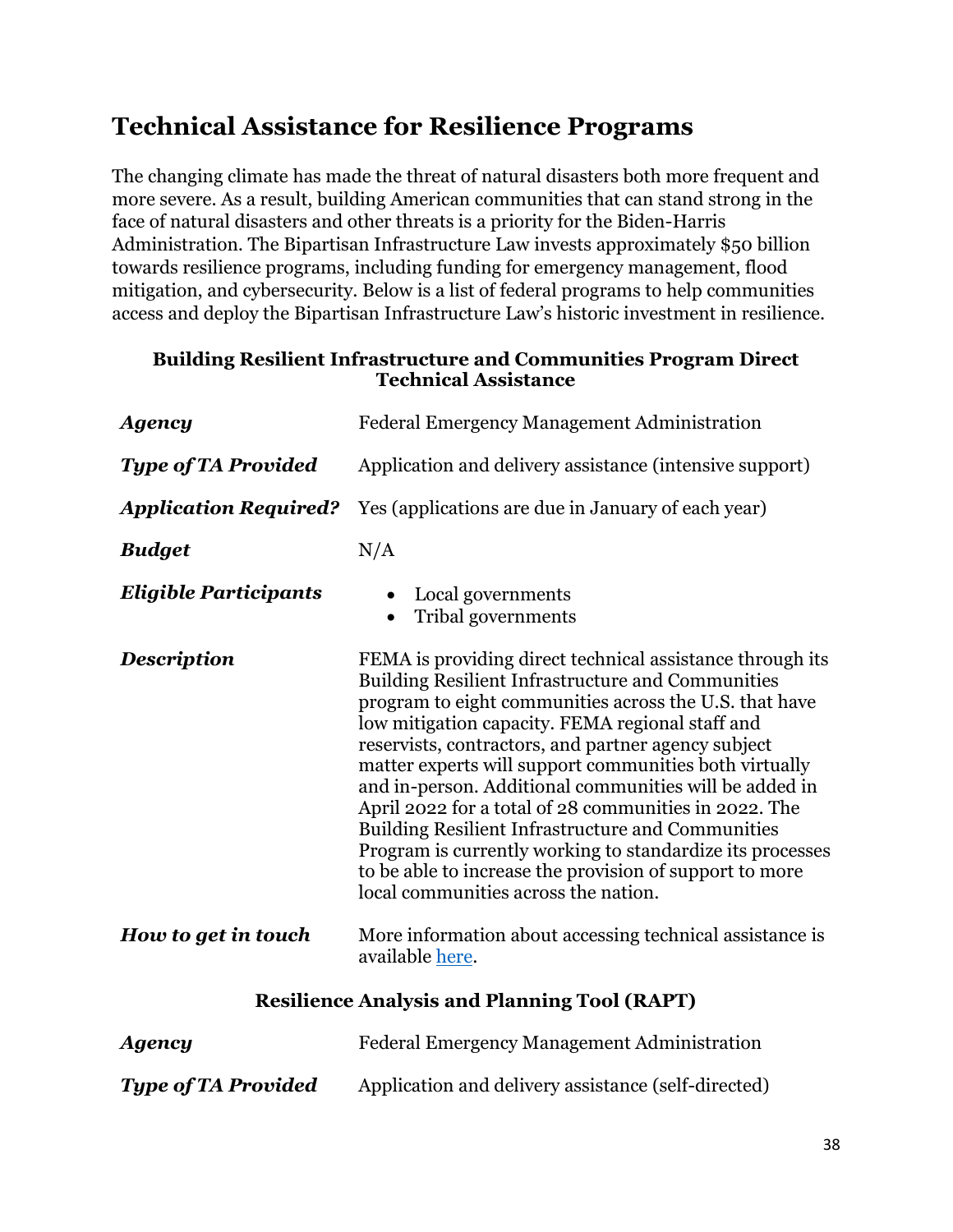| <b>Application Required?</b> | N <sub>0</sub>                                                                                                                                                                                                                                                                                                                                                                                                                                                                                                                                                                                                                                                                                                                                                               |
|------------------------------|------------------------------------------------------------------------------------------------------------------------------------------------------------------------------------------------------------------------------------------------------------------------------------------------------------------------------------------------------------------------------------------------------------------------------------------------------------------------------------------------------------------------------------------------------------------------------------------------------------------------------------------------------------------------------------------------------------------------------------------------------------------------------|
| <b>Budget</b>                | N/A                                                                                                                                                                                                                                                                                                                                                                                                                                                                                                                                                                                                                                                                                                                                                                          |
| <b>Eligible Participants</b> | Local governments<br>$\bullet$<br>Tribal governments                                                                                                                                                                                                                                                                                                                                                                                                                                                                                                                                                                                                                                                                                                                         |
| <b>Description</b>           | The Resilience Analysis and Planning Tool is a free GIS<br>web map that allows emergency managers, planners, and<br>other community partners to visualize and analyze the<br>interplay of population and community data,<br>infrastructure locations (e.g., fire stations, hospitals,<br>schools, etc.), and hazards, including real-time weather<br>forecasts, wildfires, historic disasters, and forecasted<br>climate risk. The Resilience Analysis and Planning Tool<br>also includes incident analysis tools, population counts<br>by characteristic, and an add data feature to import<br>additional community data. The Resilience Analysis and<br>Planning Tool supports outreach strategies, grant<br>applications, planning, response, and recovery<br>operations. |
| How to get in touch          | More information about accessing technical assistance is<br>available here.                                                                                                                                                                                                                                                                                                                                                                                                                                                                                                                                                                                                                                                                                                  |
|                              | <b>Conservation Technical Assistance Program (CTA)</b>                                                                                                                                                                                                                                                                                                                                                                                                                                                                                                                                                                                                                                                                                                                       |
| <b>Agency</b>                | Department of Agriculture                                                                                                                                                                                                                                                                                                                                                                                                                                                                                                                                                                                                                                                                                                                                                    |
| <b>Type of TA Provided</b>   | Delivery assistance (intensive support)                                                                                                                                                                                                                                                                                                                                                                                                                                                                                                                                                                                                                                                                                                                                      |
| <b>Application Required?</b> | No                                                                                                                                                                                                                                                                                                                                                                                                                                                                                                                                                                                                                                                                                                                                                                           |
| <b>Budget</b>                | N/A                                                                                                                                                                                                                                                                                                                                                                                                                                                                                                                                                                                                                                                                                                                                                                          |
| <b>Eligible Participants</b> | Farmers, ranchers, and forestland owners                                                                                                                                                                                                                                                                                                                                                                                                                                                                                                                                                                                                                                                                                                                                     |
| <b>Description</b>           | The Conservation Technical Assistance Program equips<br>farmers, ranchers, and forestland owners with the<br>resources and trainings needed for conservation and<br>restoration of their lands. In addition to planning<br>assistance, the program also provides financial assistance<br>to applicants.                                                                                                                                                                                                                                                                                                                                                                                                                                                                      |
|                              |                                                                                                                                                                                                                                                                                                                                                                                                                                                                                                                                                                                                                                                                                                                                                                              |

*How to get in touch* More information about this program and accessing available resource can be found <u>here</u>.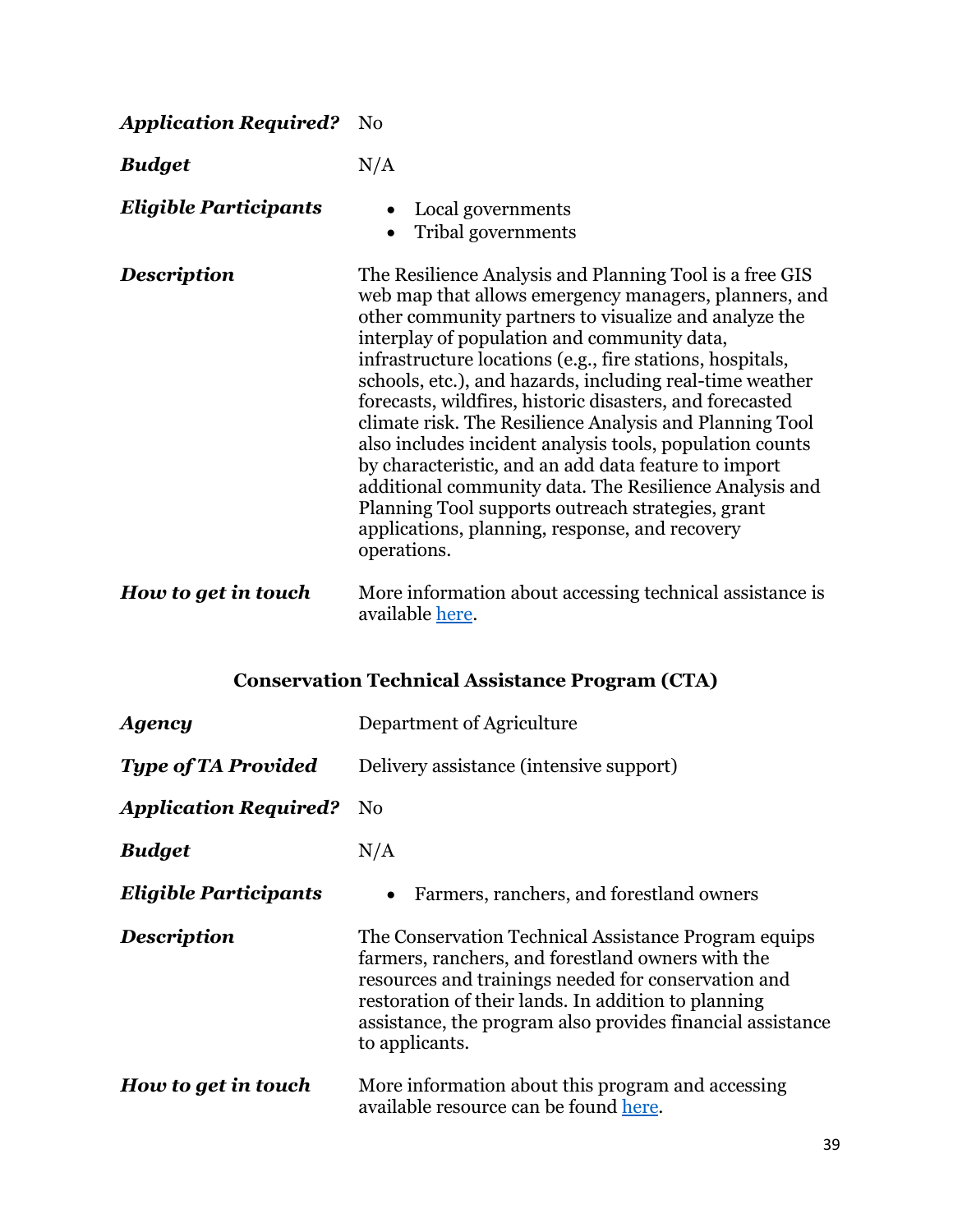### **National Risk Index for Natural Hazards**

| <b>Agency</b>                             | <b>Federal Emergency Management Agency</b>                                                                                                                                                                                                                                                                                                                                                                                                                                                                                                                                                                                    |
|-------------------------------------------|-------------------------------------------------------------------------------------------------------------------------------------------------------------------------------------------------------------------------------------------------------------------------------------------------------------------------------------------------------------------------------------------------------------------------------------------------------------------------------------------------------------------------------------------------------------------------------------------------------------------------------|
| <b>Type of TA Provided</b>                | Application and delivery assistance (intensive support)                                                                                                                                                                                                                                                                                                                                                                                                                                                                                                                                                                       |
| <b>Application Required?</b>              | N <sub>0</sub>                                                                                                                                                                                                                                                                                                                                                                                                                                                                                                                                                                                                                |
| <b>Budget</b>                             | N/A                                                                                                                                                                                                                                                                                                                                                                                                                                                                                                                                                                                                                           |
| <b>Eligible Participants</b>              | Local governments<br>$\bullet$<br>Tribal governments<br>$\bullet$                                                                                                                                                                                                                                                                                                                                                                                                                                                                                                                                                             |
| <b>Description</b><br>How to get in touch | The National Risk Index is an online mapping<br>application from FEMA that identifies communities most<br>at risk to 18 natural hazards. This application visualizes<br>natural hazard risk metrics and includes data about<br>expected annual losses from natural hazards, social<br>vulnerability and community resilience. The National<br>Risk Index's interactive web maps are at the county and<br>Census tract level and made available for custom<br>analyses. With this data, users can explore a holistic view<br>of community risk to natural hazards.<br>More information about accessing technical assistance is |
|                                           | available here.<br><b>Tribal Climate Resilience</b>                                                                                                                                                                                                                                                                                                                                                                                                                                                                                                                                                                           |
| <b>Agency</b>                             | Department of the Interior/Bureau of Indian Affairs                                                                                                                                                                                                                                                                                                                                                                                                                                                                                                                                                                           |
| <b>Type of TA Provided</b>                | Application & access support; delivery support (self-<br>directed)                                                                                                                                                                                                                                                                                                                                                                                                                                                                                                                                                            |
| <b>Application Required?</b>              | No, in-person support                                                                                                                                                                                                                                                                                                                                                                                                                                                                                                                                                                                                         |
| <b>Budget</b>                             | N/A                                                                                                                                                                                                                                                                                                                                                                                                                                                                                                                                                                                                                           |
| <b>Eligible Participants</b>              | Federally recognized tribes and Tribal organizations                                                                                                                                                                                                                                                                                                                                                                                                                                                                                                                                                                          |
| <b>Description</b>                        | The Bureau of Indian Affairs expects to hire regional staff<br>advisors for Tribal Climate Resilience by Fall 2022.                                                                                                                                                                                                                                                                                                                                                                                                                                                                                                           |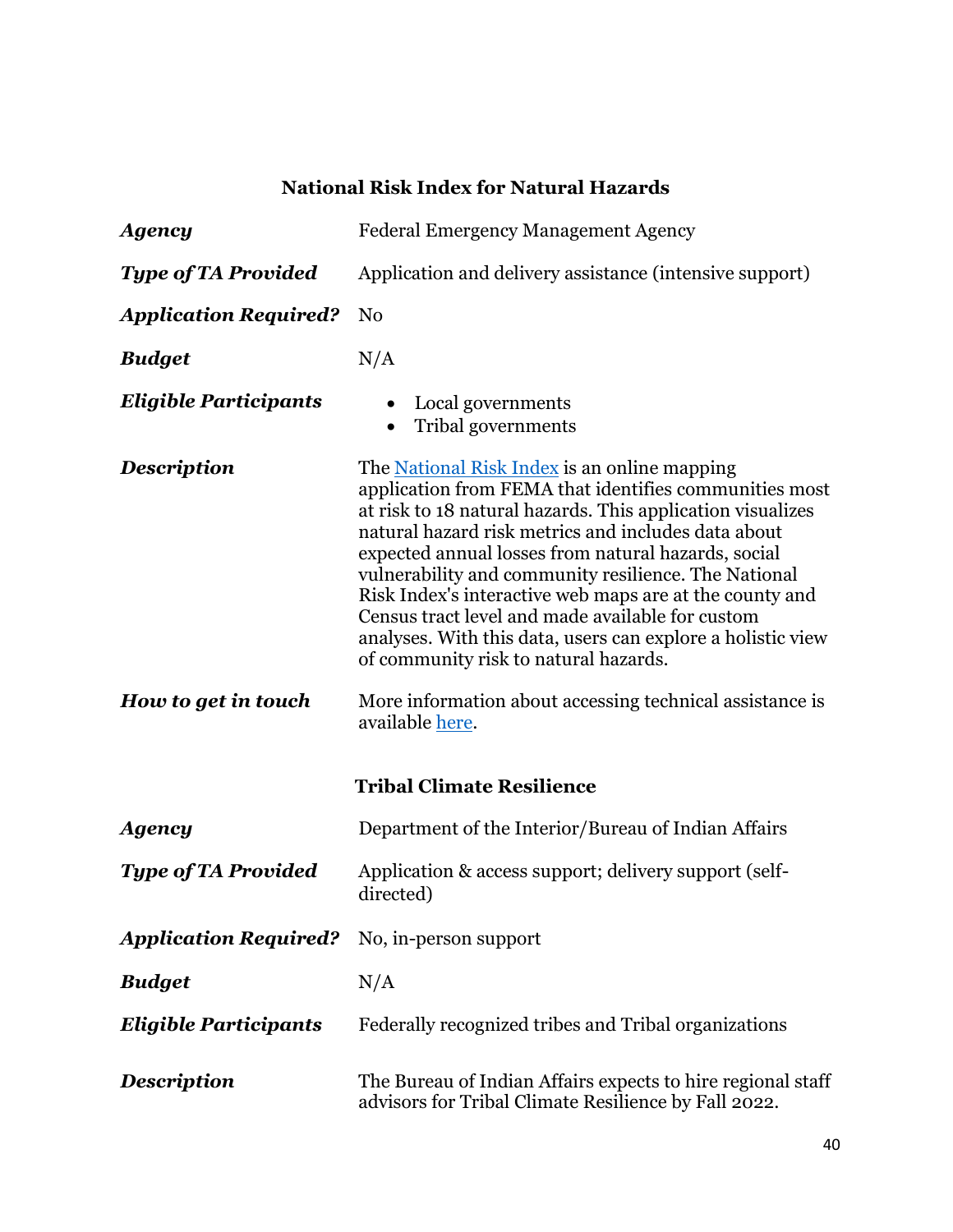|                     | Regional staff advisors will (1) advise on matters related<br>to climate resilience for natural resources programs and<br>initiatives; (2) assist in coordinating cross-cutting efforts,<br>including youth, environmental justice, and ocean and<br>coastal management issues; and (3) serve as project<br>monitors and technical support to Tribal Climate<br>Resilience awardees, and (4) update, finalize, and<br>implement the regional climate action plans. These<br>regional staff advisors will significantly increase the<br>Bureau's regional capacity to address Tribal climate<br>resilience priorities and support Tribal nations in need of<br>technical support. |
|---------------------|----------------------------------------------------------------------------------------------------------------------------------------------------------------------------------------------------------------------------------------------------------------------------------------------------------------------------------------------------------------------------------------------------------------------------------------------------------------------------------------------------------------------------------------------------------------------------------------------------------------------------------------------------------------------------------|
| How to get in touch | More information is available here.                                                                                                                                                                                                                                                                                                                                                                                                                                                                                                                                                                                                                                              |

### **Flood Plain Management Services**

| Agency                               | Army Corps of Engineers                                                                                                                                                                                                                                                                                                                                                                                                      |
|--------------------------------------|------------------------------------------------------------------------------------------------------------------------------------------------------------------------------------------------------------------------------------------------------------------------------------------------------------------------------------------------------------------------------------------------------------------------------|
| <b>Type of TA Provided</b>           | Delivery support (self-directed)                                                                                                                                                                                                                                                                                                                                                                                             |
| <b>Application Required?</b>         | N <sub>0</sub>                                                                                                                                                                                                                                                                                                                                                                                                               |
| <b>Budget</b>                        | \$15.4 million in FY 2022                                                                                                                                                                                                                                                                                                                                                                                                    |
| <b>Eligible Participants</b>         | <b>States</b><br><b>Tribes</b><br>$\bullet$<br>Local governments<br>$\bullet$                                                                                                                                                                                                                                                                                                                                                |
| <b>Description</b>                   | The Army Corps of Engineers provides technical<br>assistance (information, analysis, guidance) to states,<br>tribes and local communities that are taking, or<br>considering, actions to improve their flood plain<br>management; and to help inform the planning and<br>implementation of actions at the state, tribal, and local<br>levels to reduce their flood risk, with an emphasis on the<br>wise use of floodplains. |
| How to get in touch                  | More information is available on the initiative's website.                                                                                                                                                                                                                                                                                                                                                                   |
| <b>Planning Assistance to States</b> |                                                                                                                                                                                                                                                                                                                                                                                                                              |
| <b>Agency</b>                        | Army Corps of Engineers                                                                                                                                                                                                                                                                                                                                                                                                      |
| <b>Type of TA Provided</b>           | Delivery support (self-directed)                                                                                                                                                                                                                                                                                                                                                                                             |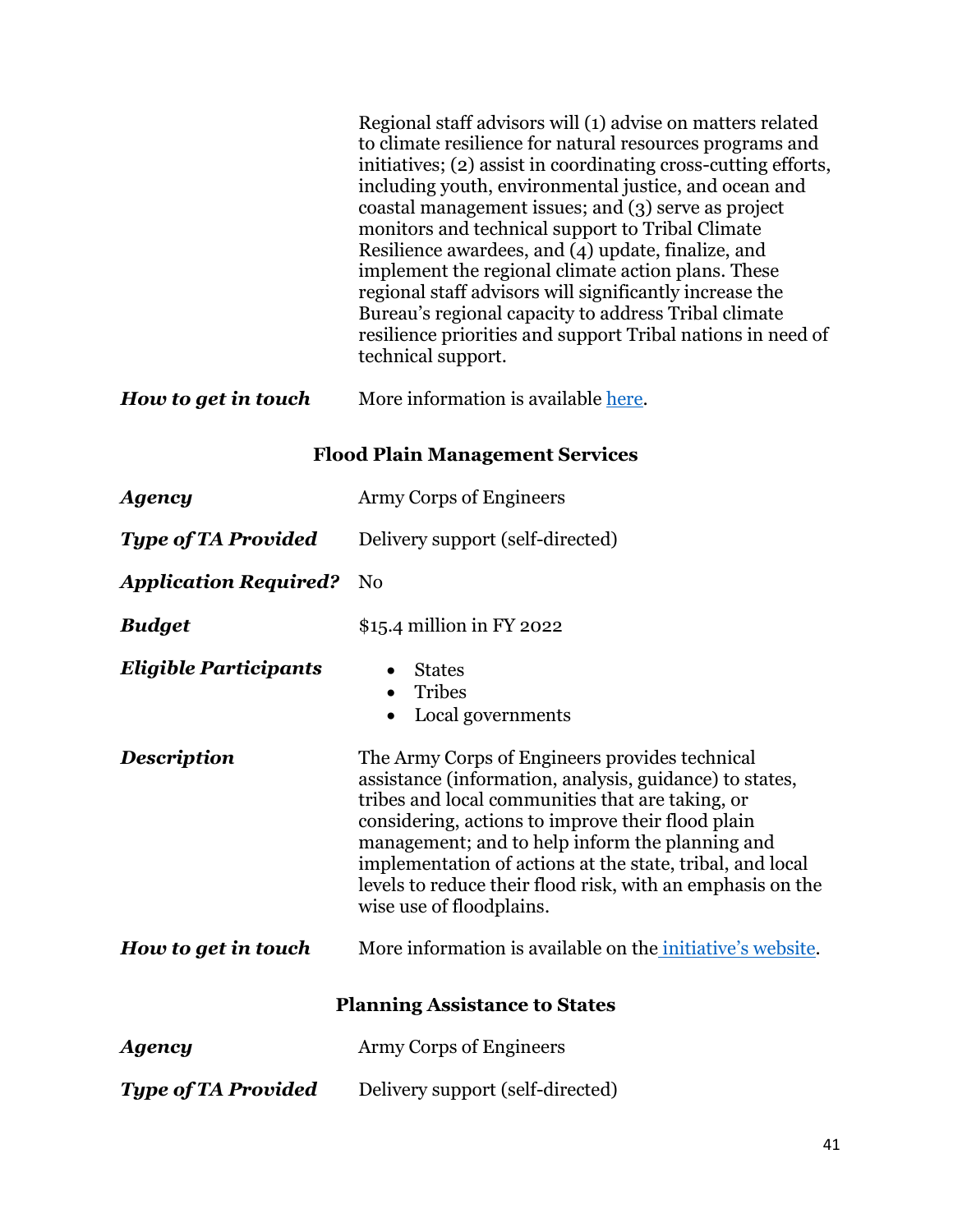### *Application Required?* No

| <b>Budget</b>                | \$7 million in FY 2022 Budget                                                                                                                                                                                                                                                                                                                                                                                  |
|------------------------------|----------------------------------------------------------------------------------------------------------------------------------------------------------------------------------------------------------------------------------------------------------------------------------------------------------------------------------------------------------------------------------------------------------------|
| <b>Eligible Participants</b> | <b>States</b><br>$\bullet$<br><b>Tribes</b><br>$\bullet$<br>Local governments<br>Regional and Intestate water resources authorities                                                                                                                                                                                                                                                                            |
| <b>Description</b>           | The Army Corps of Engineers provides technical<br>assistance to states, Tribes, local governments, and<br>regional and interstate water resources authorities to<br>assist them in their water resources planning efforts.<br>This program enables Army Corps staff to assist them in<br>their effort to understand and evaluate a specific water<br>resources issue or on an interrelated set of such issues. |
| How to get in touch          | More information is available on the initiative's website.                                                                                                                                                                                                                                                                                                                                                     |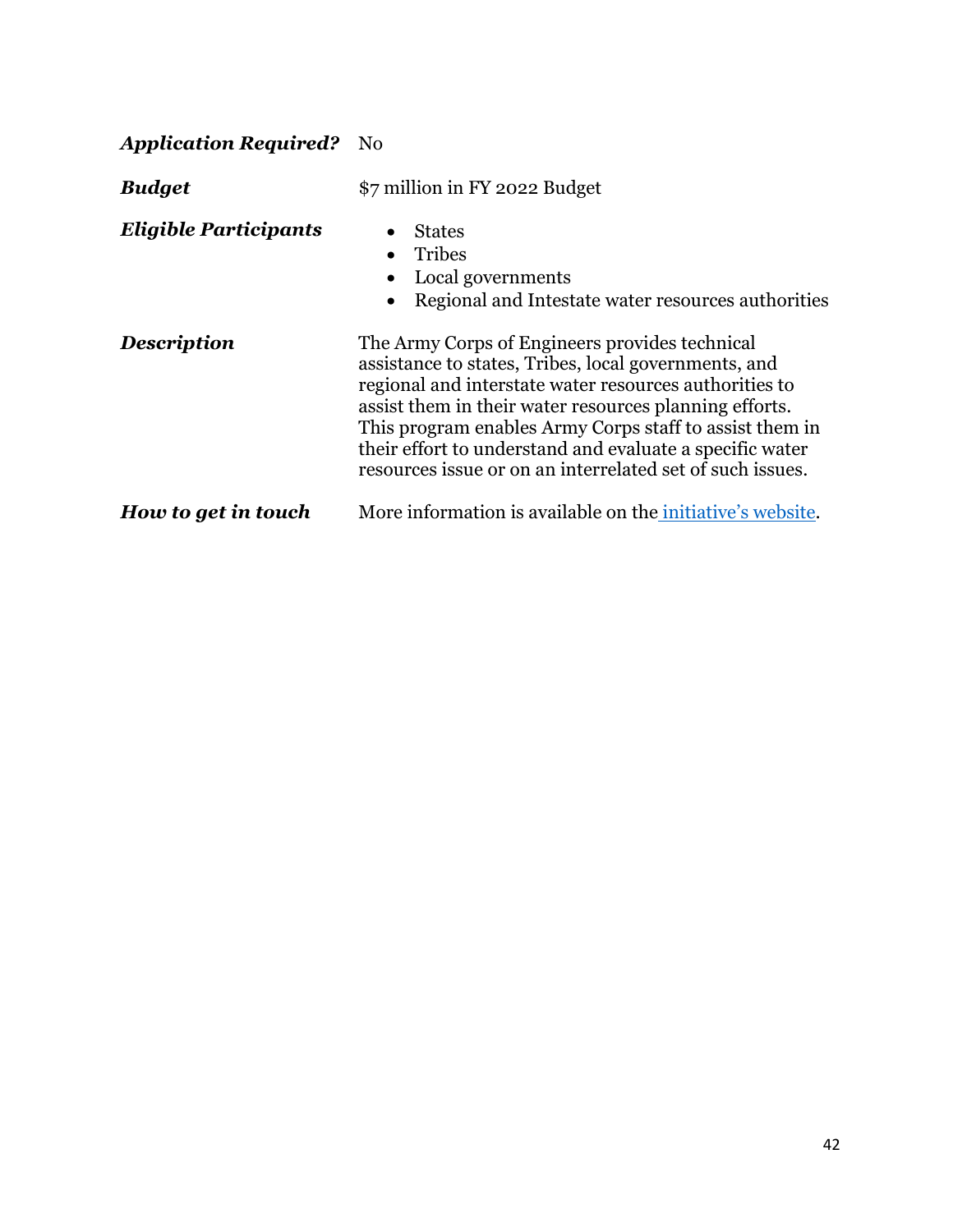# <span id="page-42-0"></span>**Technical Assistance for Environmental Remediation Programs**

Across the country, communities are suffering from orphaned wells, abandoned mines, and Superfund sites that pose risks to human health and economic prosperity. BIL invests \$21 billion in environmental remediation to clean up these and other hazardous sites. Below is a list of federal programs to help communities access and deploy the Bipartisan Infrastructure Law's historic investment in environmental remediation.

#### **Brownfields Technical Assistance, Training and Research.**

| <b>Agency</b>                | <b>Environmental Protection Agency</b>                                                                                                                                                                                                                                                                                                                                                                                                                                                                                                                                                                                                                                                                                                                                                                                                        |
|------------------------------|-----------------------------------------------------------------------------------------------------------------------------------------------------------------------------------------------------------------------------------------------------------------------------------------------------------------------------------------------------------------------------------------------------------------------------------------------------------------------------------------------------------------------------------------------------------------------------------------------------------------------------------------------------------------------------------------------------------------------------------------------------------------------------------------------------------------------------------------------|
| <b>Type of TA Provided</b>   | Access assistance and delivery assistance (intensive<br>support)                                                                                                                                                                                                                                                                                                                                                                                                                                                                                                                                                                                                                                                                                                                                                                              |
| <b>Application Required?</b> | N <sub>0</sub>                                                                                                                                                                                                                                                                                                                                                                                                                                                                                                                                                                                                                                                                                                                                                                                                                                |
| <b>Budget</b>                | \$110 million over 5 years                                                                                                                                                                                                                                                                                                                                                                                                                                                                                                                                                                                                                                                                                                                                                                                                                    |
| <b>Eligible Participants</b> | Local governments<br>$\bullet$<br><b>States</b><br>$\bullet$<br><b>Tribes</b><br>$\bullet$<br>Non-profits<br>٠<br>Redevelopment authorities and economic<br>$\bullet$<br>development agencies                                                                                                                                                                                                                                                                                                                                                                                                                                                                                                                                                                                                                                                 |
| <b>Description</b>           | The Technical Assistance to Brownfields Program<br>provides technical assistance to communities and<br>stakeholders to help address their brownfield sites and to<br>increase their understanding and involvement in<br>brownfields cleanup, revitalization, and reuse. EPA<br>awarded six grants last year totaling \$11 million to<br>regional partners who provide technical support to<br>communities addressing brownfield sites across the<br>country (e.g., University of Connecticut is a partner in<br>the northeast, Center for Creative Land Recycling is a<br>partner in the western states). In addition to the<br>grantees, EPA has also an established partnership with<br>Groundwork USA to help communities incorporate<br>environmental justice and equitable development<br>principles in their brownfields redevelopment. |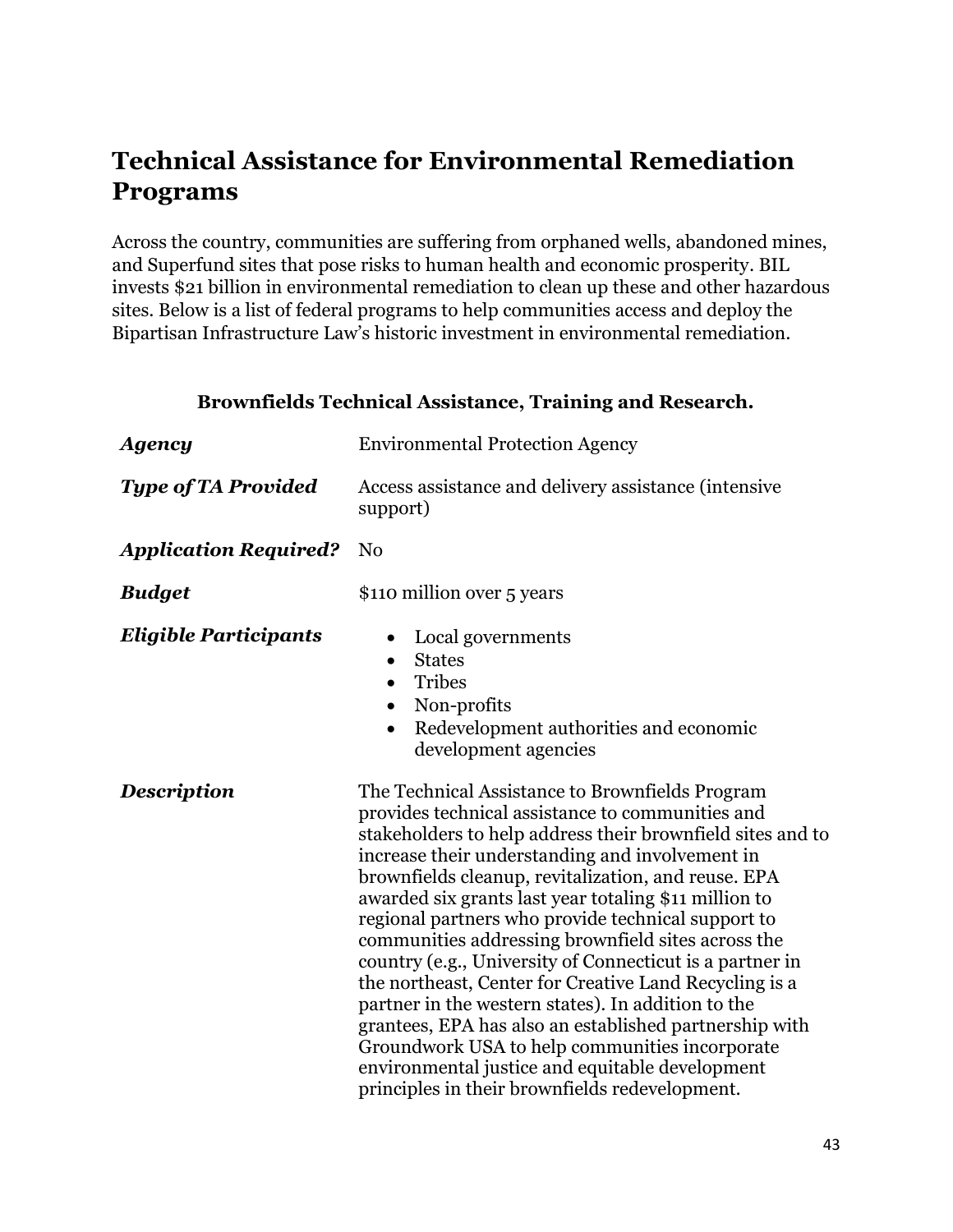| How to get in touch                                    | More information about accessing technical assistance is<br>available here.                                                                                                                                                                                                                                                                                                                                                                                                                                   |
|--------------------------------------------------------|---------------------------------------------------------------------------------------------------------------------------------------------------------------------------------------------------------------------------------------------------------------------------------------------------------------------------------------------------------------------------------------------------------------------------------------------------------------------------------------------------------------|
|                                                        | <b>Ecosystem - Fish and Wildlife Restoration</b>                                                                                                                                                                                                                                                                                                                                                                                                                                                              |
| <b>Agency</b>                                          | Department of the Interior/Fish and Wildlife Service                                                                                                                                                                                                                                                                                                                                                                                                                                                          |
| <b>Type of TA Provided</b>                             | Access support, application support, and/or delivery<br>support (self-directed/intensive)                                                                                                                                                                                                                                                                                                                                                                                                                     |
| <b>Application Required?</b>                           | N <sub>0</sub>                                                                                                                                                                                                                                                                                                                                                                                                                                                                                                |
| <b>Budget</b>                                          | N/A                                                                                                                                                                                                                                                                                                                                                                                                                                                                                                           |
| <b>Eligible Participants</b>                           | <b>Other Federal agencies</b><br><b>States</b><br>Tribes<br>Private landowners<br>Local municipalities<br>Non-governmental organizations<br>Others                                                                                                                                                                                                                                                                                                                                                            |
| <b>Description</b>                                     | The Fish and Wildlife Service will provide \$18.5M in<br>support of the National Fish Passage Program to restore<br>rivers and conserve our nation's aquatic resources by<br>removing or bypassing in-stream barriers. The program<br>provides both financial and technical assistance to<br>complete projects that improve fish passage. Program<br>biologists and engineers are available to provide support<br>in the planning, design, implementation, and monitoring<br>of select fish passage projects. |
| How to get in touch                                    | More information is available on the National Fish<br>Passage Program's website.                                                                                                                                                                                                                                                                                                                                                                                                                              |
| <b>Surface Mining Reclamation Technical Assistance</b> |                                                                                                                                                                                                                                                                                                                                                                                                                                                                                                               |
| <b>Agency</b>                                          | Department of the Interior/Office of Surface Mining<br>Reclamation & Enforcement (OSMRE)                                                                                                                                                                                                                                                                                                                                                                                                                      |
| <b>Type of TA Provided</b>                             | Application & access support; delivery support (self-<br>directed)                                                                                                                                                                                                                                                                                                                                                                                                                                            |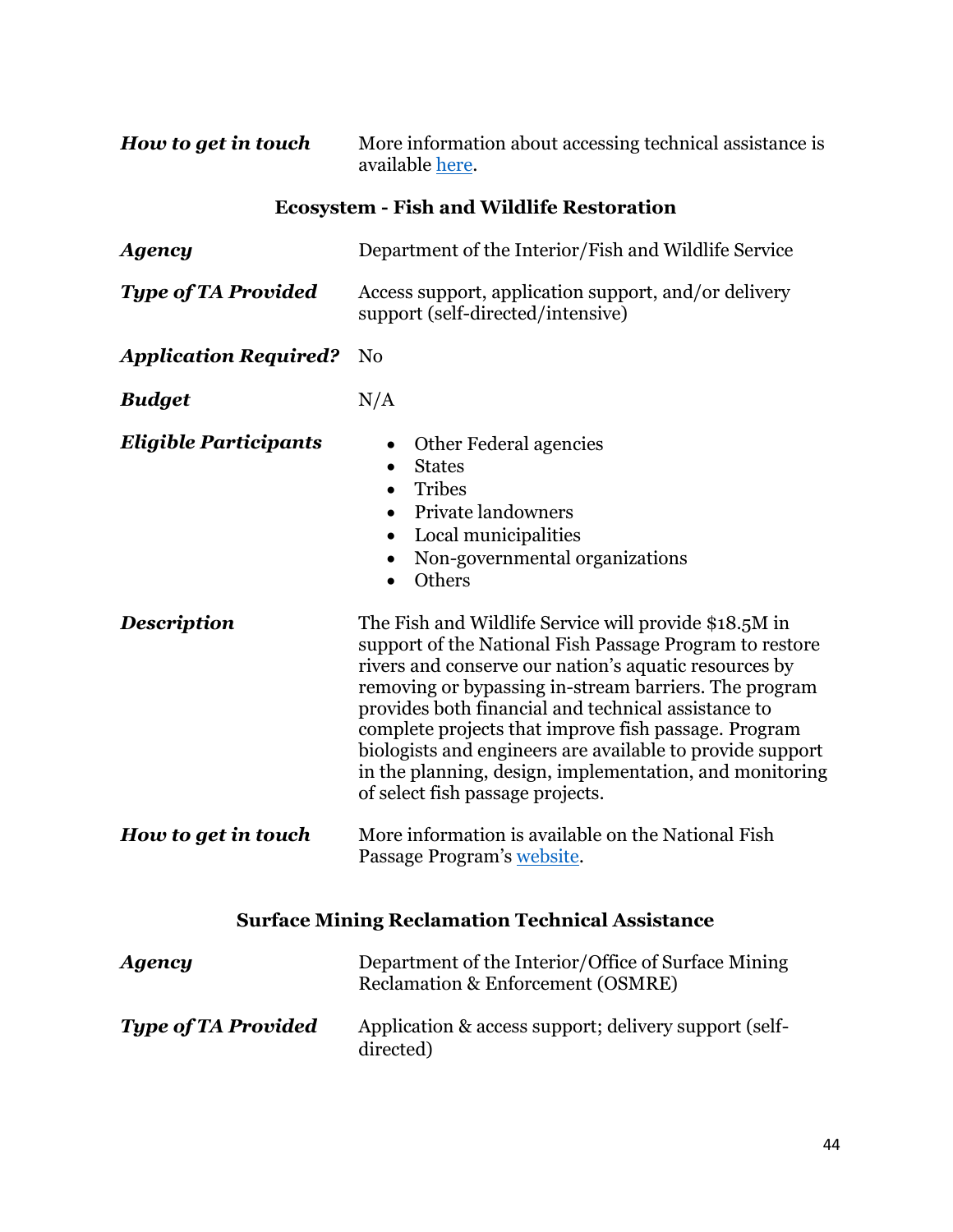|                              | <b>Application Required?</b> No; TA provided upon request                                                                                                                                                                                                                                                                                                                                                                                                                                  |
|------------------------------|--------------------------------------------------------------------------------------------------------------------------------------------------------------------------------------------------------------------------------------------------------------------------------------------------------------------------------------------------------------------------------------------------------------------------------------------------------------------------------------------|
| <b>Budget</b>                | N/A                                                                                                                                                                                                                                                                                                                                                                                                                                                                                        |
| <b>Eligible Participants</b> | Eligible States and Tribes with an approved<br>$\bullet$<br>Abandoned Mine Lands program                                                                                                                                                                                                                                                                                                                                                                                                   |
| <b>Description</b>           | The Department of the Interior is currently developing a<br>training curriculum to educate new and existing Office of<br>Surface Mining Reclamation & Enforcement employees<br>and State/Tribal staff about the BIL statutory provisions<br>and policy guidance for the Abandoned Mine Land<br>Program. This new training course will complement the<br>existing core of technical training courses that are<br>specific to remedial technologies and conducting<br>environmental reviews. |
|                              | Currently, the two technical training programs within the<br>Office of Surface Mining Reclamation & Enforcement –<br>Technical Innovation and Professional Services and the<br>National Technical Training Program–are collaborating<br>on this effort to develop a Bipartisan Infrastructure Law<br>hybrid training curriculum (i.e., virtual and in-person)<br>for delivery to State/Tribal staff in upcoming months.                                                                    |
| How to get in touch          | More information is available at<br>https://www.osmre.gov/bil                                                                                                                                                                                                                                                                                                                                                                                                                              |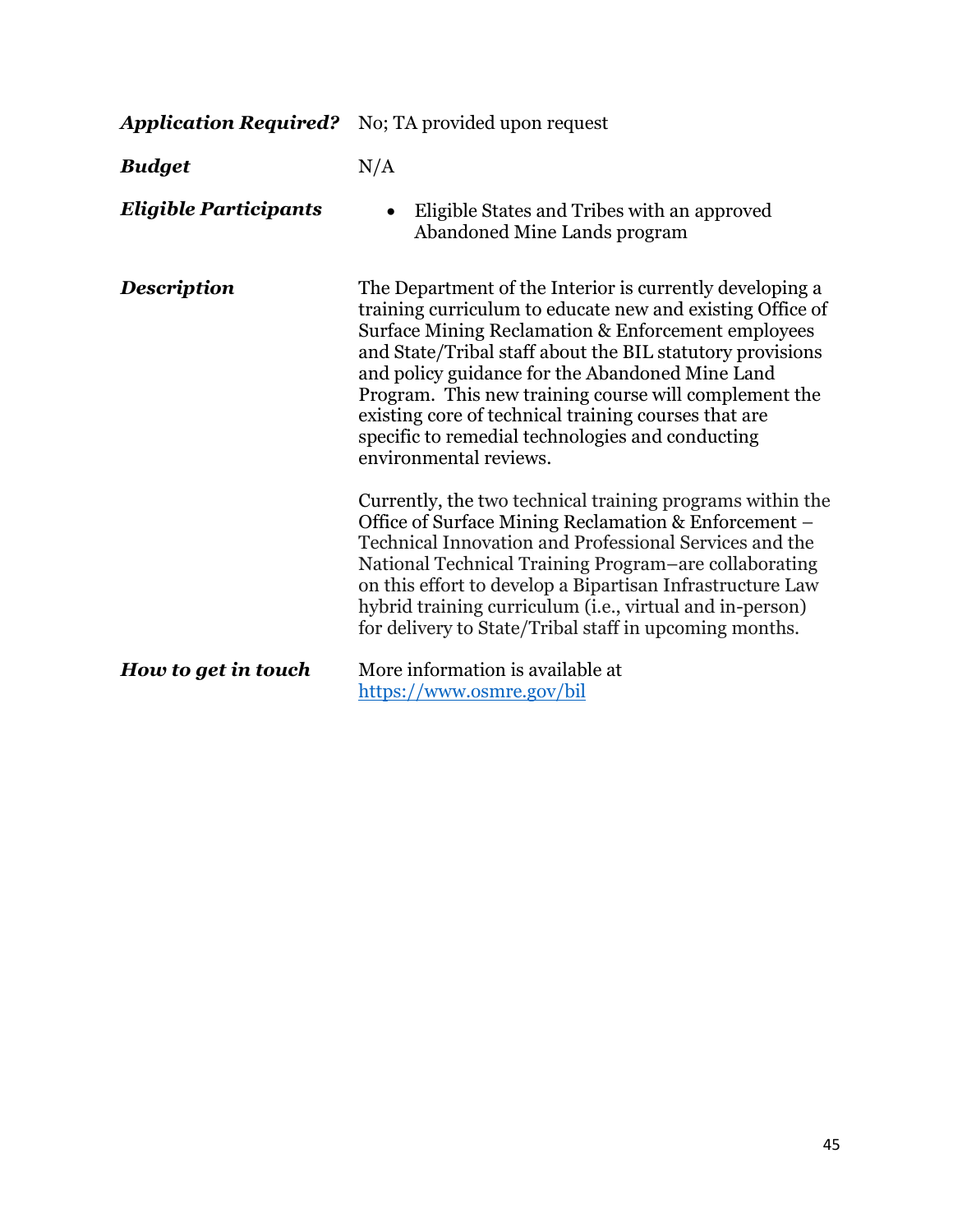### <span id="page-45-0"></span>**Place-based and General Technical Assistance Initiatives**

In addition to policy-based efforts to support our implementing partners, the Biden-Harris Administration understands the importance of creating strategies that cut across policy areas. That is why we have led a series of generalized technical assistance and place-based efforts that aim to marshal the full weight of the federal government to serve local communities. Below is a list of these efforts.

#### **State and Local Fiscal Recovery Funds**

| <b>Agency</b>                | U.S. Department of the Treasury                                                                                                                                                                                                                                                                                                                                                                                                                                                                                                                                                               |
|------------------------------|-----------------------------------------------------------------------------------------------------------------------------------------------------------------------------------------------------------------------------------------------------------------------------------------------------------------------------------------------------------------------------------------------------------------------------------------------------------------------------------------------------------------------------------------------------------------------------------------------|
| <b>Type of TA Provided</b>   | Delivery support (self-directed)                                                                                                                                                                                                                                                                                                                                                                                                                                                                                                                                                              |
| <b>Application Required?</b> | N <sub>0</sub>                                                                                                                                                                                                                                                                                                                                                                                                                                                                                                                                                                                |
| <b>Budget</b>                | N/A                                                                                                                                                                                                                                                                                                                                                                                                                                                                                                                                                                                           |
| <b>Eligible Participants</b> | <b>States and territories</b><br>Tribal governments<br>Local governments<br>$\bullet$                                                                                                                                                                                                                                                                                                                                                                                                                                                                                                         |
| <b>Description</b>           | The State and Local Fiscal Recovery Funds, established<br>under the American Rescue Plan, provide governments<br>with resources to support response to and recovery from<br>the public health emergency. Governments can choose<br>how to use funds within four eligible use categories: 1)<br>responding to the pandemic and its negative economic<br>impacts, 2) providing government services up to their<br>amount of revenue loss due to the pandemic, 3)<br>providing premium pay to essential workers, and 4)<br>investing in necessary water, sewer, and broadband<br>infrastructure. |
|                              | Jurisdictions could use these funds to help prepare for or<br>support State and Local Fiscal Recovery Funds - eligible<br>projects, which may overlap with BIL-funded projects, in<br>several ways:                                                                                                                                                                                                                                                                                                                                                                                           |
|                              | Funds used to provide government services, up to the<br>$\bullet$<br>recipient's amount of revenue loss due to the<br>pandemic, can support infrastructure investments,<br>including planning, preparation, administration,<br>execution, and ongoing operations.                                                                                                                                                                                                                                                                                                                             |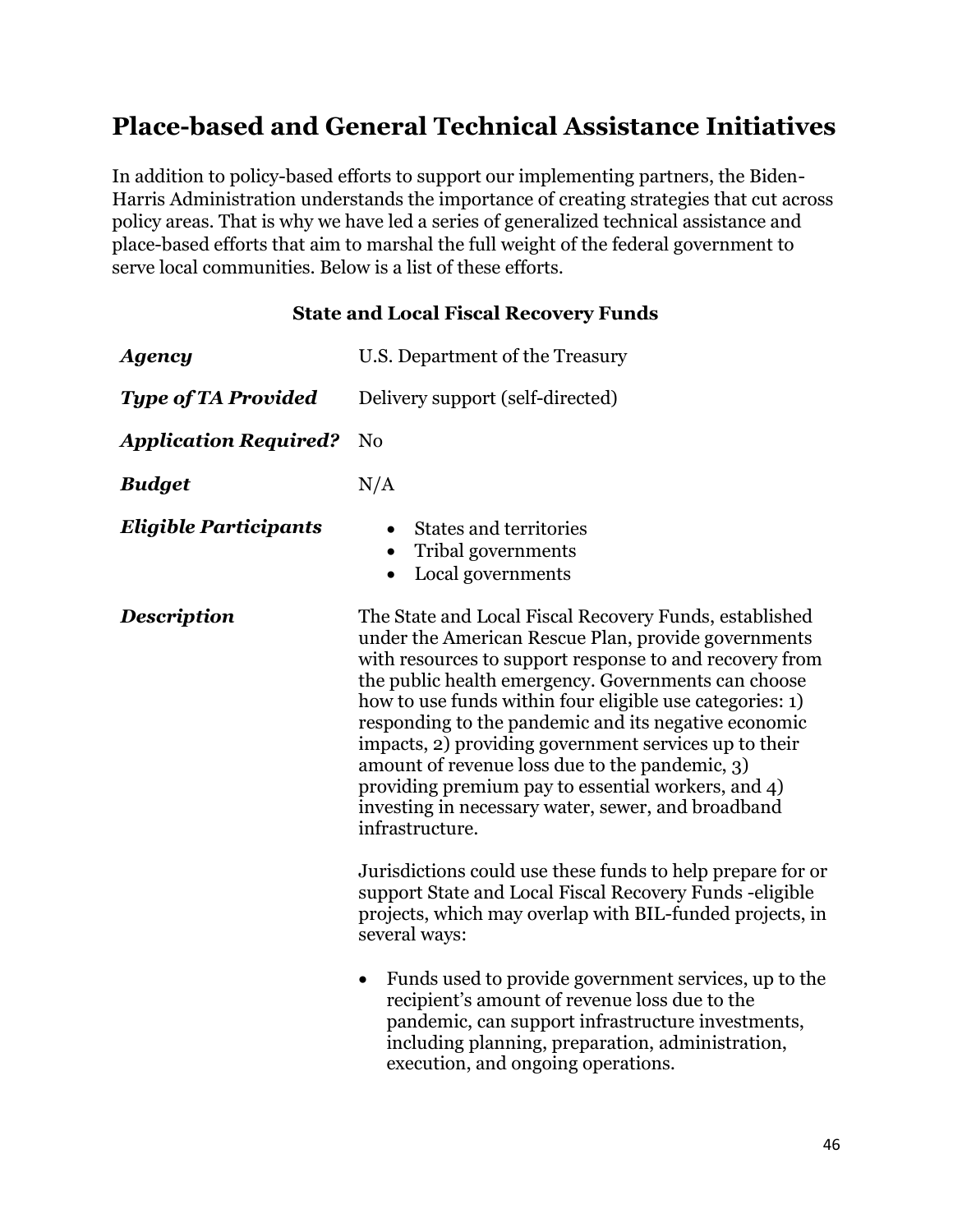|                                | Funds used for eligible water, sewer, and broadband<br>infrastructure projects can generally be used for pre-<br>project development costs reasonably expected to<br>lead to an eligible project, including planning,<br>engineering, technical assistance, and evaluation.                                                                                                                                                                         |  |
|--------------------------------|-----------------------------------------------------------------------------------------------------------------------------------------------------------------------------------------------------------------------------------------------------------------------------------------------------------------------------------------------------------------------------------------------------------------------------------------------------|--|
|                                | Funds used to respond to the pandemic and its<br>$\bullet$<br>negative economic impacts can be used for capital<br>expenditures that meet State and Local Fiscal<br>Recovery Funds requirements. Funds can be used for<br>pre-project development costs reasonably expected to<br>lead to an eligible project.                                                                                                                                      |  |
|                                | In general, jurisdictions can blend and braid State<br>$\bullet$<br>and Local Fiscal Recovery Funds with funds from<br>other federal programs, as long as State and Local<br>Fiscal Recovery Funds is used for costs eligible under<br>the program and in compliance with program<br>requirements.                                                                                                                                                  |  |
| How to get in touch            | More information is available on the <u>program's website</u> .                                                                                                                                                                                                                                                                                                                                                                                     |  |
| <b>HUD's Community Compass</b> |                                                                                                                                                                                                                                                                                                                                                                                                                                                     |  |
| <b>Agency</b>                  | Department of Housing and Urban Development (HUD)                                                                                                                                                                                                                                                                                                                                                                                                   |  |
| <b>Type of TA Provided</b>     | Access and delivery support (intensive)                                                                                                                                                                                                                                                                                                                                                                                                             |  |
| <b>Application Required?</b>   | Yes (applicants are TA providers)                                                                                                                                                                                                                                                                                                                                                                                                                   |  |
| <b>Budget</b>                  | \$56-76 million per year                                                                                                                                                                                                                                                                                                                                                                                                                            |  |
| <b>Eligible Participants</b>   | State governments<br>Local governments<br>Institutions of higher education<br>Public housing authorities<br>Nonprofits<br>For profits<br><b>Small businesses</b><br>Tribes and Tribally designated housing entities<br>National/regional organizations representing<br>٠<br>Native American housing interests<br>National or regional organizations representing<br>Native American housing interests<br>Metropolitan or regional planning entities |  |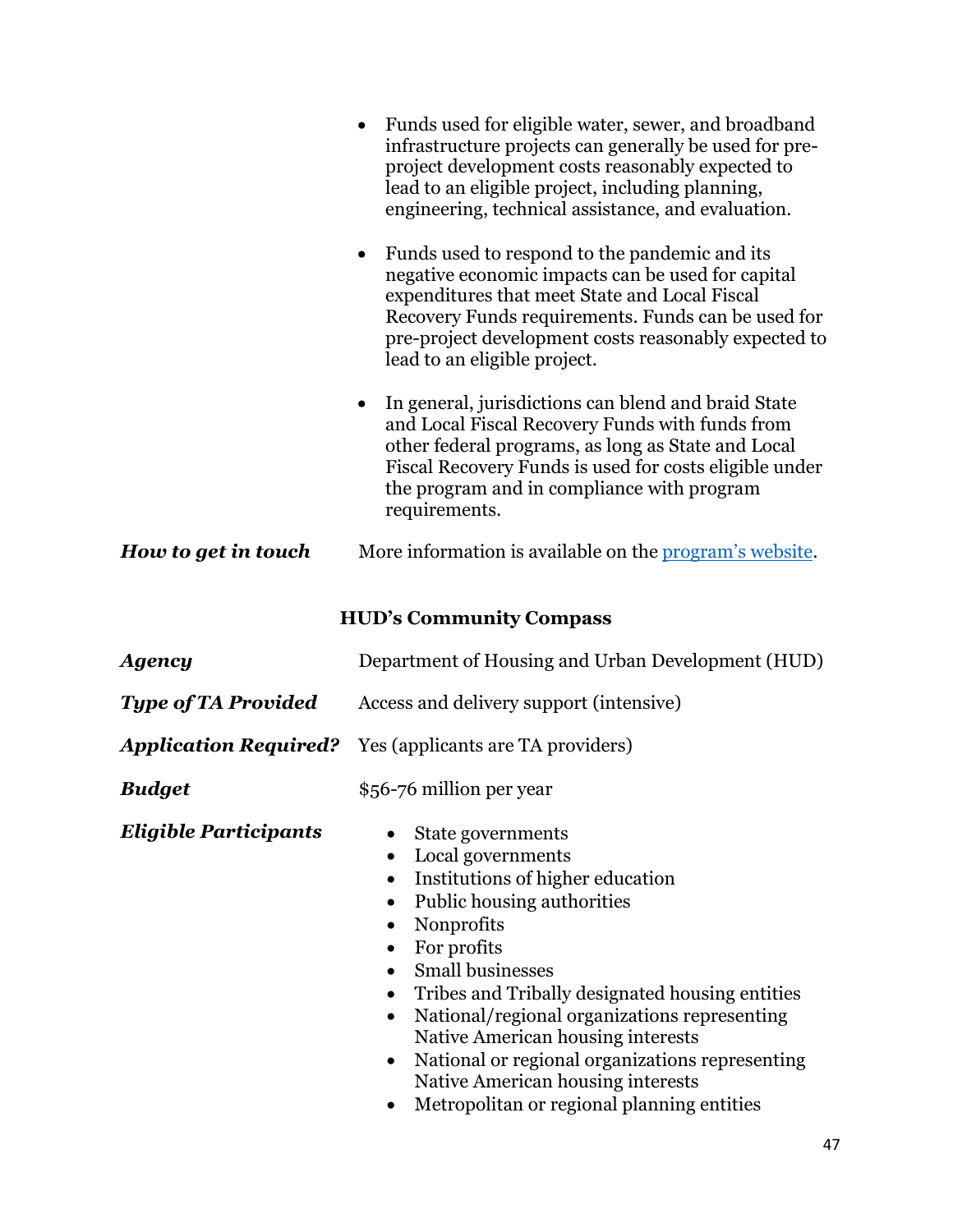| <b>Description</b>  | Community Compass brings together technical<br>assistance investments from across HUD program<br>offices, including the offices of Community Planning and<br>Development, Fair Housing and Equal Opportunity,<br>Housing, and Public and Indian Housing. This cross-<br>funding approach allows the support to address the<br>needs of grantees and subgrantees across multiple HUD<br>programs, often within the same engagement, as well as<br>address cross-agency issues. Executed via cooperative<br>agreements, Community Compass funds are awarded to<br>technical assistance providers. |
|---------------------|-------------------------------------------------------------------------------------------------------------------------------------------------------------------------------------------------------------------------------------------------------------------------------------------------------------------------------------------------------------------------------------------------------------------------------------------------------------------------------------------------------------------------------------------------------------------------------------------------|
| How to get in touch | More information is available on the initiative's website.                                                                                                                                                                                                                                                                                                                                                                                                                                                                                                                                      |

#### **HUD's Distressed Cities and Persistent Poverty Technical Assistance (DCTA) Program**

| Agency                       | Department of Housing and Urban Development (HUD)                                                                                                                                                                                                                                                                                                                                                                                                                                                                                                                                                                                                                      |  |
|------------------------------|------------------------------------------------------------------------------------------------------------------------------------------------------------------------------------------------------------------------------------------------------------------------------------------------------------------------------------------------------------------------------------------------------------------------------------------------------------------------------------------------------------------------------------------------------------------------------------------------------------------------------------------------------------------------|--|
| <b>Type of TA Provided</b>   | Access and delivery support (intensive)                                                                                                                                                                                                                                                                                                                                                                                                                                                                                                                                                                                                                                |  |
| <b>Application Required?</b> | Yes (applicants are TA providers)                                                                                                                                                                                                                                                                                                                                                                                                                                                                                                                                                                                                                                      |  |
| <b>Budget</b>                | \$5 million in FY22                                                                                                                                                                                                                                                                                                                                                                                                                                                                                                                                                                                                                                                    |  |
| <b>Eligible Participants</b> | <b>Nonprofits</b><br>For profits<br>Small businesses<br>$\bullet$<br>Institutions of higher education<br>$\bullet$                                                                                                                                                                                                                                                                                                                                                                                                                                                                                                                                                     |  |
| <b>Description</b>           | The Distressed Cities and Persistent Poverty Technical<br>Assistance provides technical assistance directly to<br>entities serving smaller communities with populations<br>under 50,000. The technical assistance offered through<br>this program focuses on improving local governments'<br>internal capabilities, financial management practices,<br>strategy and planning ability, ability to implement<br>community plans (e.g. housing, economy, disaster,<br>climate resilience), and ability to access funding streams<br>and other resources. The technical assistance provided is<br>tailored to the local governments receiving the technical<br>assistance. |  |
| How to get in touch          | More information is available on the <i>initiative's</i> website.                                                                                                                                                                                                                                                                                                                                                                                                                                                                                                                                                                                                      |  |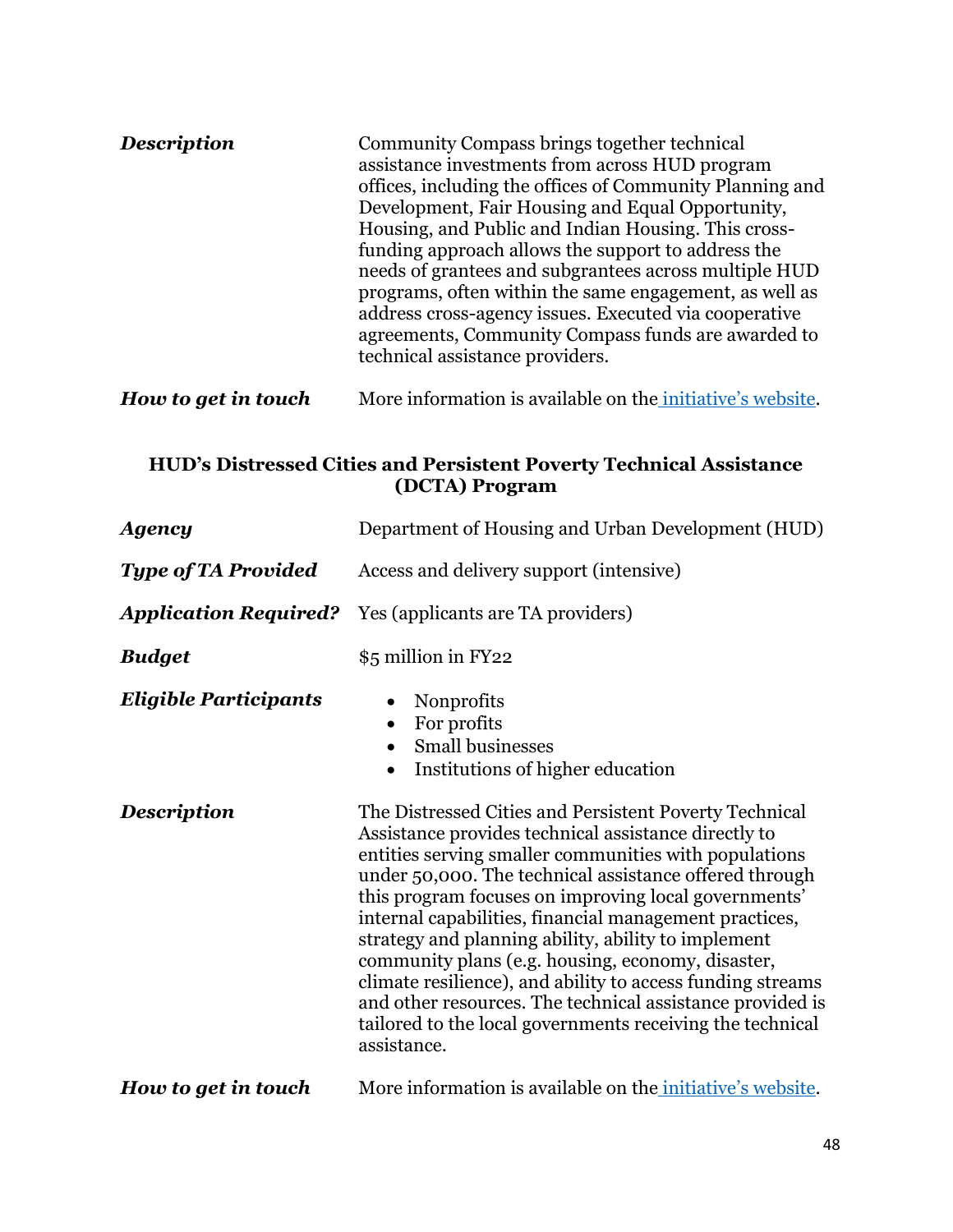### **Statewide Planning, Research, and Networks**

| <b>Agency</b>                                         | Department of Commerce, Economic Development<br>Administration                                                                                                                                                                                                                                                                                                                                              |  |
|-------------------------------------------------------|-------------------------------------------------------------------------------------------------------------------------------------------------------------------------------------------------------------------------------------------------------------------------------------------------------------------------------------------------------------------------------------------------------------|--|
| <b>Type of TA Provided</b>                            | Place-based (intensive support)                                                                                                                                                                                                                                                                                                                                                                             |  |
| <b>Application Required?</b>                          | Yes                                                                                                                                                                                                                                                                                                                                                                                                         |  |
| <b>Budget</b>                                         | \$90 million to be awarded by September 2022 (including<br>\$59 million in Statewide Planning Grants already<br>awarded)                                                                                                                                                                                                                                                                                    |  |
| <b>Eligible Participants</b>                          | States and territories                                                                                                                                                                                                                                                                                                                                                                                      |  |
| <b>Description</b>                                    | This program is aimed at providing technical assistance<br>to help states and territories develop and execute<br>strategies for broad, evidence-based economic<br>development. These grants can be used to support a wide<br>range of economic development projects, including the<br>delivery of infrastructure projects.                                                                                  |  |
|                                                       | Through this program, the Economic Development<br>Administration at the Department of Commerce will<br>provide technical assistance that will include iterative<br>feedback on draft Initial Proposals, support with the<br>subgrantee selection process, and any additional help to<br>ensure that the Final Proposals meet program<br>requirements and advance Biden-Harris Administration<br>priorities. |  |
| How to get in touch                                   | More information about this program is available here.                                                                                                                                                                                                                                                                                                                                                      |  |
| <b>University Center Economic Development Program</b> |                                                                                                                                                                                                                                                                                                                                                                                                             |  |
| <b>Agency</b>                                         | Department of Commerce, Economic Development<br>Administration                                                                                                                                                                                                                                                                                                                                              |  |
| <b>Type of TA Provided</b>                            | Delivery support (intensive support)                                                                                                                                                                                                                                                                                                                                                                        |  |
| <b>Application Required?</b>                          | Yes                                                                                                                                                                                                                                                                                                                                                                                                         |  |
| <b>Budget</b>                                         | N/A                                                                                                                                                                                                                                                                                                                                                                                                         |  |
| <b>Eligible Participants</b>                          | Open to the public                                                                                                                                                                                                                                                                                                                                                                                          |  |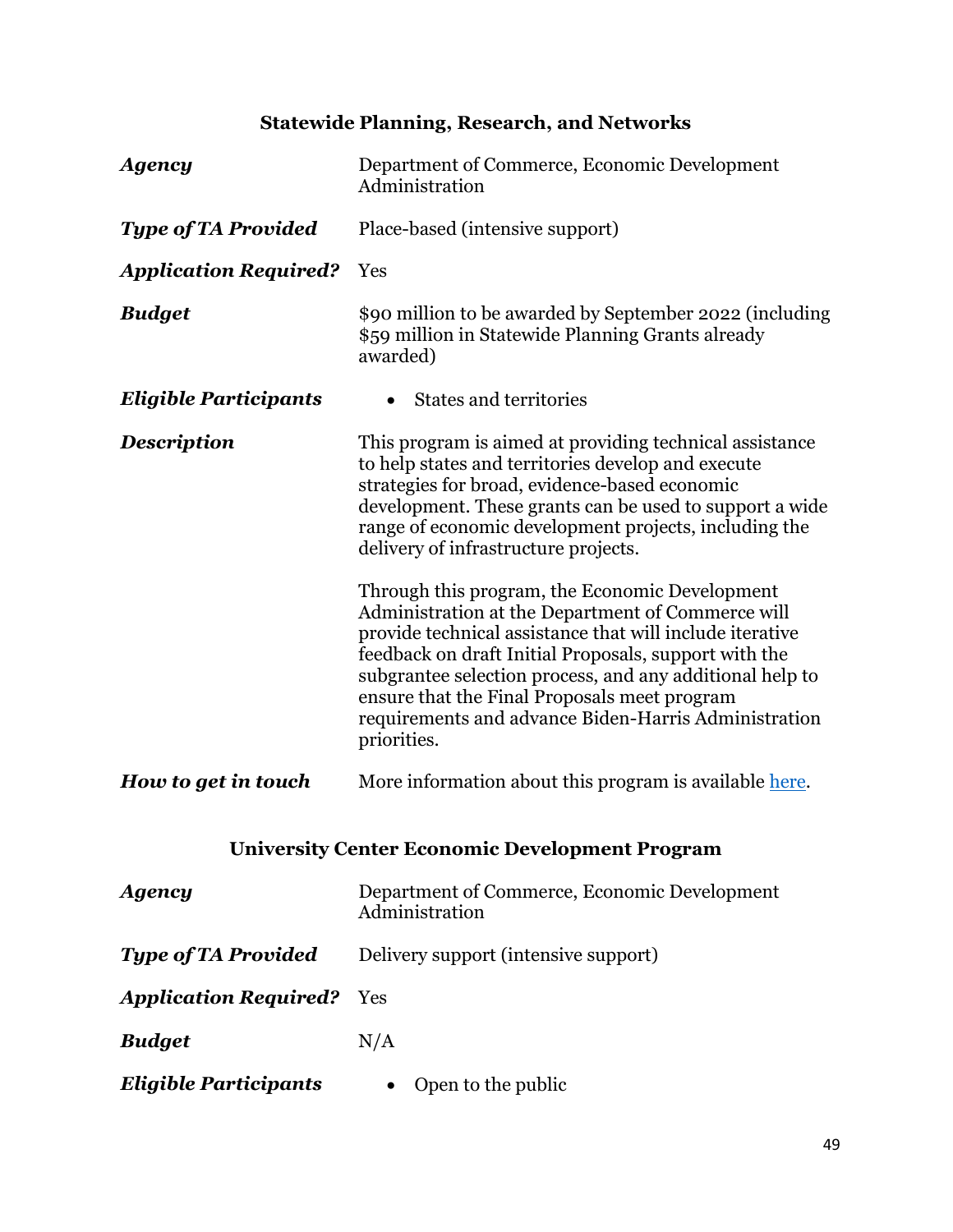| <b>Description</b>                       | The Department of Commerce's University Center<br>Economic Development Program deploys the resources<br>of universities across the country to spur regional<br>economic development in nearby communities. Several<br>centers have focused on ensuring economically-<br>distressed communities are creating digitally inclusive<br>economies.                            |  |
|------------------------------------------|--------------------------------------------------------------------------------------------------------------------------------------------------------------------------------------------------------------------------------------------------------------------------------------------------------------------------------------------------------------------------|--|
| How to get in touch                      | More information is available on the initiative's website.                                                                                                                                                                                                                                                                                                               |  |
|                                          | <b>Local Technical Assistance Program</b>                                                                                                                                                                                                                                                                                                                                |  |
| <b>Agency</b>                            | Department of Commerce, Economic Development<br>Administration                                                                                                                                                                                                                                                                                                           |  |
| <b>Type of TA Provided</b>               | Application and delivery support (intensive support)                                                                                                                                                                                                                                                                                                                     |  |
| <b>Application Required?</b>             | Yes                                                                                                                                                                                                                                                                                                                                                                      |  |
| <b>Budget</b>                            | N/A                                                                                                                                                                                                                                                                                                                                                                      |  |
| <b>Eligible Participants</b>             | Open to the public                                                                                                                                                                                                                                                                                                                                                       |  |
| <b>Description</b>                       | The Department of Commerce's Local Technical<br>Assistance Program assists applicants in assessing<br>whether infrastructure projects are feasible and prudent<br>before communities invest time and resources. In<br>addition to stopping counterproductive projects, these<br>feasibility studies can also decrease hurdles to applying<br>for other Federal programs. |  |
| How to get in touch                      | More information is available on the <i>initiative's</i> website.                                                                                                                                                                                                                                                                                                        |  |
| <b>EDA National Technical Assistance</b> |                                                                                                                                                                                                                                                                                                                                                                          |  |
| <b>Agency</b>                            | Department of Commerce, Economic Development<br>Administration                                                                                                                                                                                                                                                                                                           |  |
| <b>Type of TA Provided</b>               | Delivery support (intensive support)                                                                                                                                                                                                                                                                                                                                     |  |
| <b>Application Required?</b>             | Yes                                                                                                                                                                                                                                                                                                                                                                      |  |
| <b>Budget</b>                            | N/A                                                                                                                                                                                                                                                                                                                                                                      |  |
| <b>Eligible Participants</b>             | Open to the public                                                                                                                                                                                                                                                                                                                                                       |  |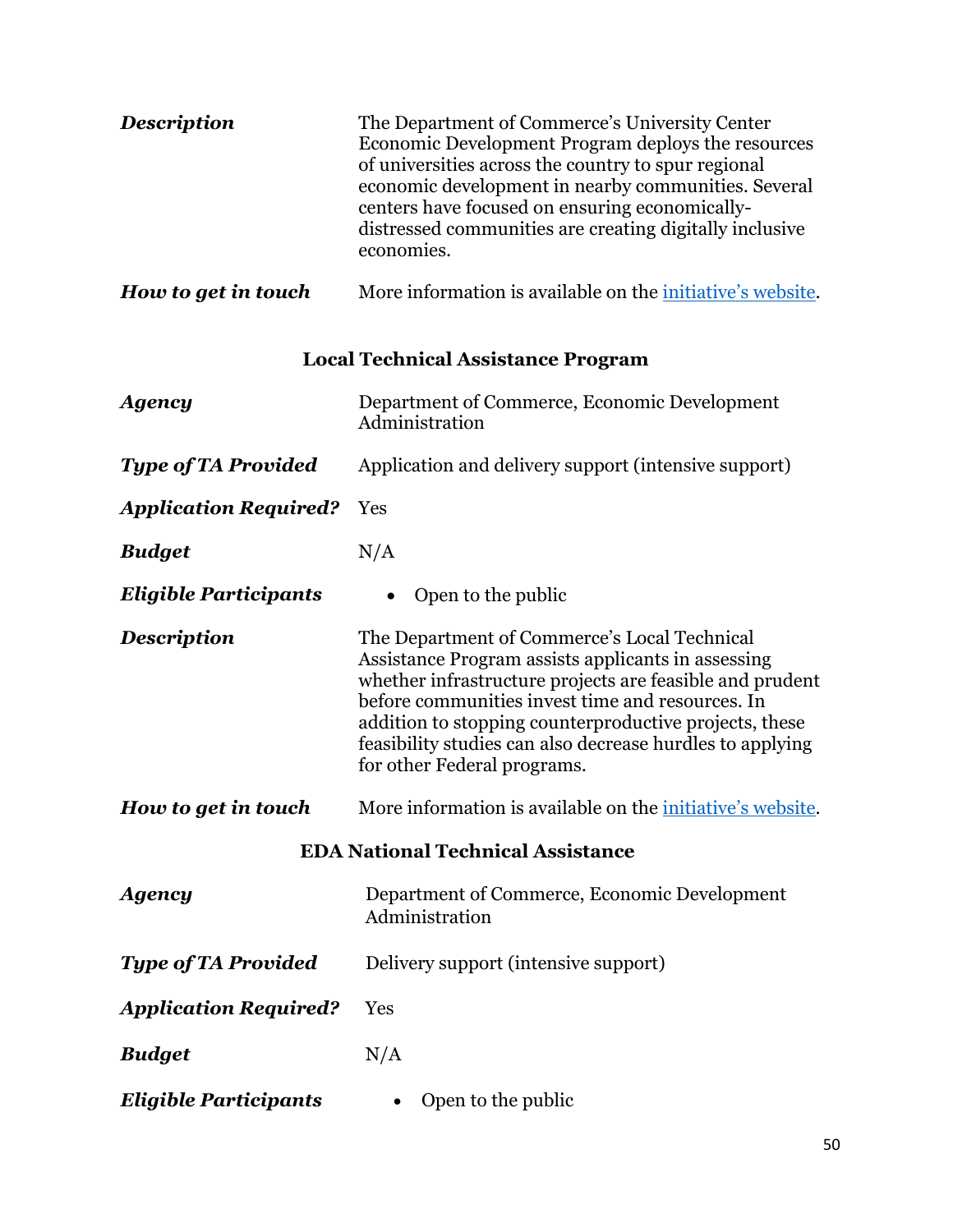| <b>Description</b>  | The National Technical Assistance program funds<br>projects that provide technical assistance with a<br>national scope and support best practices among<br>communities trying to solve problems related to<br>economic development goals. Eligible uses include<br>outreach, training, and information dissemination as<br>well as implementation of economic development best<br>practices and proven techniques. |
|---------------------|--------------------------------------------------------------------------------------------------------------------------------------------------------------------------------------------------------------------------------------------------------------------------------------------------------------------------------------------------------------------------------------------------------------------|
| How to get in touch | More details about the National Technical Assistance<br>Program can be found here.                                                                                                                                                                                                                                                                                                                                 |

### **Appalachian Area Development: Community Capacity Initiative**

| Agency                       | Appalachian Regional Commission                                                                                                                                                                                                                                                                                                                                                                                                            |  |
|------------------------------|--------------------------------------------------------------------------------------------------------------------------------------------------------------------------------------------------------------------------------------------------------------------------------------------------------------------------------------------------------------------------------------------------------------------------------------------|--|
| <b>Type of TA Provided</b>   | Access support, Application support, and/or delivery<br>support, project development support (intensive)                                                                                                                                                                                                                                                                                                                                   |  |
| <b>Application Required?</b> | Yes                                                                                                                                                                                                                                                                                                                                                                                                                                        |  |
| <b>Budget</b>                | \$10 million in FY22                                                                                                                                                                                                                                                                                                                                                                                                                       |  |
| <b>Eligible Participants</b> | States and local governments<br><b>Nonprofits</b>                                                                                                                                                                                                                                                                                                                                                                                          |  |
| <b>Description</b>           | Funded by the Bipartisan Infrastructure Law, this<br>program will build capacity throughout the Appalachian<br>region to enable communities to deploy Federal funds.<br>The program will be used for development of large-scale<br>project assistance including, but not limited to,<br>expanding on the Commission's current community<br>capacity pilot, and providing direct support for activities<br>that build community leadership. |  |
| How to get in touch          | More information is available on the Commission's<br>website: www.arc.gov.                                                                                                                                                                                                                                                                                                                                                                 |  |

#### **Northern Border Regional Commission: State Capacity Grant**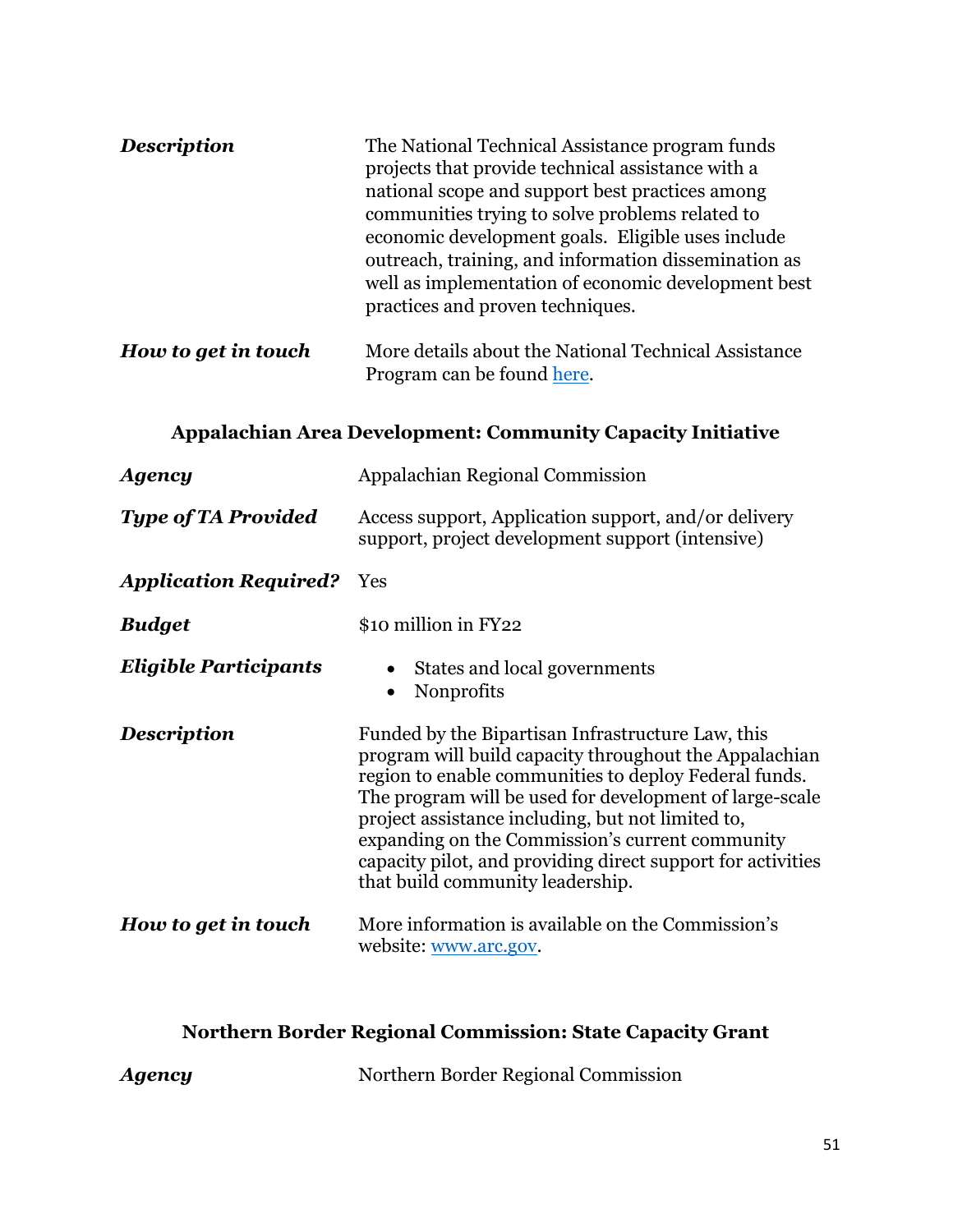| <b>Type of TA Provided</b>   | Access support, application support, and/or delivery<br>support, project development support (intensive)                                                                                                                                                                                                                                                                                                                                                                                                                                                                   |  |
|------------------------------|----------------------------------------------------------------------------------------------------------------------------------------------------------------------------------------------------------------------------------------------------------------------------------------------------------------------------------------------------------------------------------------------------------------------------------------------------------------------------------------------------------------------------------------------------------------------------|--|
| <b>Application Required?</b> | N <sub>0</sub>                                                                                                                                                                                                                                                                                                                                                                                                                                                                                                                                                             |  |
| <b>Budget</b>                | \$1 million in FY22                                                                                                                                                                                                                                                                                                                                                                                                                                                                                                                                                        |  |
| <b>Eligible Participants</b> | <b>States</b>                                                                                                                                                                                                                                                                                                                                                                                                                                                                                                                                                              |  |
| <b>Description</b>           | The State Capacity Grant program provides funding to<br>build capacity within each state for economic<br>development activities that lead to Northern Border<br>Regional Commission and other Federal project<br>proposals. Each state must develop an annual scope of<br>work that is reviewed and approved by the Northern<br>Border Regional Council. The following states are eligible<br>to participate: Maine, New Hampshire, New York, and<br>Vermont.                                                                                                              |  |
| How to get in touch          | More information is available on the Commission's<br>website: <u>www.nbrc.gov</u> .                                                                                                                                                                                                                                                                                                                                                                                                                                                                                        |  |
|                              | <b>Rural Partners Network</b>                                                                                                                                                                                                                                                                                                                                                                                                                                                                                                                                              |  |
| <b>Agency</b>                | Department of Agriculture and White House Domestic<br><b>Policy Council</b>                                                                                                                                                                                                                                                                                                                                                                                                                                                                                                |  |
| <b>Type of TA Provided</b>   | Place-based (intensive support)                                                                                                                                                                                                                                                                                                                                                                                                                                                                                                                                            |  |
| <b>Application Required?</b> | No (communities are selected without application)                                                                                                                                                                                                                                                                                                                                                                                                                                                                                                                          |  |
| <b>Budget</b>                | USDA received $$5$ million in FY22                                                                                                                                                                                                                                                                                                                                                                                                                                                                                                                                         |  |
| <b>Eligible Participants</b> | Local governments<br><b>Tribal Governments</b>                                                                                                                                                                                                                                                                                                                                                                                                                                                                                                                             |  |
| <b>Description</b>           | The Rural Partners Network is a whole-of-government<br>effort that places new federal staff in selected rural<br>communities to provide economic development technical<br>assistance and help local leaders navigate and access<br>federal resources. Rural Partners Network staff create a<br>direct line to D.C. by sharing insights from their work on<br>the ground with the Rural Prosperity Interagency Policy<br>Council, a group of 13 key agencies that meets regularly<br>to make policy changes and create new resources that<br>benefit all rural communities. |  |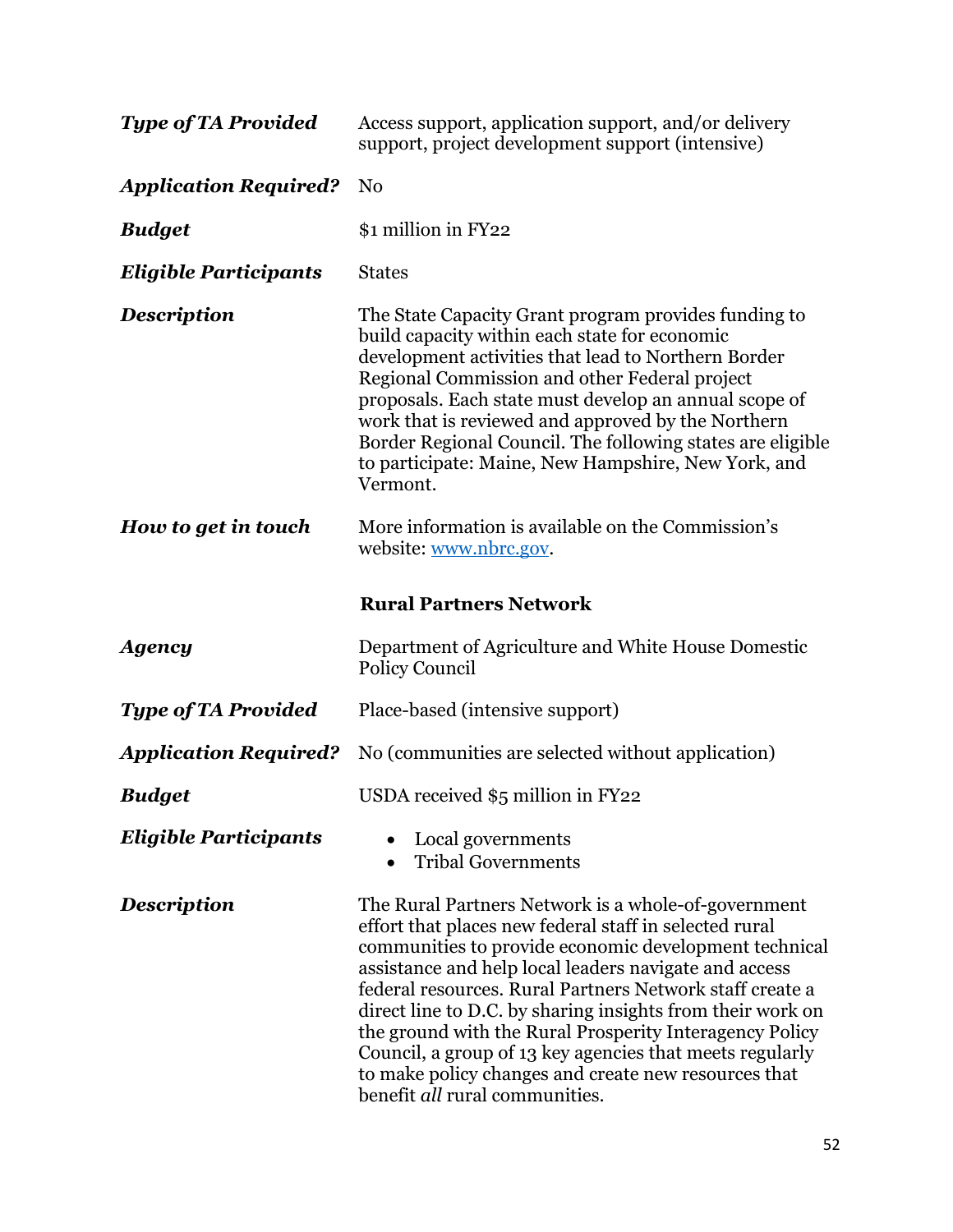*How to get in touch* Visit rural.gov for more information

### **Community Facilities Technical Assistance and Training Grant**

| Agency                       | US Department of Agriculture                                                                                                                                                                                                                                              |  |
|------------------------------|---------------------------------------------------------------------------------------------------------------------------------------------------------------------------------------------------------------------------------------------------------------------------|--|
| <b>Type of TA Provided</b>   | Access support, delivery support (intensive support)                                                                                                                                                                                                                      |  |
|                              | <b>Application Required?</b> Yes (applications due May 26 <sup>th</sup> )                                                                                                                                                                                                 |  |
| <b>Budget</b>                | $$1.5$ million in FY22                                                                                                                                                                                                                                                    |  |
| <b>Eligible Participants</b> | <b>States</b><br>Local governments<br>Tribal governments<br><b>NGOs</b>                                                                                                                                                                                                   |  |
| <b>Description</b>           | USDA offers grants to state, local, and Tribal<br>governments, as well as non-profits, to identify and plan<br>for community facility needs. The grants and program<br>staff can also be used to identify resources that can be<br>deployed to complete planned projects. |  |
| How to get in touch          | More information about eligible projects, additional<br>requirements, and how to apply is available here.                                                                                                                                                                 |  |

#### **Energy Communities Interagency Working Group**

| Agency                       | Department of Energy and the White House                                                                                                                                 |  |
|------------------------------|--------------------------------------------------------------------------------------------------------------------------------------------------------------------------|--|
| <b>Type of TA Provided</b>   | Place-based (intensive support)                                                                                                                                          |  |
| Application Required?        | N <sub>0</sub>                                                                                                                                                           |  |
| <b>Budget</b>                | N/A                                                                                                                                                                      |  |
| <b>Eligible Participants</b> | <b>States</b><br>Local governments<br><b>Tribal governments</b><br><b>NGOs</b>                                                                                           |  |
| <b>Description</b>           | This interagency working group is pursuing a whole-of-<br>government approach to create good-paying union jobs,<br>spur economic revitalization, remediate environmental |  |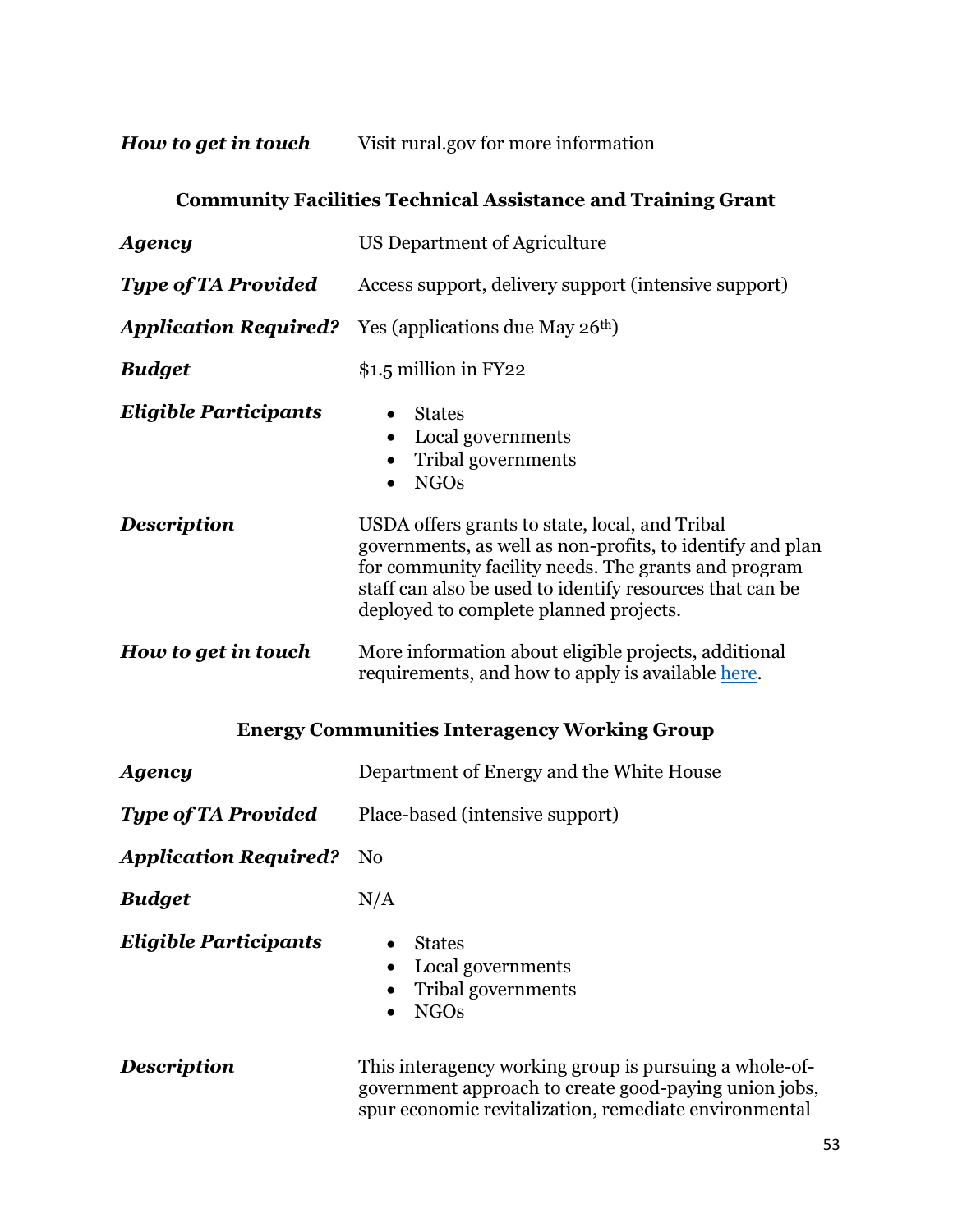|                              | degradation in order to support energy workers in coal,<br>oil and gas, and power plant communities across the<br>country                                                                                                                                                                                                                                                                                                                                                                                                                                                                                                                                                                                                                                                      |  |
|------------------------------|--------------------------------------------------------------------------------------------------------------------------------------------------------------------------------------------------------------------------------------------------------------------------------------------------------------------------------------------------------------------------------------------------------------------------------------------------------------------------------------------------------------------------------------------------------------------------------------------------------------------------------------------------------------------------------------------------------------------------------------------------------------------------------|--|
| How to get in touch          | Visit the energy communities.gov website for more<br>information and to access a centralized clearinghouse<br>website that features billions of dollars in existing federal<br>funding sources available for energy communities across<br>the country.                                                                                                                                                                                                                                                                                                                                                                                                                                                                                                                         |  |
|                              | <b>Office of Insular Affairs</b>                                                                                                                                                                                                                                                                                                                                                                                                                                                                                                                                                                                                                                                                                                                                               |  |
| <b>Agency</b>                | Department of the Interior/Office of Insular Affairs                                                                                                                                                                                                                                                                                                                                                                                                                                                                                                                                                                                                                                                                                                                           |  |
| <b>Type of TA Provided</b>   | Application & access support; delivery support<br>(intensive)                                                                                                                                                                                                                                                                                                                                                                                                                                                                                                                                                                                                                                                                                                                  |  |
| <b>Application Required?</b> | Yes                                                                                                                                                                                                                                                                                                                                                                                                                                                                                                                                                                                                                                                                                                                                                                            |  |
| <b>Budget</b>                | \$22 million in FY 22                                                                                                                                                                                                                                                                                                                                                                                                                                                                                                                                                                                                                                                                                                                                                          |  |
| <b>Eligible Participants</b> | Insular Area local governments,<br>$\bullet$<br>Non-profits for American Samoa, Guam, the<br>$\bullet$<br>Commonwealth of the Northern Mariana Islands,<br>U.S. Virgin Islands, Republic of the Marshall<br>Islands, Republic of Palau, Federated States of<br>Micronesia                                                                                                                                                                                                                                                                                                                                                                                                                                                                                                      |  |
| <b>Description</b>           | The Office of Insular Affairs Technical Assistance<br>Program provides grant funding for short-term projects<br>and capacity building intended to meet the immediate<br>needs of the insular areas. Funding priorities include,<br>but are not limited to, projects that foster the<br>development of insular area communities in the<br>following categories: Accountability, financial<br>management (including grant application,<br>administration & management), economic development,<br>education, energy production, management control<br>initiatives, disaster assistance, natural and cultural<br>resources, capacity building, public safety/emergencies,<br>information technology, health initiatives and health IT<br>systems, and invasive species management. |  |
| How to get in touch          | More information about accessing technical assistance is<br>available here.                                                                                                                                                                                                                                                                                                                                                                                                                                                                                                                                                                                                                                                                                                    |  |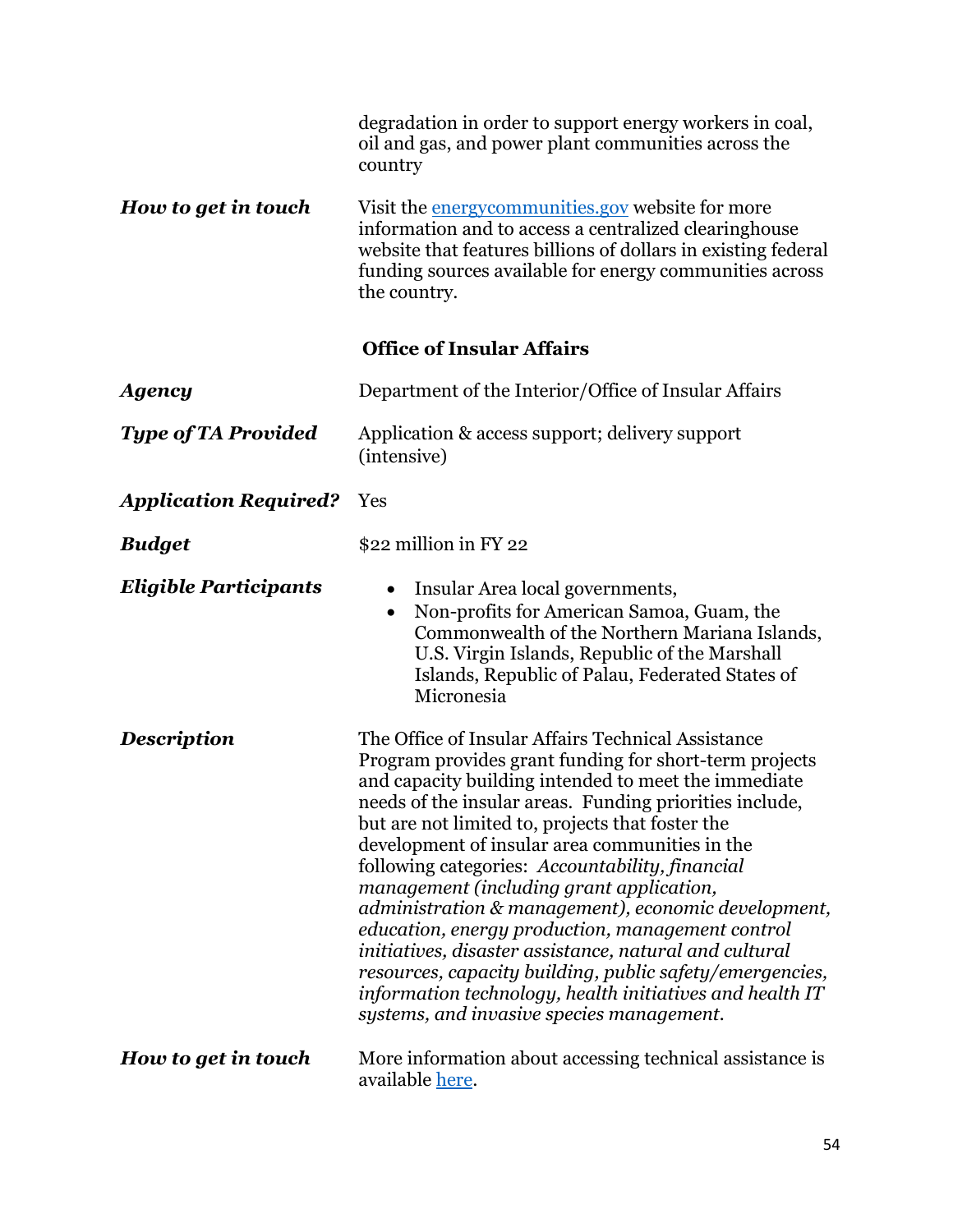# **Communities of Practice**

<span id="page-54-0"></span>Finally, beyond federal programs, there are a number of groups that state, local, and Tribal governments can join to learn from peers. These so-called "communities of practice" offer a chance to share and hear best practices and collectively tackle problems.

#### **Infrastructure School and Build.gov**

| <b>Agency</b>                | <b>White House</b>                                                                                                                                                                                                                                                                                                                                                                                                                                                                                                                                                                                       |  |
|------------------------------|----------------------------------------------------------------------------------------------------------------------------------------------------------------------------------------------------------------------------------------------------------------------------------------------------------------------------------------------------------------------------------------------------------------------------------------------------------------------------------------------------------------------------------------------------------------------------------------------------------|--|
| <b>Type of TA Provided</b>   | Access assistance (self-directed)                                                                                                                                                                                                                                                                                                                                                                                                                                                                                                                                                                        |  |
| <b>Application Required?</b> | N <sub>0</sub>                                                                                                                                                                                                                                                                                                                                                                                                                                                                                                                                                                                           |  |
| Eligible Participants        | Open to the public                                                                                                                                                                                                                                                                                                                                                                                                                                                                                                                                                                                       |  |
| <b>Description</b>           | The Infrastructure Implementation Team recently<br>published a comprehensive guidebook of over 300<br>programs in the Bipartisan Infrastructure Law to serve as<br>a resource for state, local, Tribal, and territorial leaders.<br>The team also held "infrastructure school" webinars<br>organized around each category of the law's investment<br>(e.g., broadband, water), recording of which will be<br>posted online soon. Finally, on build.gov, the White<br>House has assembled a series of fact sheets, playbooks,<br>and guides for accessing BIL funding tailored to various<br>communities. |  |
| How to get in touch          | Visit our website at https://build.gov/                                                                                                                                                                                                                                                                                                                                                                                                                                                                                                                                                                  |  |

#### **Infrastructure State Coordinators**

| Agency                          | <b>States</b>                                                    |
|---------------------------------|------------------------------------------------------------------|
|                                 | <b>Type of TA Provided</b> Community of practice (self-directed) |
| <b>Application Required?</b> No |                                                                  |
| <b>Eligible Participants</b>    | <b>States</b>                                                    |